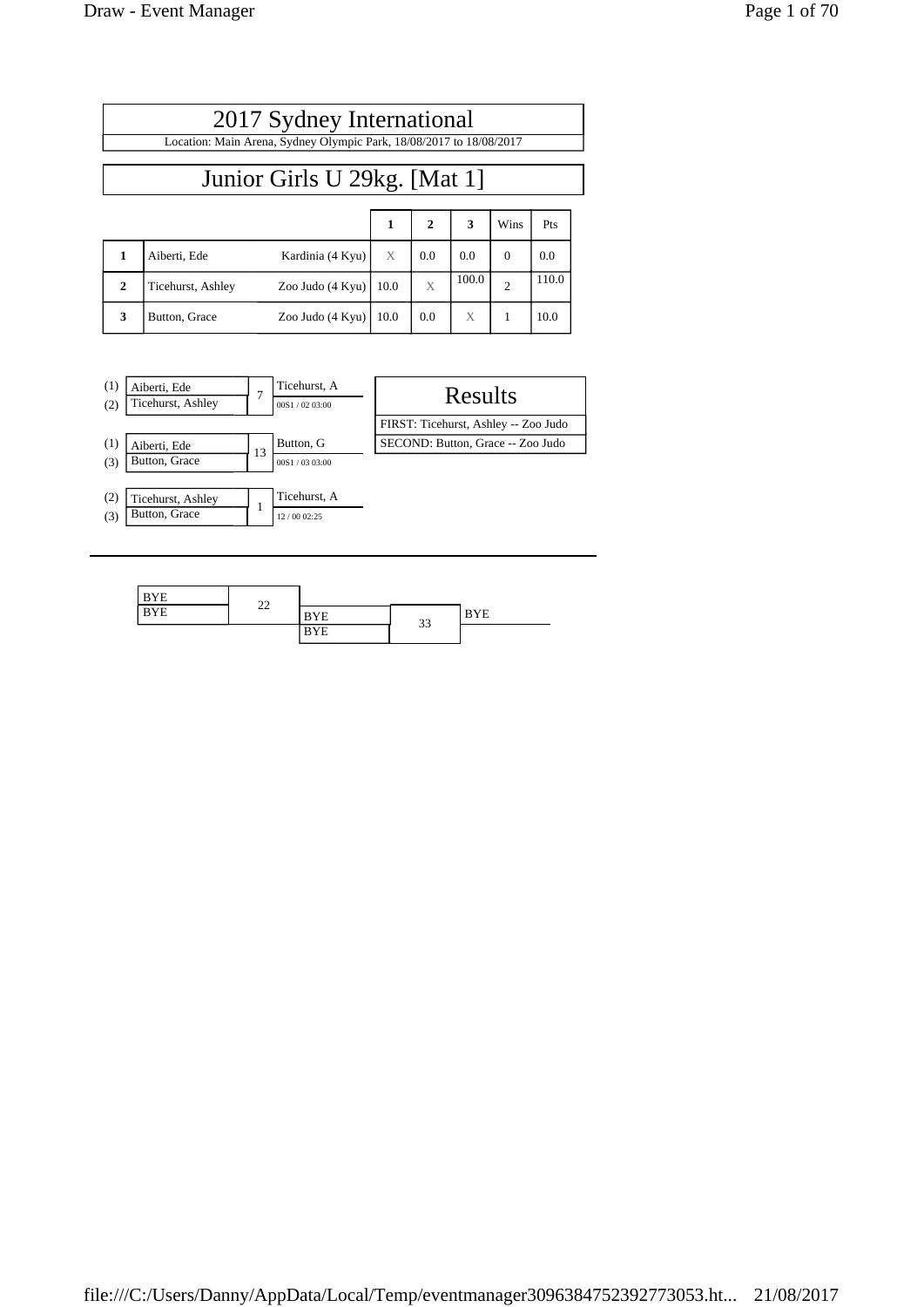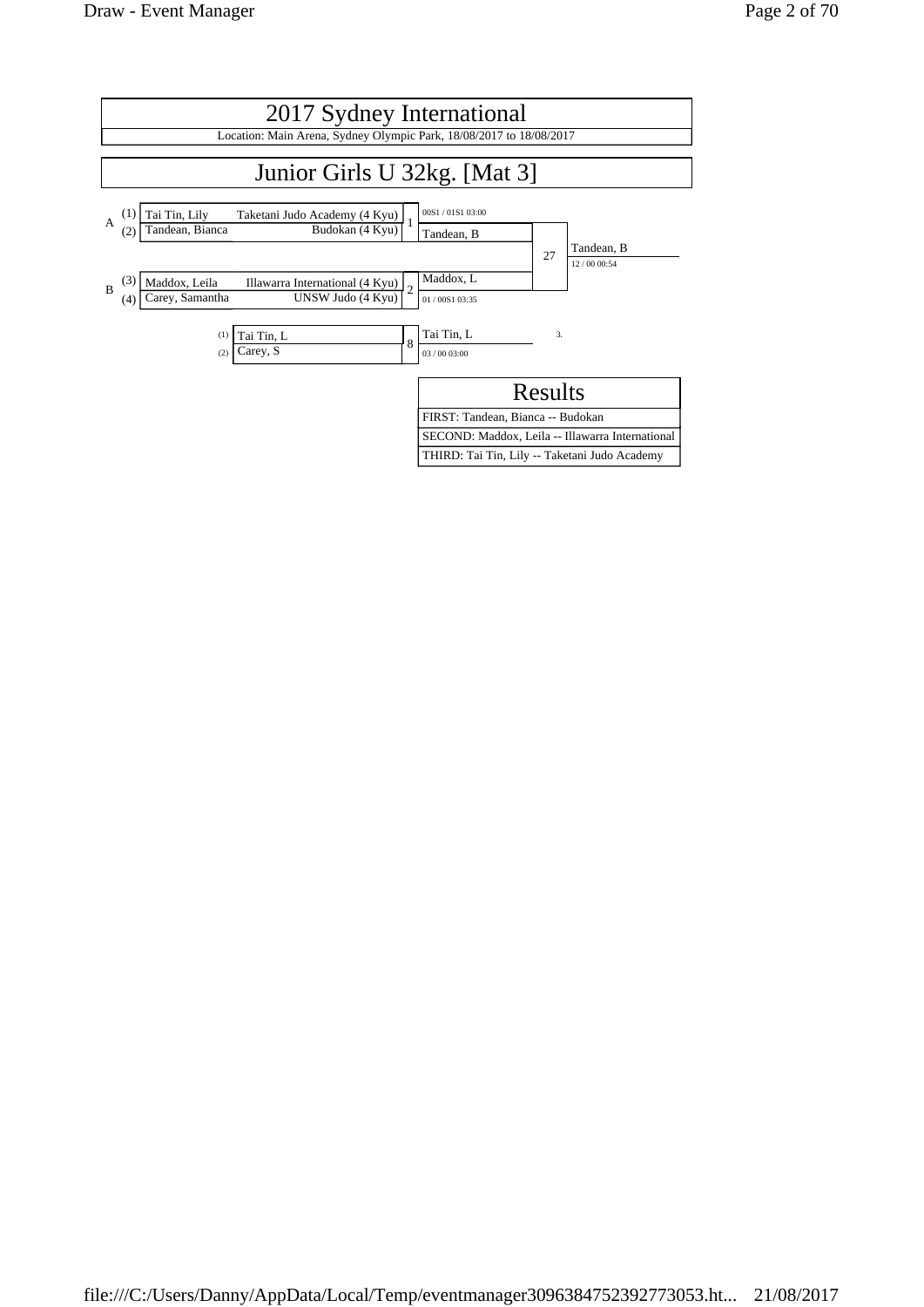| 2017 Sydney International                                                                     |   |                        |                                              |  |  |
|-----------------------------------------------------------------------------------------------|---|------------------------|----------------------------------------------|--|--|
| Location: Main Arena, Sydney Olympic Park, 18/08/2017 to 18/08/2017                           |   |                        |                                              |  |  |
| Junior Girls U 36kg. [Mat 2]                                                                  |   |                        |                                              |  |  |
| Wozniak, Mia<br>Zoo Judo $(4$ Kyu $)$<br>Blacktown City Judo (4 Kyu)<br>Quigg, Giselle<br>(2) |   | Quigg, G<br>00/1000:31 | Results                                      |  |  |
|                                                                                               |   |                        | FIRST: Quigg, Giselle -- Blacktown City Judo |  |  |
| Wozniak, Mia<br>Zoo Judo $(4$ Kyu $)$                                                         | 8 | Quigg, G               | SECOND:                                      |  |  |
| Blacktown City Judo (4 Kyu)<br>Quigg, Giselle<br>(2)                                          |   | 00/1100:16             |                                              |  |  |

| (1)        | Wozniak, Mia      | $\sim$ |  |
|------------|-------------------|--------|--|
| (2)<br>(4) | Giselle<br>Juigg, | JU.    |  |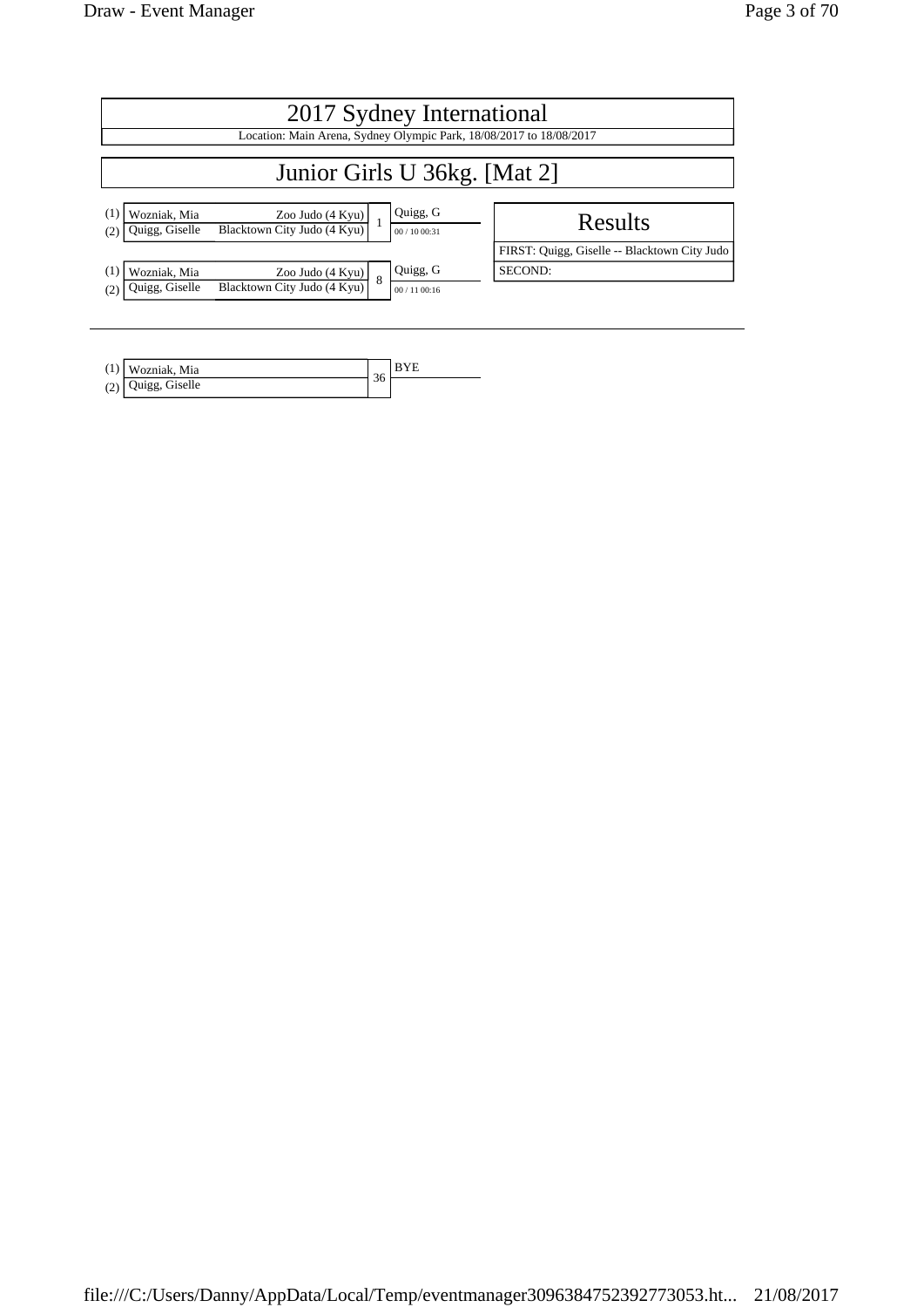|              | 2017 Sydney International                                           |       |      |     |                |       |
|--------------|---------------------------------------------------------------------|-------|------|-----|----------------|-------|
|              | Location: Main Arena, Sydney Olympic Park, 18/08/2017 to 18/08/2017 |       |      |     |                |       |
|              | Junior Girls U $44kg + U40$ . [Mat 4]                               |       |      |     |                |       |
|              |                                                                     | 1     | 2    | 3   | Wins           | Pts   |
| 1            | Abdullah, Amina Illawarra International (4 Kyu)                     | X     | 0.0  | 0.0 | $\Omega$       | 0.0   |
| $\mathbf{2}$ | Kido Mingara (4 Kyu)<br>Clarke, Madison                             | 100.0 | X    | 0.0 | 1              | 100.0 |
| 3            | Isshindokan (4 Kyu)<br>Fielder, Sienna                              | 100.0 | 10.0 | X   | $\overline{2}$ | 110.0 |



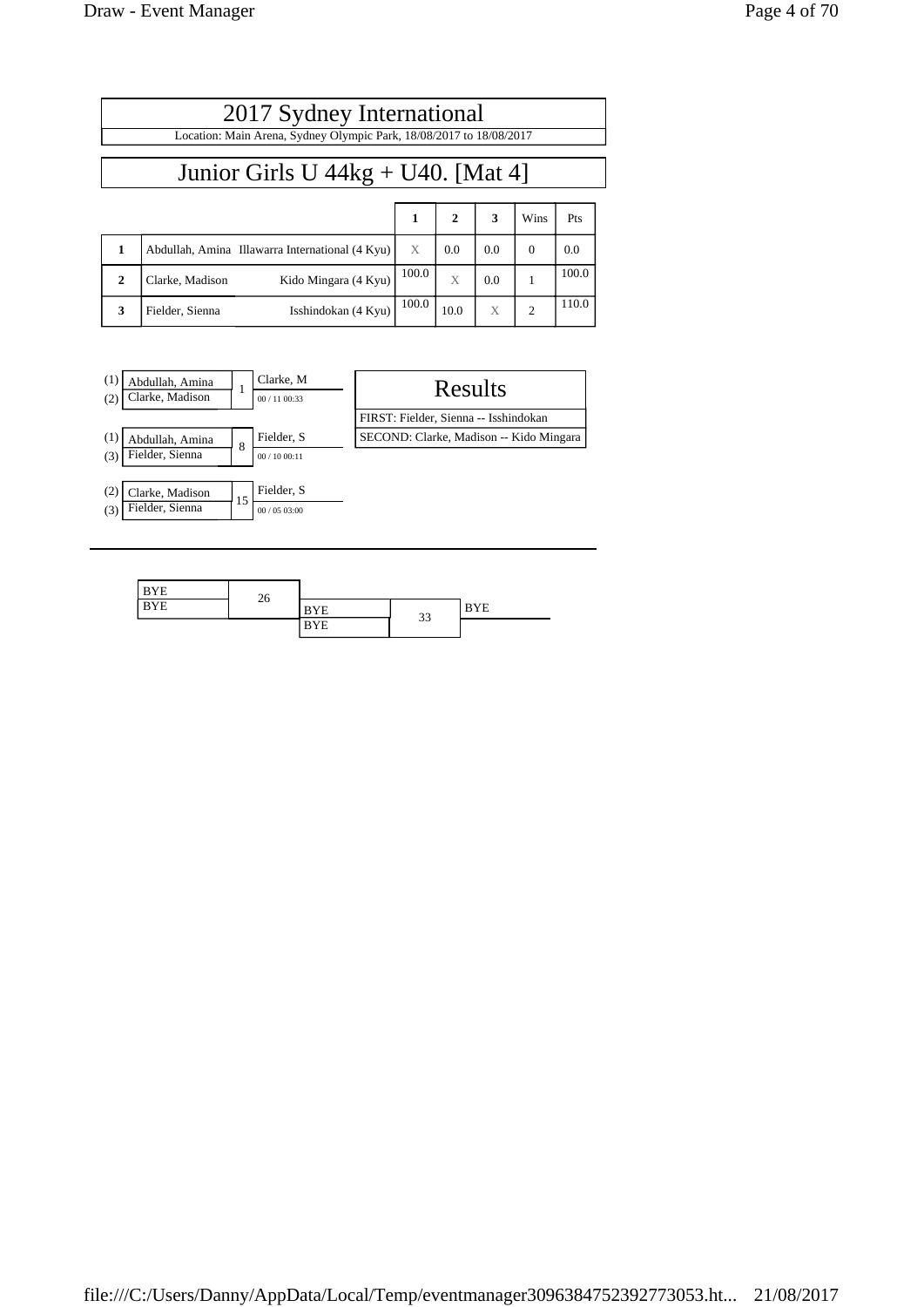|              | 2017 Sydney International                                           |       |              |       |      |       |  |
|--------------|---------------------------------------------------------------------|-------|--------------|-------|------|-------|--|
|              | Location: Main Arena, Sydney Olympic Park, 18/08/2017 to 18/08/2017 |       |              |       |      |       |  |
|              | Junior Boys U 27kg. [Mat 1]                                         |       |              |       |      |       |  |
|              |                                                                     | 1     | $\mathbf{2}$ | 3     | Wins | Pts   |  |
|              | Peake, Crosby<br>Budokan (4 Kyu)                                    | X     | 0.0          | 100.0 |      | 100.0 |  |
| $\mathbf{2}$ | Judokwai North Harbour (3 Kyu)<br>Brosius, Hayden                   | 100.0 | X            | 0.0   | 1    | 100.0 |  |
| 3            | Goldthorpe, Sean<br>Blacktown City Judo (4 Kyu)                     | 0.0   | 100.0        | X     | 1    | 100.0 |  |



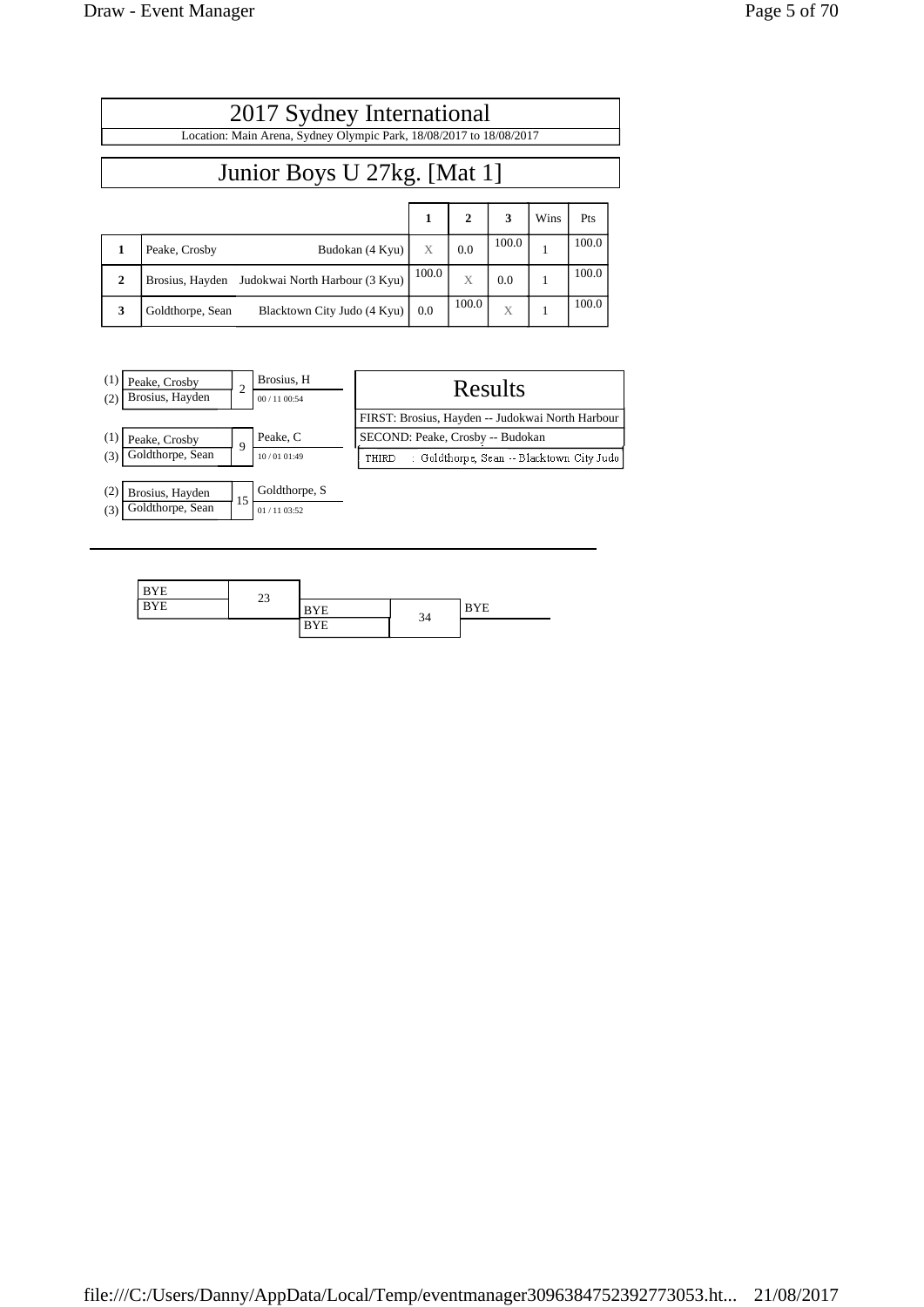

| (3) | Simmonds, A | 11   | 02S2 / 0303:00  |    |                 |    |
|-----|-------------|------|-----------------|----|-----------------|----|
| (4) | Tai Tin, E  |      | Tai Tin, E      |    | Tai Tin, E      | 3. |
|     |             | (12) | Ayzelman, Y     | 21 | 00 / 00S2 03:24 |    |
|     |             |      |                 |    |                 |    |
| (5) | Lopez, M    | 16   | 00S1 / 10 01:35 |    |                 |    |
| (6) | Glushkov, A |      | Glushkov, A     |    | Glushkov, A     | 3. |
|     |             | (10) | Constantinou, C | 30 | 10/00 01:47     |    |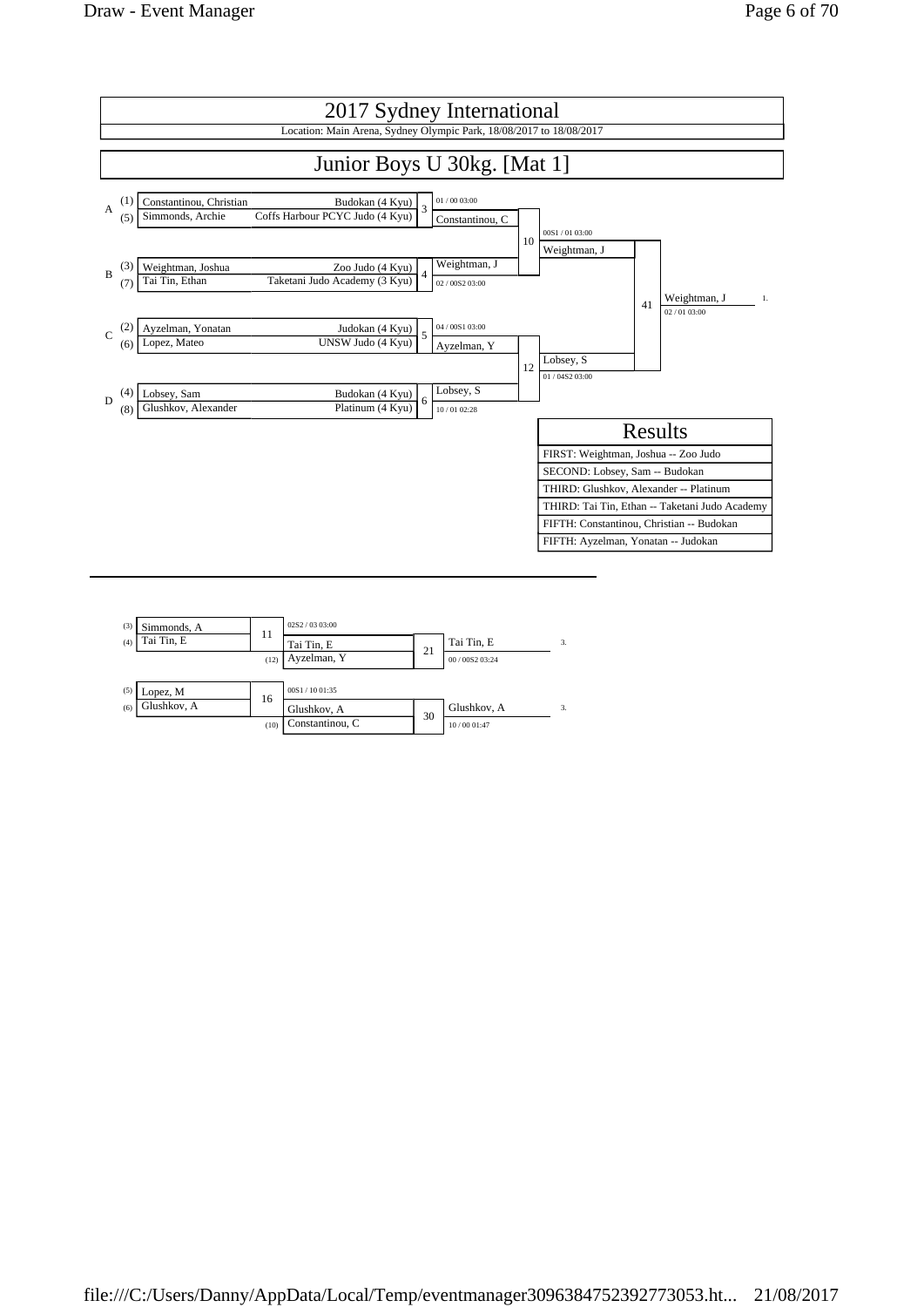|                | 2017 Sydney International                                           |                                                   |                          |                 |    |                |    |              |    |
|----------------|---------------------------------------------------------------------|---------------------------------------------------|--------------------------|-----------------|----|----------------|----|--------------|----|
|                | Location: Main Arena, Sydney Olympic Park, 18/08/2017 to 18/08/2017 |                                                   |                          |                 |    |                |    |              |    |
|                | Junior Boys U 34kg. [Mat 2]                                         |                                                   |                          |                 |    |                |    |              |    |
|                | (1)                                                                 | <b>BYE</b>                                        |                          |                 |    | Pool A         |    |              |    |
| $\overline{A}$ | (9)                                                                 | UNSW Judo (4 Kyu)<br>Faures, Amaury               |                          | Faures, A       | 9  | 00 / 10 01:27  |    |              |    |
|                | (5)                                                                 | Koltai, Edan<br>Budokan (4 Kyu)                   | $\overline{c}$           | Al Baghdadi, H  |    | Al Baghdadi, H |    |              |    |
|                | (13)                                                                | Al Baghdadi, Hassan<br>iJudo(4 Kyu)               |                          | 00 / 10 00:36   |    |                | 19 | 00/1002:17   |    |
|                | (3)                                                                 | Wozniak, Max<br>Zoo Judo (4 Kyu)                  |                          |                 |    |                |    | Zollinger, M |    |
| $\mathbf{B}$   | (11)                                                                | <b>BYE</b>                                        |                          | Wozniak, M      | 10 | Zollinger, M   |    |              |    |
|                | (7)                                                                 | Illawarra International (4 Kyu)<br>Park, Ryan     | $\overline{3}$           | Zollinger, M    |    | 00/01 03:36    |    |              |    |
|                | (15)                                                                | Zollinger, Maxwell<br>Budokan (4 Kyu)             |                          | 00/12.02:06     |    | Pool B         |    | 1. Jones, A  | 43 |
|                | (2)                                                                 | Carosella, Joseph<br>Western Judo Academy (4 Kyu) | $\overline{4}$           | 00S1 / 02.03:00 |    | Pool C         |    | 01/1107.39   |    |
| $\mathbf C$    | (10)                                                                | Carpenter, Ethan<br>UNSW Judo (3 Kyu)             |                          | Carpenter, E    | 11 | 01/0082 03:23  |    |              |    |
|                | (6)                                                                 | Blacktown City Judo (4 Kyu)<br>Dobric, Nikola     | $\overline{\phantom{a}}$ | Tucic, D        |    | Carpenter, E   |    |              |    |
|                | (14)                                                                | Wov Wov Judo (4 Kvu)<br>Tucic, Dusan              |                          | 00/0152.03:00   |    |                | 33 | Jones, A     |    |
|                | (4)                                                                 | Taketani Judo Academy (4 Kyu)<br>Jones, Alex      |                          |                 |    |                |    | 00S1/1001:24 |    |
| D              | (12)                                                                | <b>BYE</b>                                        |                          | Jones, A        | 13 | Jones, A       |    |              |    |
|                | (8)                                                                 | Park. Francis<br>Budokan (4 Kyu)                  | $\overline{7}$           | Raif. E         |    | 02/0003:00     |    |              |    |
|                | (16)                                                                | Raif, Elijah<br>UNSW Judo (4 Kyu)                 |                          | 00 / 10 01:37   |    | Pool D         |    |              |    |

| Results                                     |
|---------------------------------------------|
| FIRST: Jones, Alex -- Taketani Judo Academy |
| SECOND: Zollinger, Maxwell -- Budokan       |
| THIRD: Wozniak, Max -- Zoo Judo             |
| THIRD: Raif, Elijah -- UNSW Judo            |
| FIFTH: Carpenter, Ethan -- UNSW Judo        |
| FIFTH: Al Baghdadi, Hassan -- iJudo         |
| SEVENTH: Park, Francis -- Budokan           |
| SEVENTH: Tucic, Dusan -- Woy Woy Judo       |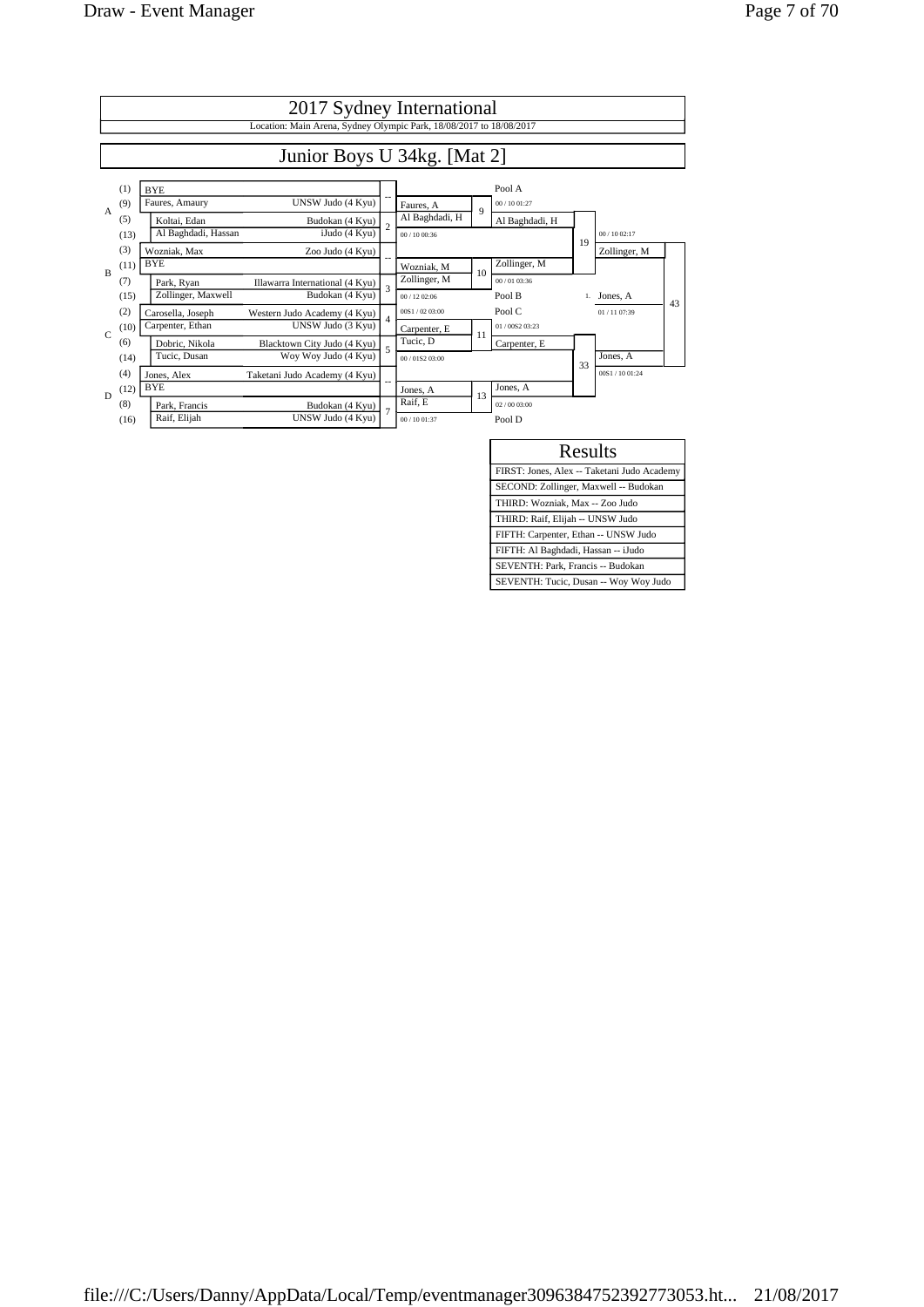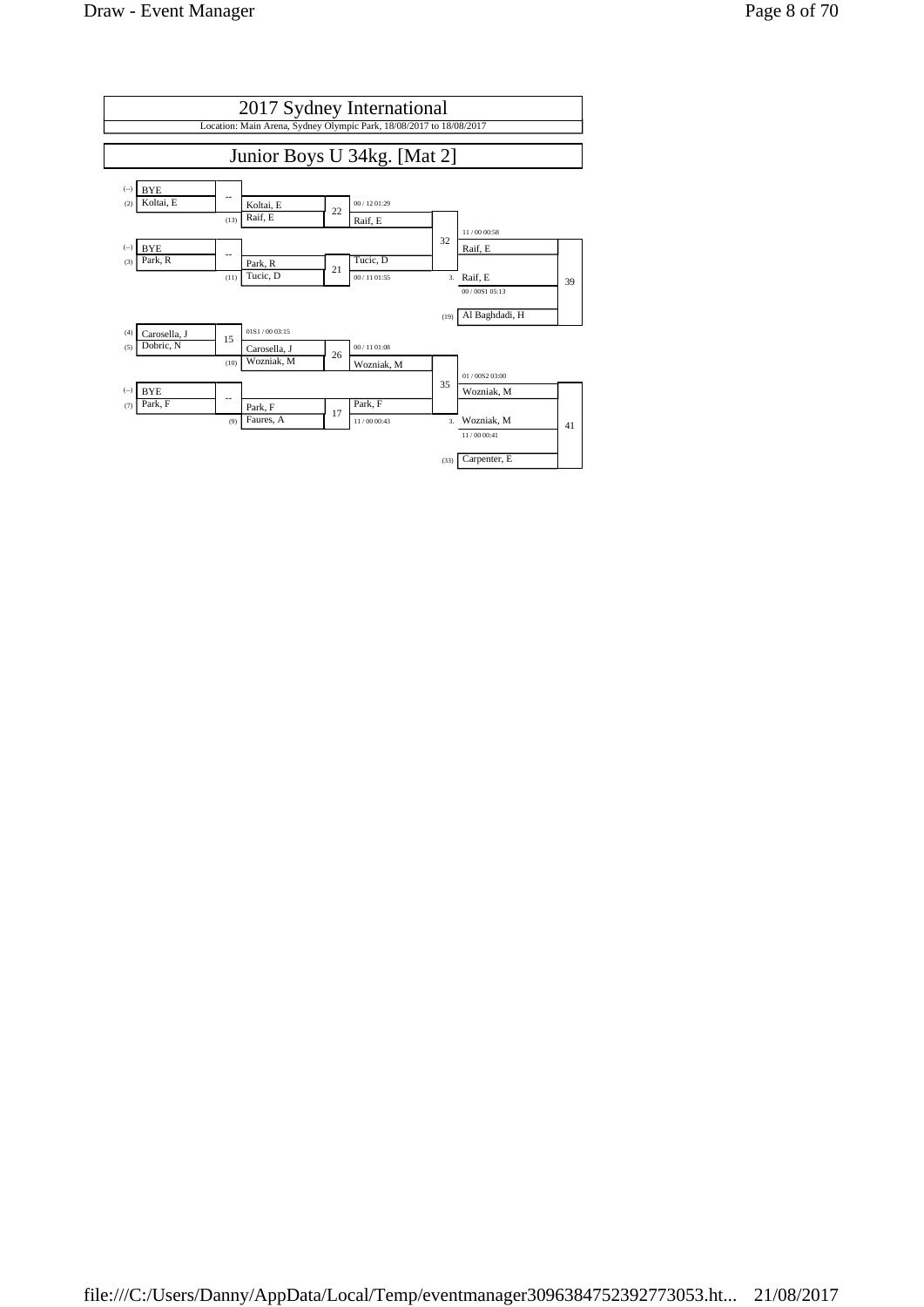| 2017 Sydney International                                           |                                       |  |              |         |      |      |  |
|---------------------------------------------------------------------|---------------------------------------|--|--------------|---------|------|------|--|
| Location: Main Arena, Sydney Olympic Park, 18/08/2017 to 18/08/2017 |                                       |  |              |         |      |      |  |
|                                                                     | Junior Boys U 38kg. [Mat 2]           |  |              |         |      |      |  |
|                                                                     |                                       |  | $\mathbf{2}$ | 3       | Wins | Pts  |  |
| Button, Zavier                                                      | Zoo Judo (4 Kyu) $\mid$ X $\mid$ 10.0 |  |              | $0.0\,$ |      | 10.0 |  |

| 3 | Jackson, Jared | Maleny Judo (4 Kyu) | $100.0$   100.0 | X   | 2    | 200.0 |  |
|---|----------------|---------------------|-----------------|-----|------|-------|--|
|   |                |                     |                 |     |      |       |  |
|   |                |                     | 4               | 5   | Wins | Pts   |  |
|   | .<br>.         | $- -$               | $ -$            | . . | -    | --    |  |

**2 Rashid, Hamzah Tiger Do Martial Arts**  $(4 \text{ Kyu}) \begin{bmatrix} 0.0 \end{bmatrix} \begin{bmatrix} X \end{bmatrix} \begin{bmatrix} 0.0 \end{bmatrix} \begin{bmatrix} 0.0 \end{bmatrix}$ 

|                |                                                         |   |     | ,, ,,,,, | .    |
|----------------|---------------------------------------------------------|---|-----|----------|------|
| Aiberti, Jules | Kardinia (3 Kyu)                                        | X | 0.0 |          |      |
|                | Mcclifty, Nicholas Tiger Do Martial Arts (3 Kyu)   10.0 |   |     |          | 10.0 |



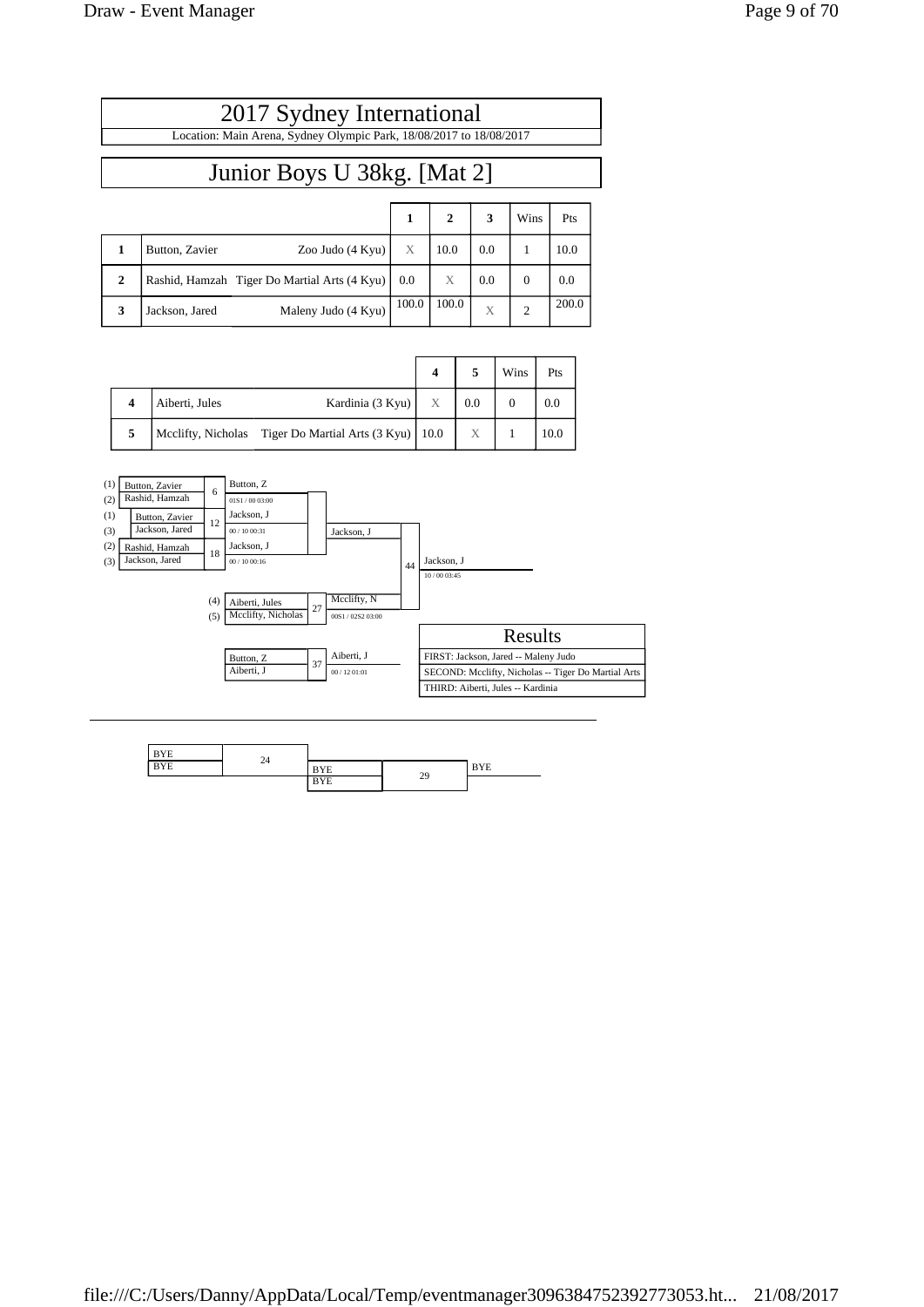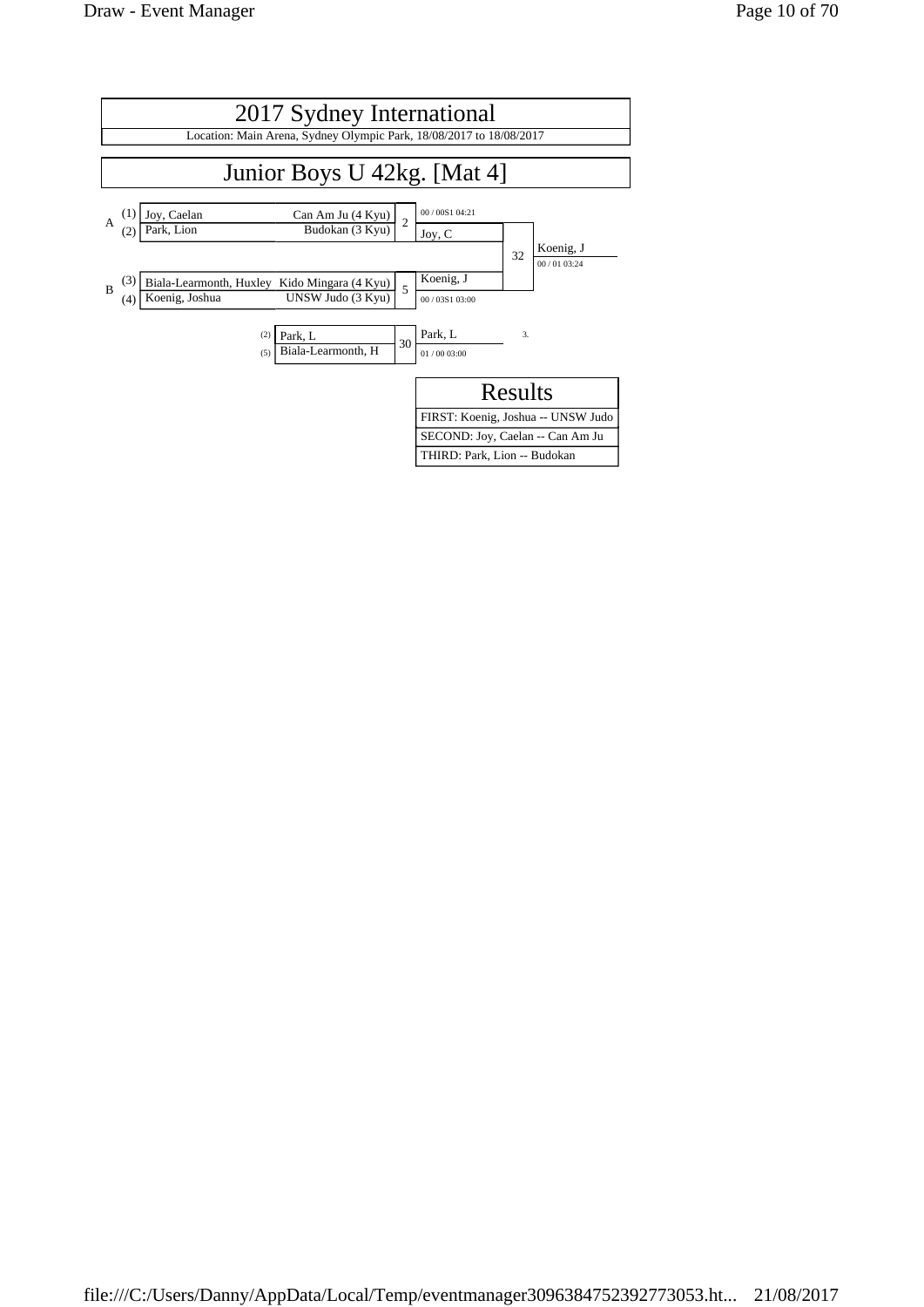| 2017 Sydney International                                                                                                                             |                                            |  |  |  |  |
|-------------------------------------------------------------------------------------------------------------------------------------------------------|--------------------------------------------|--|--|--|--|
| Location: Main Arena, Sydney Olympic Park, 18/08/2017 to 18/08/2017                                                                                   |                                            |  |  |  |  |
| Junior Boys U 46kg. [Mat 3]                                                                                                                           |                                            |  |  |  |  |
| Grennell-Buckley, B<br>(1)<br>$\frac{\text{Landers, Jacob}}{\text{Greennell-Buckley, Blake } \text{Zoo Judo (4 Kyu)} } \Big  13$<br>(2)<br>00/0103:00 | Results                                    |  |  |  |  |
|                                                                                                                                                       | FIRST: Grennell-Buckley, Blake -- Zoo Judo |  |  |  |  |
| Grennell-Buckley, B<br>(1)<br>Landers, Jacob<br>$Zoo$ Judo $(4$ Kyu)<br><sup>20</sup>                                                                 | SECOND:                                    |  |  |  |  |
| Grennell-Buckley, Blake Zoo Judo (4 Kyu)<br>(2)<br>01/1101:22                                                                                         |                                            |  |  |  |  |

| $(1)$ Landers, Jacob        |  |
|-----------------------------|--|
| (2) Grennell-Buckley, Blake |  |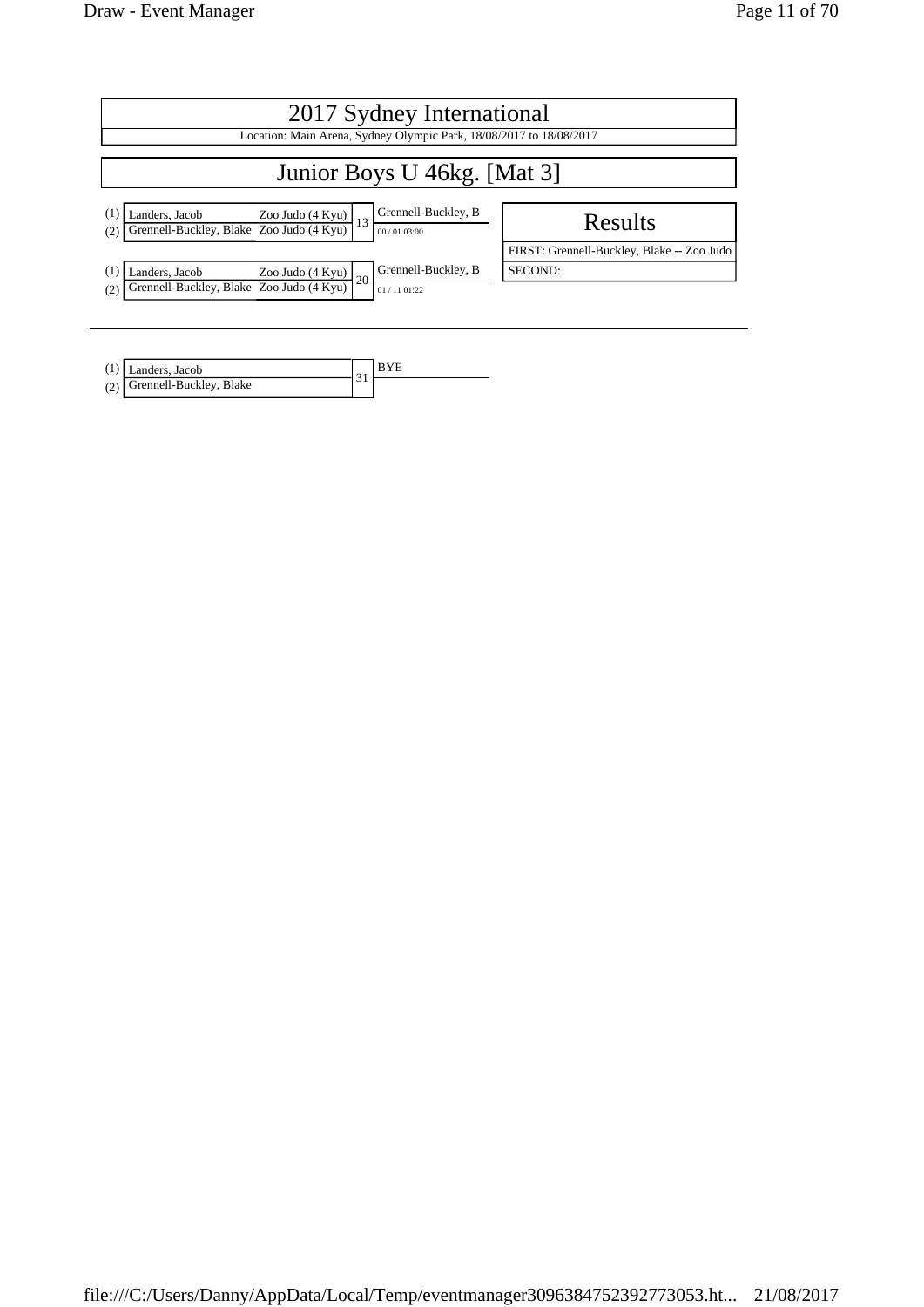|              | 2017 Sydney International                                           |      |              |       |                |       |  |  |  |
|--------------|---------------------------------------------------------------------|------|--------------|-------|----------------|-------|--|--|--|
|              | Location: Main Arena, Sydney Olympic Park, 18/08/2017 to 18/08/2017 |      |              |       |                |       |  |  |  |
|              | Junior Boys $+$ 50kg. [Mat 1]                                       |      |              |       |                |       |  |  |  |
|              |                                                                     | 1    | $\mathbf{2}$ | 3     | Wins           | Pts   |  |  |  |
| 1            | Tomlin, Lincoln Tiger Do Martial Arts (4 Kyu)                       | X    | 0.0          | 0.5   | 1              | 0.5   |  |  |  |
| $\mathbf{2}$ | Woy Woy Judo (4 Kyu)<br>Markey, Kaelan                              | 10.0 | X            | 100.0 | $\overline{2}$ | 110.0 |  |  |  |
| 3            | Tomlin, Harrison Tiger Do Martial Arts (4 Kyu)                      | 0.0  | 0.0          | X     | $\theta$       | 0.0   |  |  |  |



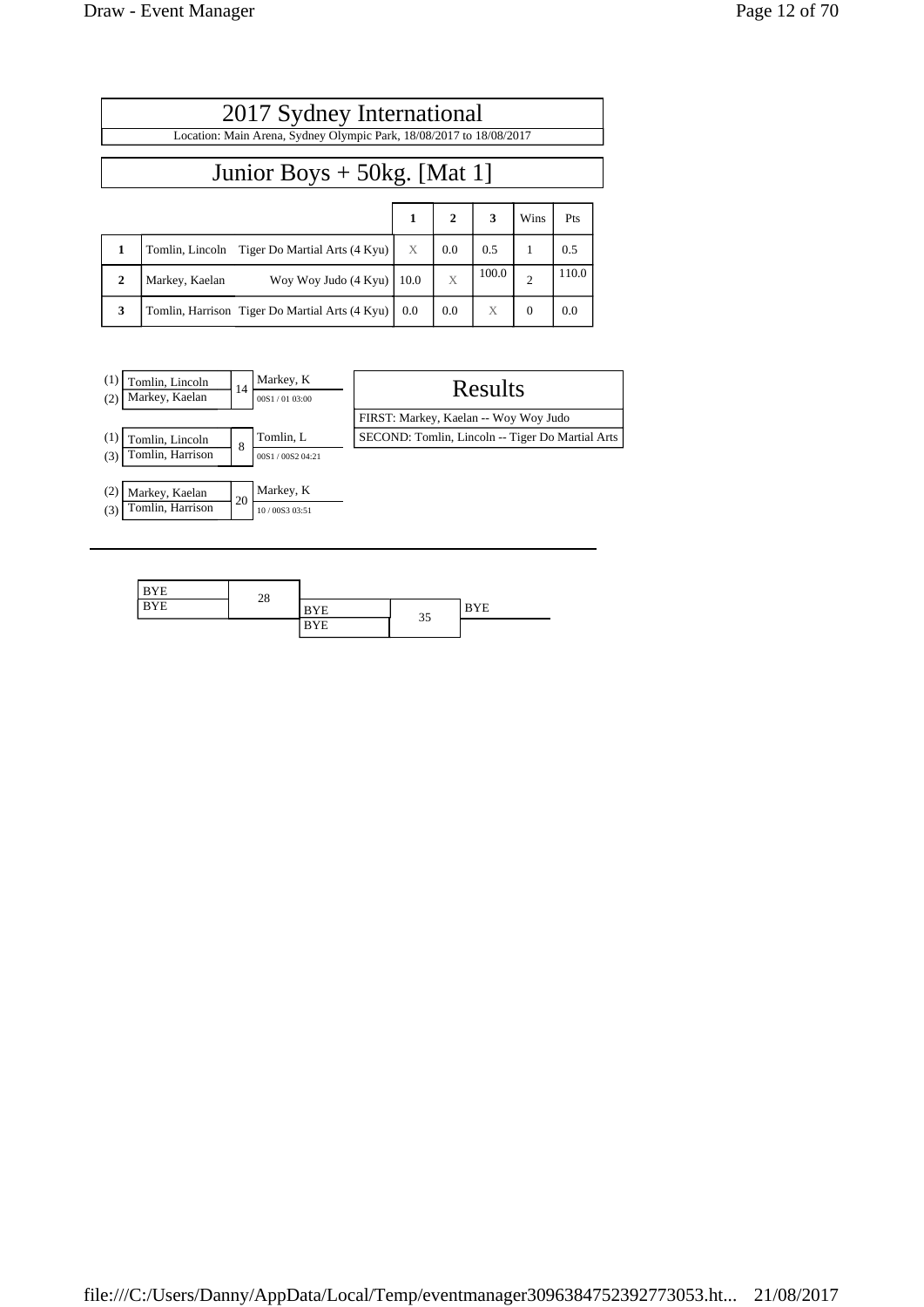



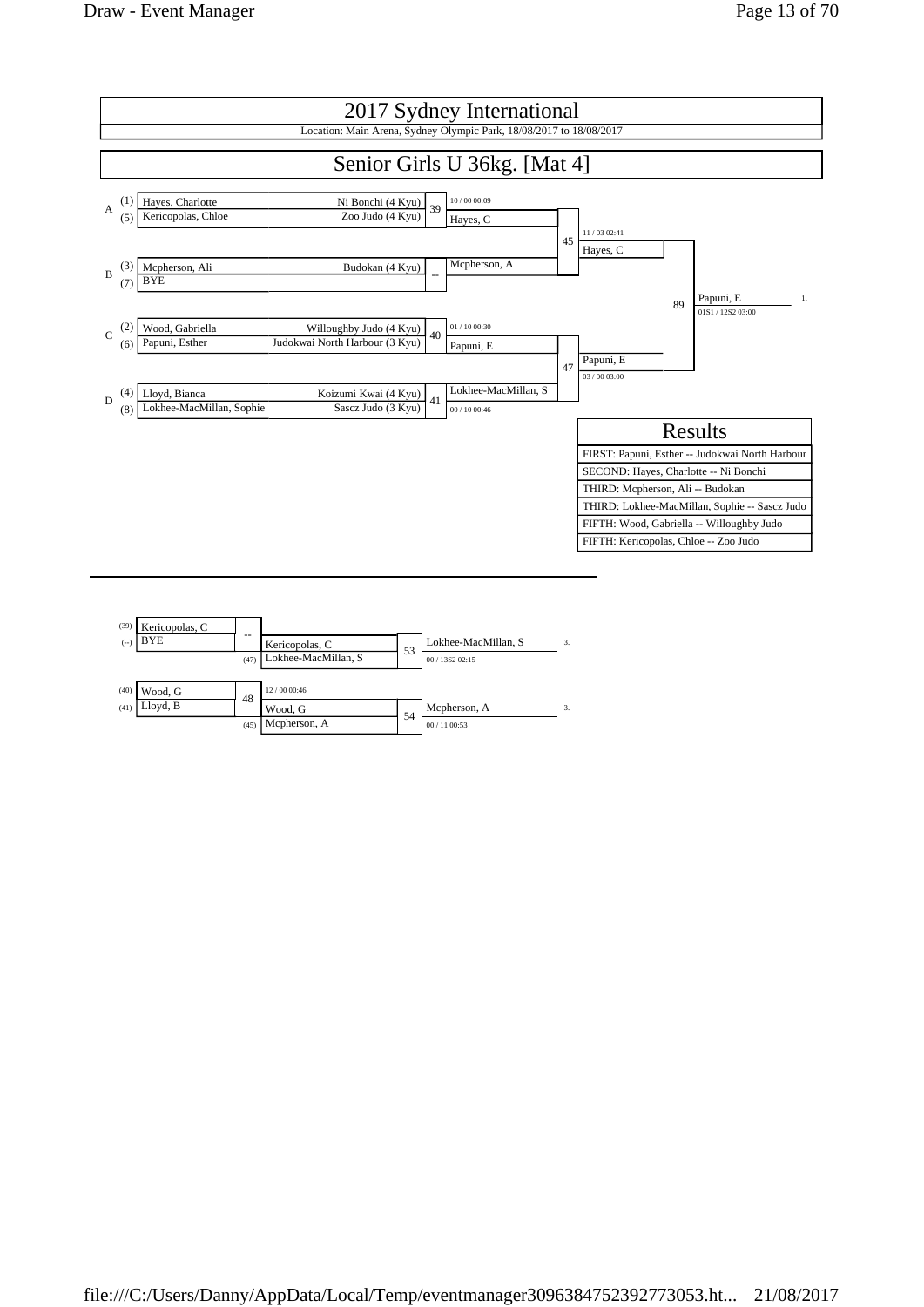| 2017 Sydney International<br>Location: Main Arena, Sydney Olympic Park, 18/08/2017 to 18/08/2017                        |                             |  |  |  |  |  |
|-------------------------------------------------------------------------------------------------------------------------|-----------------------------|--|--|--|--|--|
|                                                                                                                         |                             |  |  |  |  |  |
| Senior Girls U 40kg. [Mat 4]                                                                                            |                             |  |  |  |  |  |
| Woo, M<br>(1)<br>Halstead, Bebe<br>Lilydale Judo (2 Kyu)<br>42<br>Budokan (3 Kyu)<br>Woo, Mina<br>(2)<br>00/03S2 03:00  | Results                     |  |  |  |  |  |
|                                                                                                                         | FIRST: Woo, Mina -- Budokan |  |  |  |  |  |
| Woo, M<br>(1)<br>Lilydale Judo (2 Kyu)<br>Halstead, Bebe<br>49<br>Budokan (3 Kyu)<br>Woo, Mina<br>(2)<br>00S2 / 0103:00 | SECOND:                     |  |  |  |  |  |

| Halstead, Bebe  | 6 <sub>1</sub> |  |
|-----------------|----------------|--|
| $(2)$ Woo, Mina |                |  |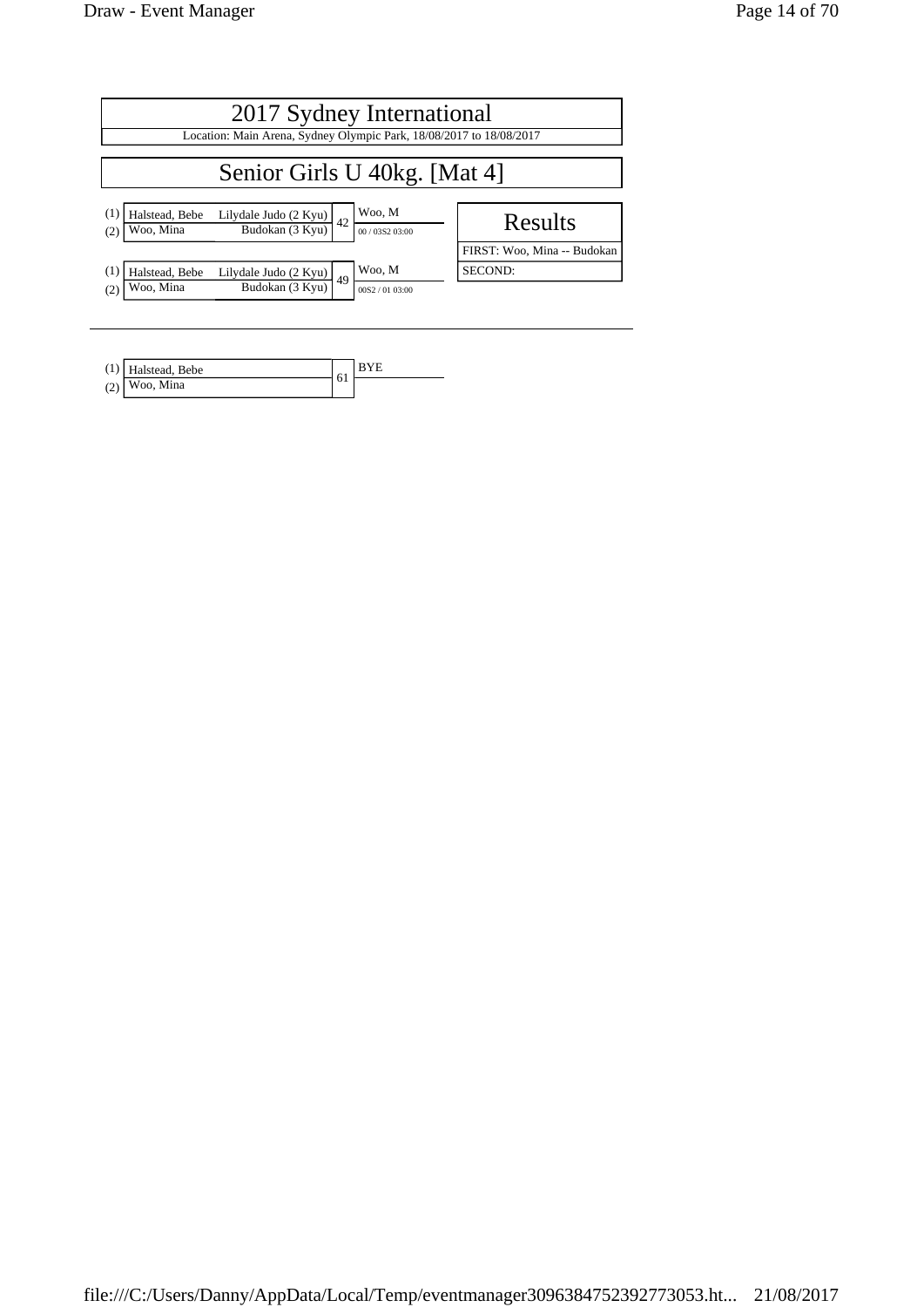| 2017 Sydney International                                           |  |  |  |  |  |  |
|---------------------------------------------------------------------|--|--|--|--|--|--|
| Location: Main Arena, Sydney Olympic Park, 18/08/2017 to 18/08/2017 |  |  |  |  |  |  |
| Senior Girls U 44kg. [Mat 1]                                        |  |  |  |  |  |  |
|                                                                     |  |  |  |  |  |  |
| Pts                                                                 |  |  |  |  |  |  |

| Finka, Deana   | Tiger Do Martial Arts (3 Kyu) | X     | 0.0 | 0.0   | 0.0   |
|----------------|-------------------------------|-------|-----|-------|-------|
| Do, Ashlyn     | Tiger Do Martial Arts (2 Kyu) | 100.0 |     | 100.0 | 200.0 |
| Cramp, Bethany | Marist Judo (3 Kyu)           | 100.0 | 0.0 | X     | 100.0 |

|   |                 |                                      |   |     | Wins | Pts  |
|---|-----------------|--------------------------------------|---|-----|------|------|
| 4 | Dyball, India   | Cooma Judo (3 Kyu)                   | X | 0.0 |      | 0.0  |
| 5 | Mccarthy, Keana | Tiger Do Martial Arts $(3 Kyu)$ 10.0 |   | X   |      | 10.0 |



| <b>BYE</b> |    |            |    |            |
|------------|----|------------|----|------------|
| <b>BYE</b> | 63 | <b>BYE</b> |    | <b>BYE</b> |
|            |    | <b>BYE</b> | 70 |            |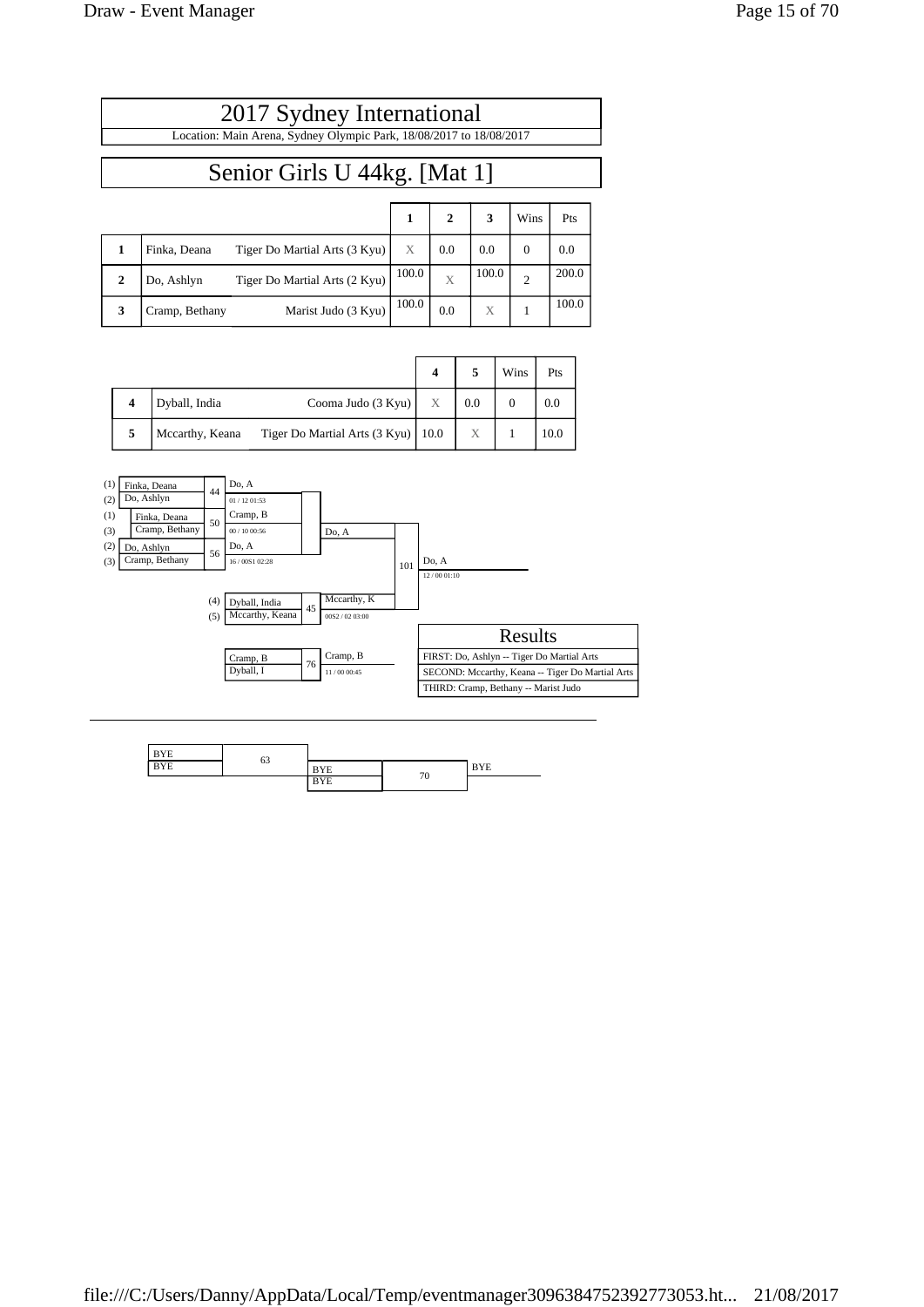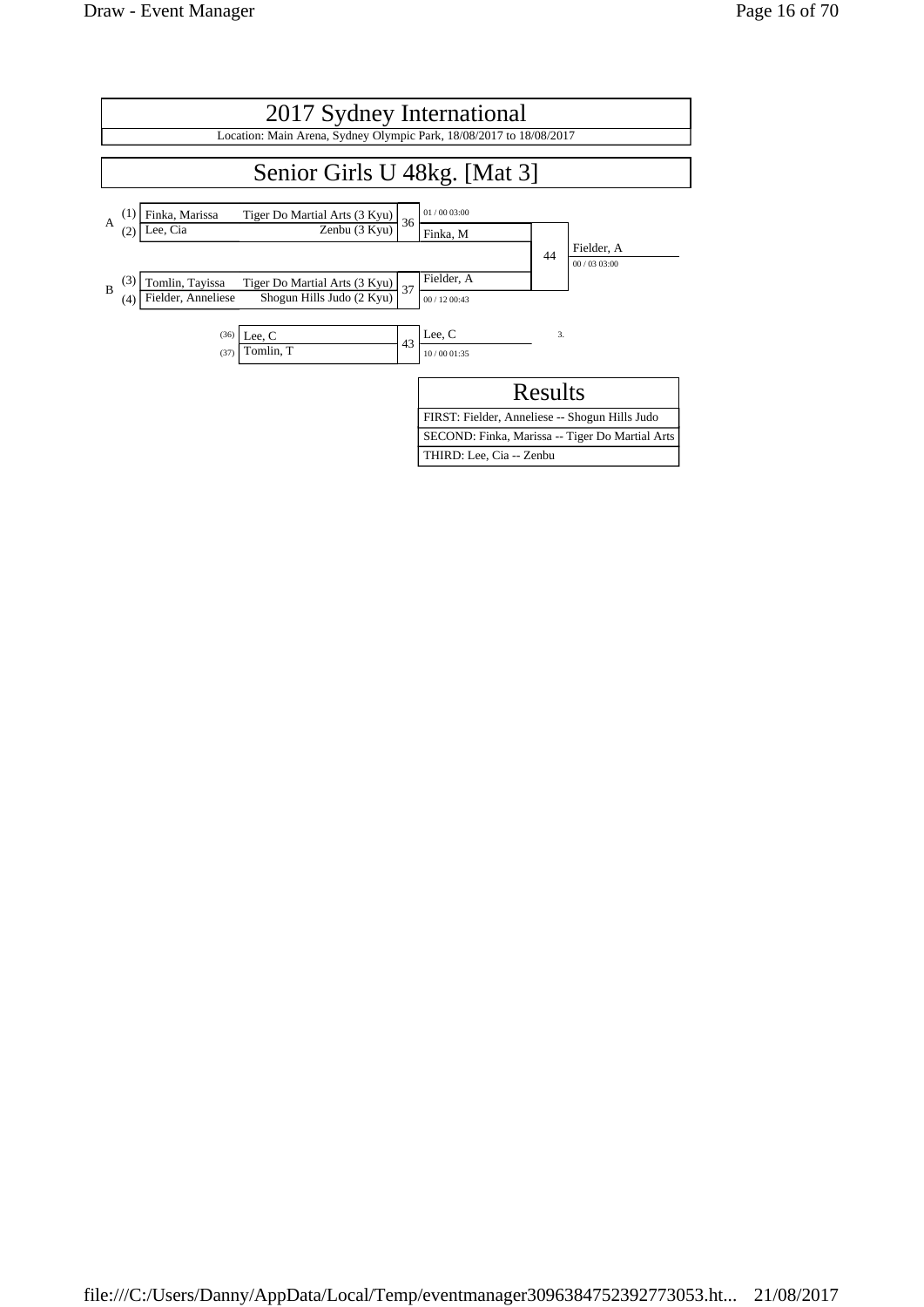

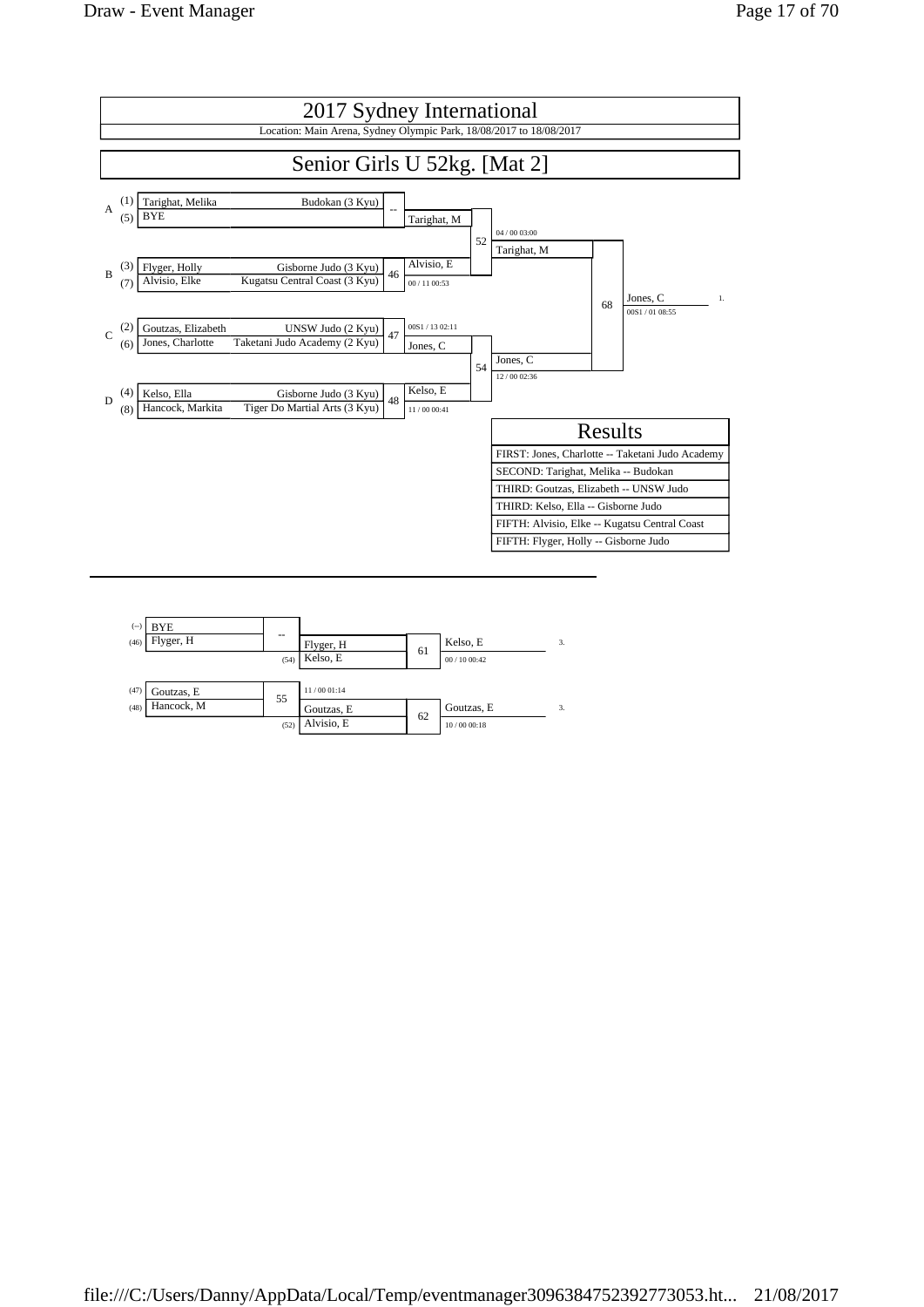|              | 2017 Sydney International                                           |   |              |     |      |      |  |  |  |
|--------------|---------------------------------------------------------------------|---|--------------|-----|------|------|--|--|--|
|              | Location: Main Arena, Sydney Olympic Park, 18/08/2017 to 18/08/2017 |   |              |     |      |      |  |  |  |
|              | Senior Girls U 57kg. [Mat 4]                                        |   |              |     |      |      |  |  |  |
|              |                                                                     | 1 | $\mathbf{2}$ | 3   | Wins | Pts  |  |  |  |
| 1            | Constantinidis, Anna<br>Zenbu (3 Kyu)                               | X | 10.0         | 0.0 |      | 10.0 |  |  |  |
| $\mathbf{2}$ | Tucic, Andjelina<br>Woy Woy Judo $(4 \text{ Kyu})$ 0.0              |   |              | 0.0 |      | 0.0  |  |  |  |

**3** Wade, Bethany Budokan (3 Kyu)  $\begin{array}{|c|c|c|c|c|c|c|c|} \hline \end{array}$  200.0



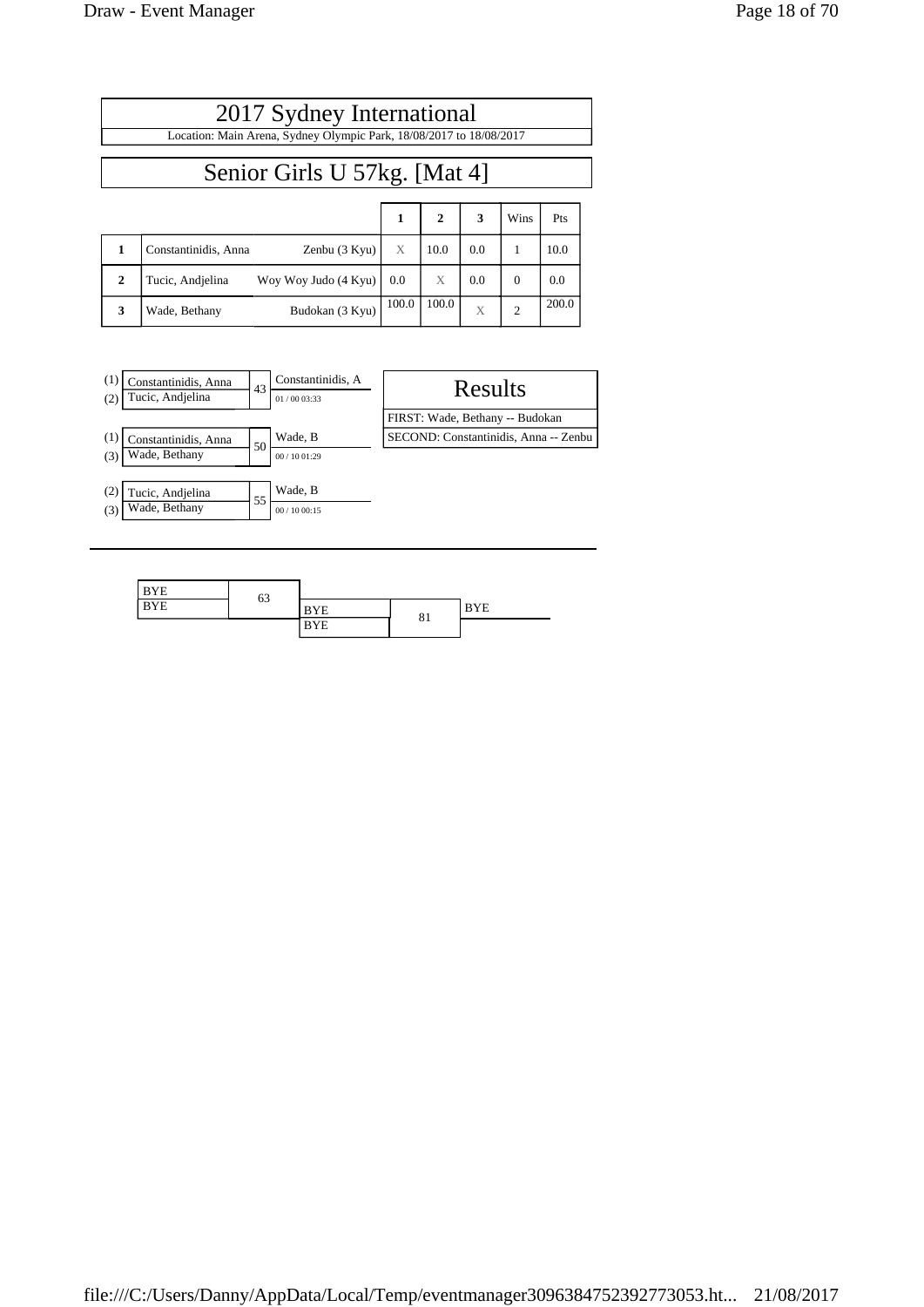| 2017 Sydney International              |                                                                                                |                          |                                            |  |  |  |  |
|----------------------------------------|------------------------------------------------------------------------------------------------|--------------------------|--------------------------------------------|--|--|--|--|
|                                        | Location: Main Arena, Sydney Olympic Park, 18/08/2017 to 18/08/2017                            |                          |                                            |  |  |  |  |
| Senior Girls $+$ 63kg and U63. [Mat 1] |                                                                                                |                          |                                            |  |  |  |  |
| Tivoli, Ayla<br>Taylor, Tamii          | $\frac{\text{Blacktown City Judo } (2 \text{ Kyu})}{\text{Shinsei } (3 \text{ Kyu})} \Big  46$ | Tivoli, A<br>11/00 00:37 | Results                                    |  |  |  |  |
|                                        |                                                                                                |                          | FIRST: Tivoli, Ayla -- Blacktown City Judo |  |  |  |  |
| Tivoli, Ayla                           | $\frac{\text{Blacktown City Judo } (2 \text{ Kyu})}{\text{Shinsei } (3 \text{ Kyu})}$ 52       | Tivoli, A                | SECOND:                                    |  |  |  |  |
| Taylor, Tamii<br>(2)                   |                                                                                                | 02/0003:00               |                                            |  |  |  |  |
|                                        |                                                                                                |                          |                                            |  |  |  |  |

| (1) | Tivoli, Ayla     | 58 |  |
|-----|------------------|----|--|
| (2) | Tamii<br>Taylor, |    |  |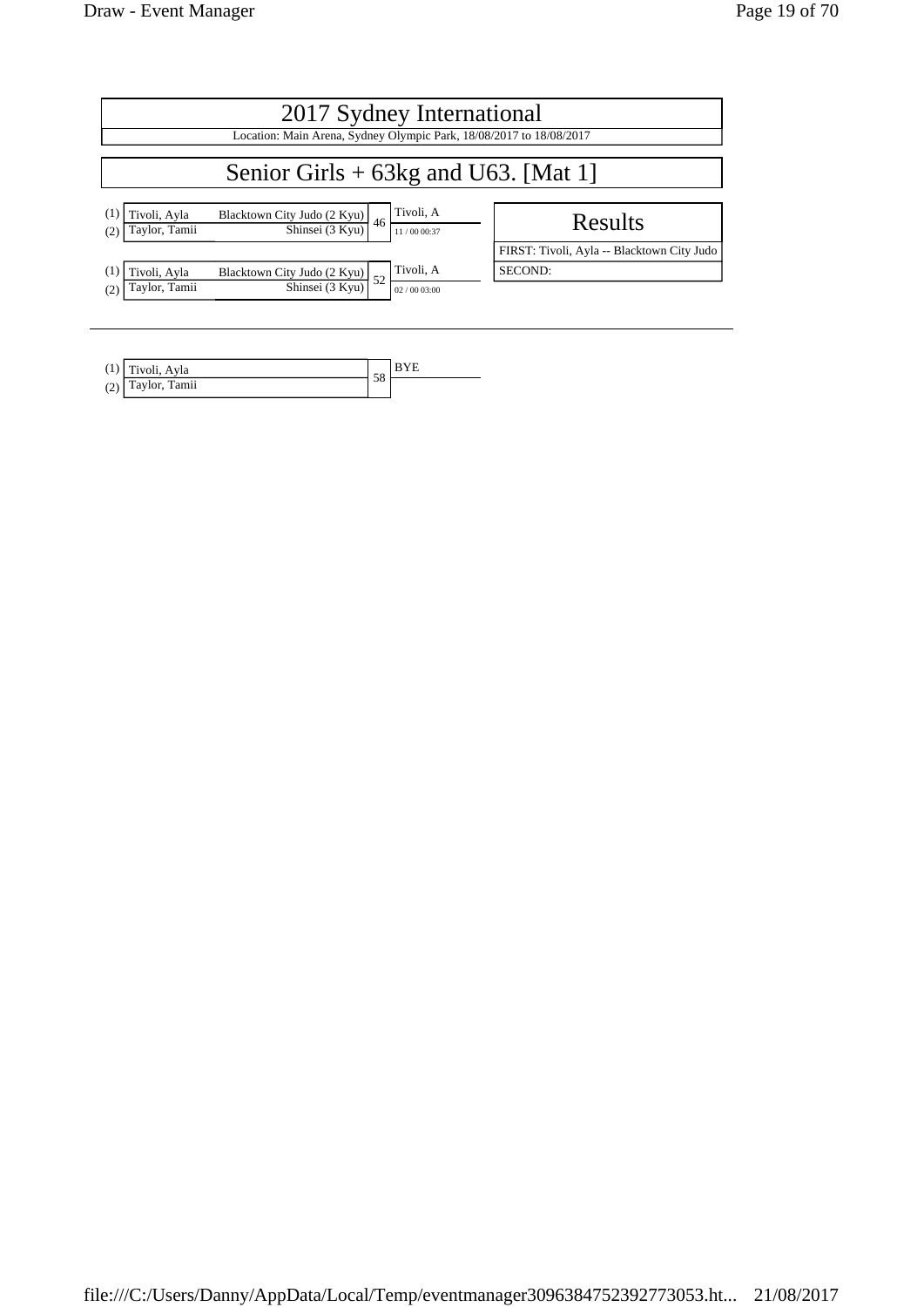|               | 2017 Sydney International                                                                          |                |                          |    |                           |    |                 |     |  |  |
|---------------|----------------------------------------------------------------------------------------------------|----------------|--------------------------|----|---------------------------|----|-----------------|-----|--|--|
|               | Location: Main Arena, Sydney Olympic Park, 18/08/2017 to 18/08/2017                                |                |                          |    |                           |    |                 |     |  |  |
|               | Senior Boys U 36kg. [Mat 1]                                                                        |                |                          |    |                           |    |                 |     |  |  |
| $\mathsf{A}$  | (1)<br>Williamson, Julien<br>Willoughby Judo (4 Kyu)<br>Valenti, Tyron<br>UNSW Judo (3 Kyu)<br>(9) | 47             | 00/1100:48<br>Valenti, T | 53 | Pool A<br>00 / 06S1 03:00 |    |                 |     |  |  |
|               | (5)<br><b>BYE</b><br>Tong, Kelian<br>Judo Calédonien (3 Kyu)<br>(13)                               |                | Tong, K                  |    | Tong, K                   | 60 | 10/00 00:13     |     |  |  |
| $\mathbf{B}$  | (3)<br><b>BYE</b><br>Trusler, Kyle<br>Tiger Do Martial Arts (4 Kyu)<br>(11)                        | $\overline{a}$ | Trusler, K               | 48 | Trusler, K                |    | Tong, K         |     |  |  |
|               | (7)<br>Whitley, Jackson<br>Kido Mingara (3 Kyu)<br><b>BYE</b><br>(15)                              | $-$            | Whitley, J               |    | 11/00S1 00:51<br>Pool B   |    | Hutcheon, A     | 100 |  |  |
| $\mathcal{C}$ | (2)<br><b>BYE</b><br>Whitley, Mitchell<br>Kido Mingara (3 Kyu)<br>(10)                             |                | Whitley, M               | 49 | Pool C<br>00 / 12 00:50   |    | 0151 / 03 03:00 |     |  |  |
|               | (6)<br>Hutcheon, Angus<br>UNSW Judo (2 Kyu)<br><b>BYE</b><br>(14)                                  | $\overline{a}$ | Hutcheon. A              |    | Hutcheon, A               | 57 | Hutcheon, A     |     |  |  |
| D             | (4)<br>Zollinger, William<br>Budokan (3 Kyu)<br><b>BYE</b><br>(12)                                 | $\overline{a}$ | Zollinger, W             | 51 | Javni, S                  |    | 01/0003:00      |     |  |  |
|               | (8)<br><b>BYE</b><br>Kardinia (2 Kyu)<br>Javni, Stefan<br>(16)                                     | $-$            | Javni, S                 |    | 00/1000:23<br>Pool D      |    |                 |     |  |  |

| Results                                       |
|-----------------------------------------------|
| FIRST: Hutcheon, Angus -- UNSW Judo           |
| SECOND: Tong, Kelian -- Judo Calédonien       |
| THIRD: Javni, Stefan -- Kardinia              |
| THIRD: Zollinger, William -- Budokan          |
| FIFTH: Valenti, Tyron -- UNSW Judo            |
| FIFTH: Trusler, Kyle -- Tiger Do Martial Arts |
| SEVENTH: Whitley, Jackson -- Kido Mingara     |
| SEVENTH: Whitley, Mitchell -- Kido Mingara    |
|                                               |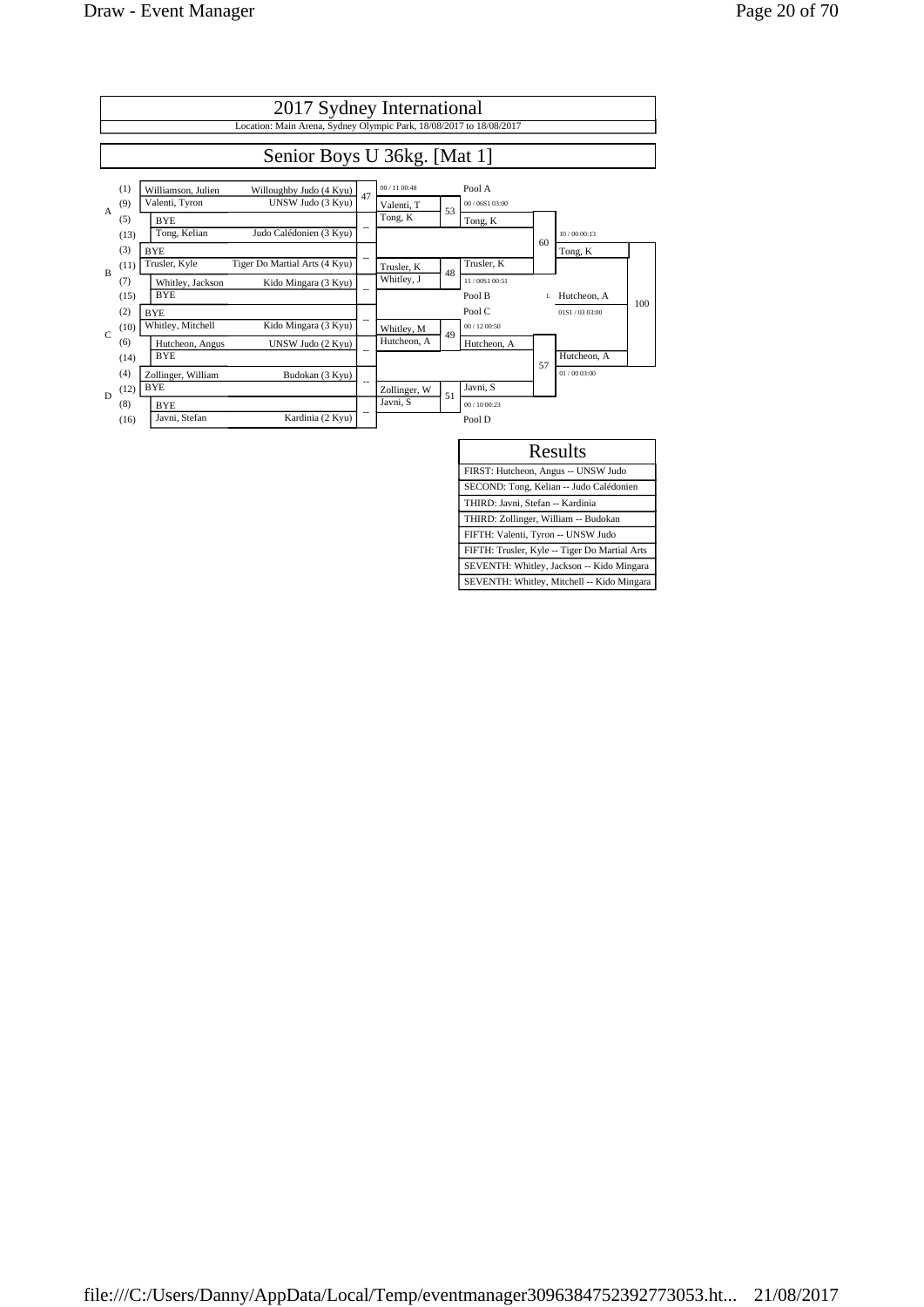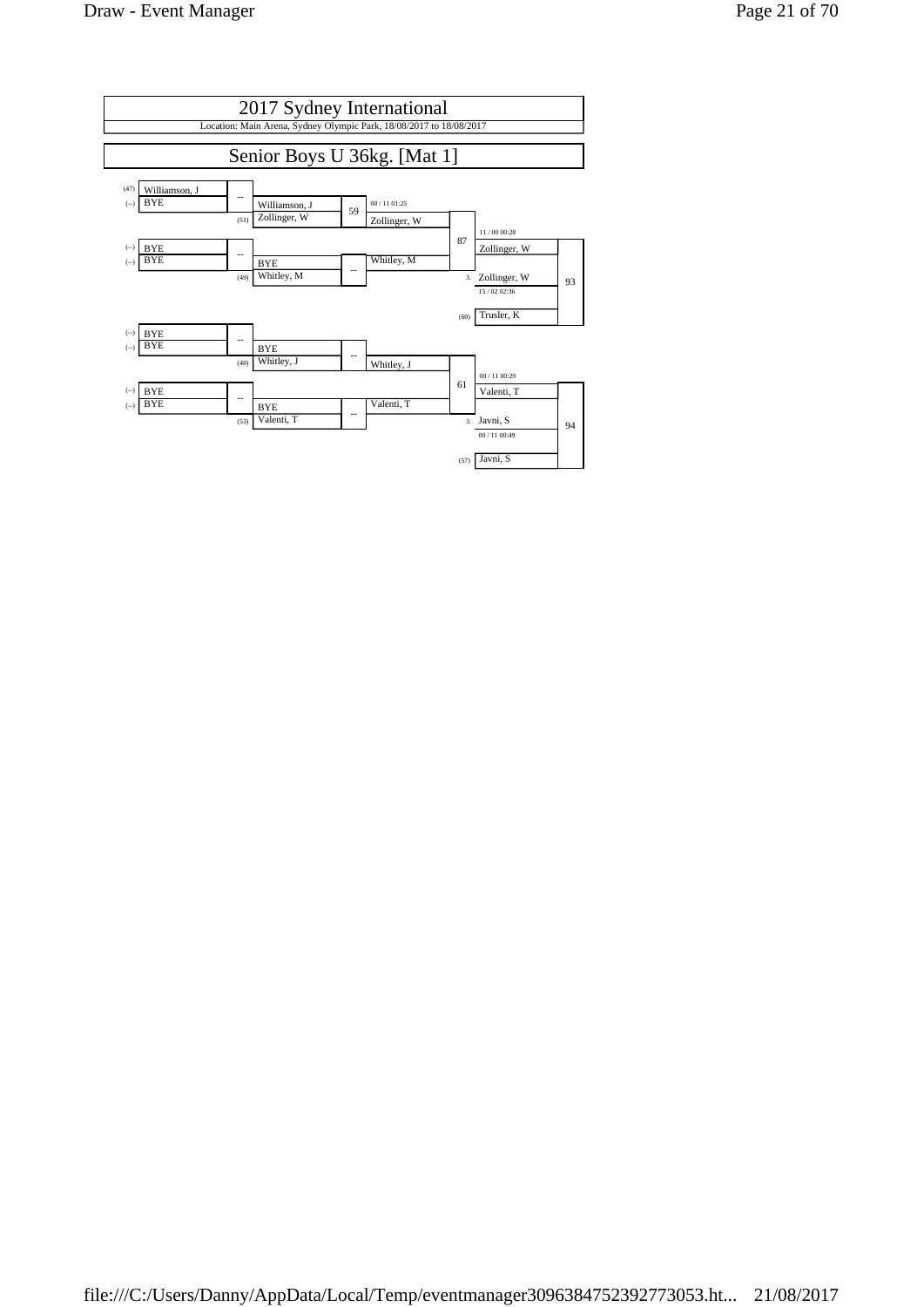

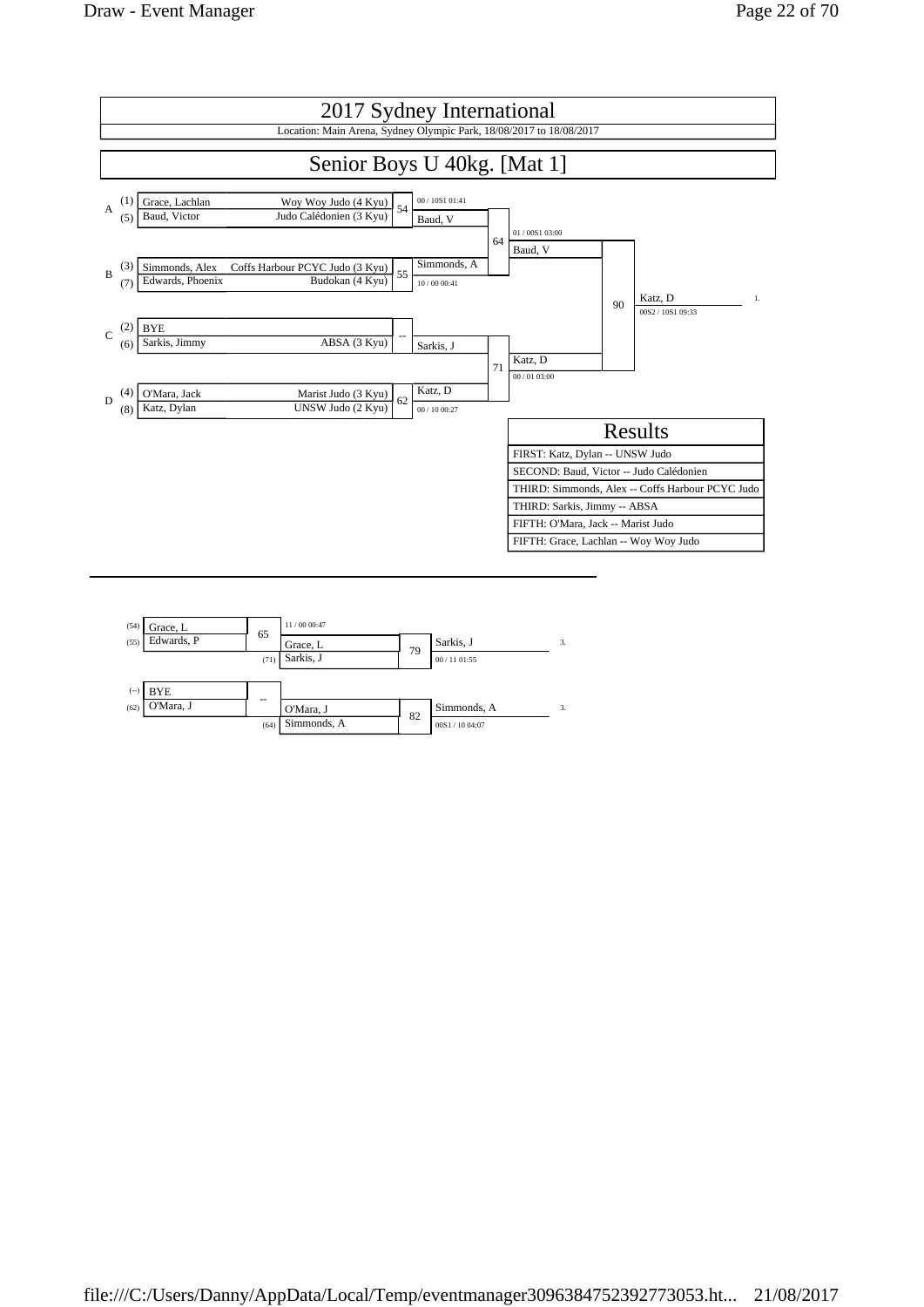

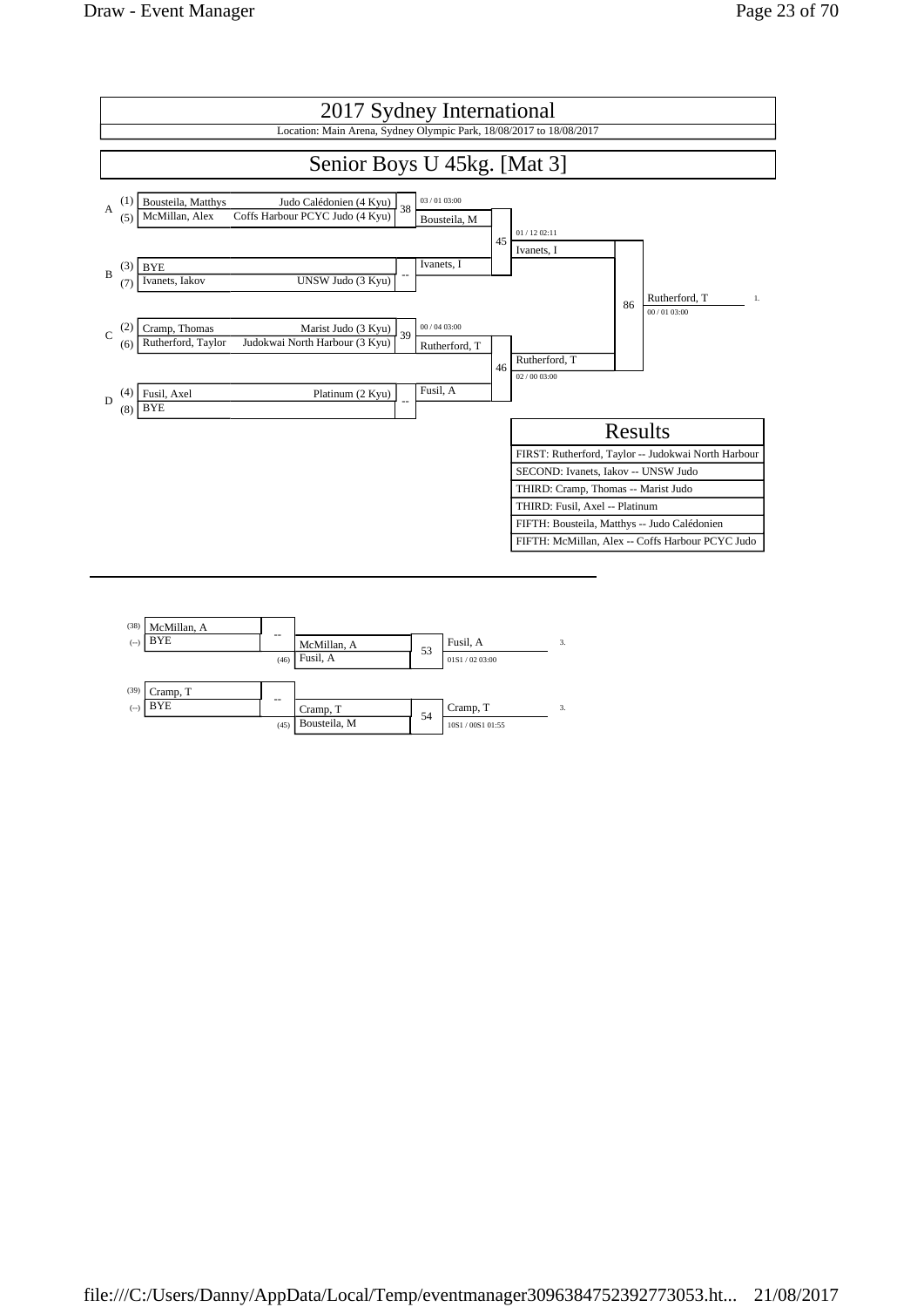

|      | $02 / 11$ 02:48 |                   |    |
|------|-----------------|-------------------|----|
|      | Yuldashev, A    | Mcclifty, L       | 3. |
| (57) | Mcclifty, L     | 00S1/0103:00      |    |
|      |                 |                   |    |
|      | 11/00S1 01:46   |                   |    |
|      | Tsakmakis, A    | Vugdalic, M       | 3. |
| (56) | Vugdalic, M     | 00S1 / 12S1 03:00 |    |
|      | 59<br>60        | 68<br>80          |    |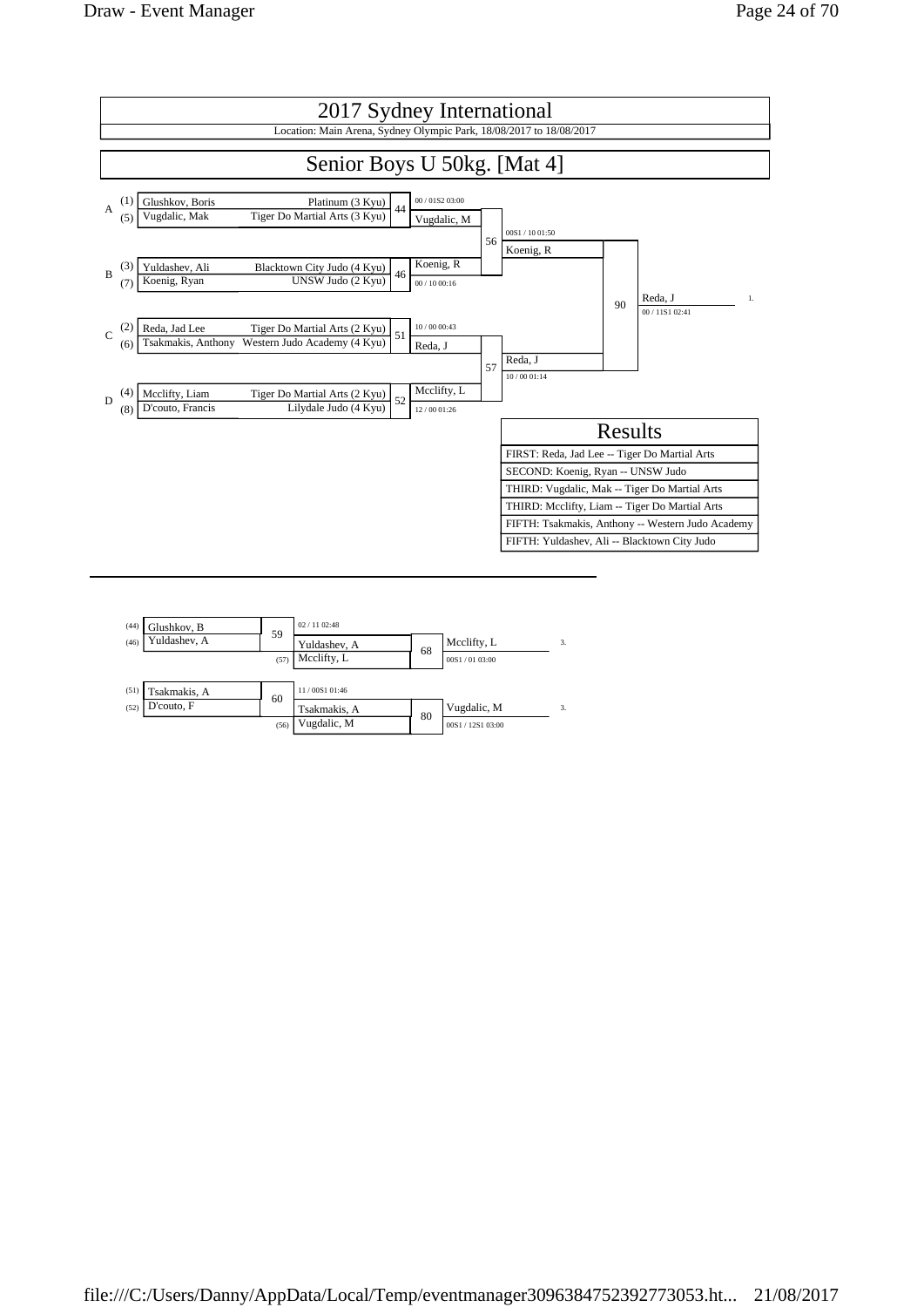

| Results                                            |
|----------------------------------------------------|
| FIRST: Tarighat, Kevin -- Budokan                  |
| SECOND: Vojnikovich, Danny -- Kido Mingara         |
| THIRD: Greenbank, Jordon -- Southwest Judo Academy |
| THIRD: Lazare, William -- Judo Calédonien          |
| FIFTH: Carosella, Damian -- Western Judo Academy   |
| FIFTH: Jackson, Bailey -- Maleny Judo              |
| SEVENTH: Robards, Ethan -- Hill Sports Academy     |
| SEVENTH: Miu, Aidan -- UNSW Judo                   |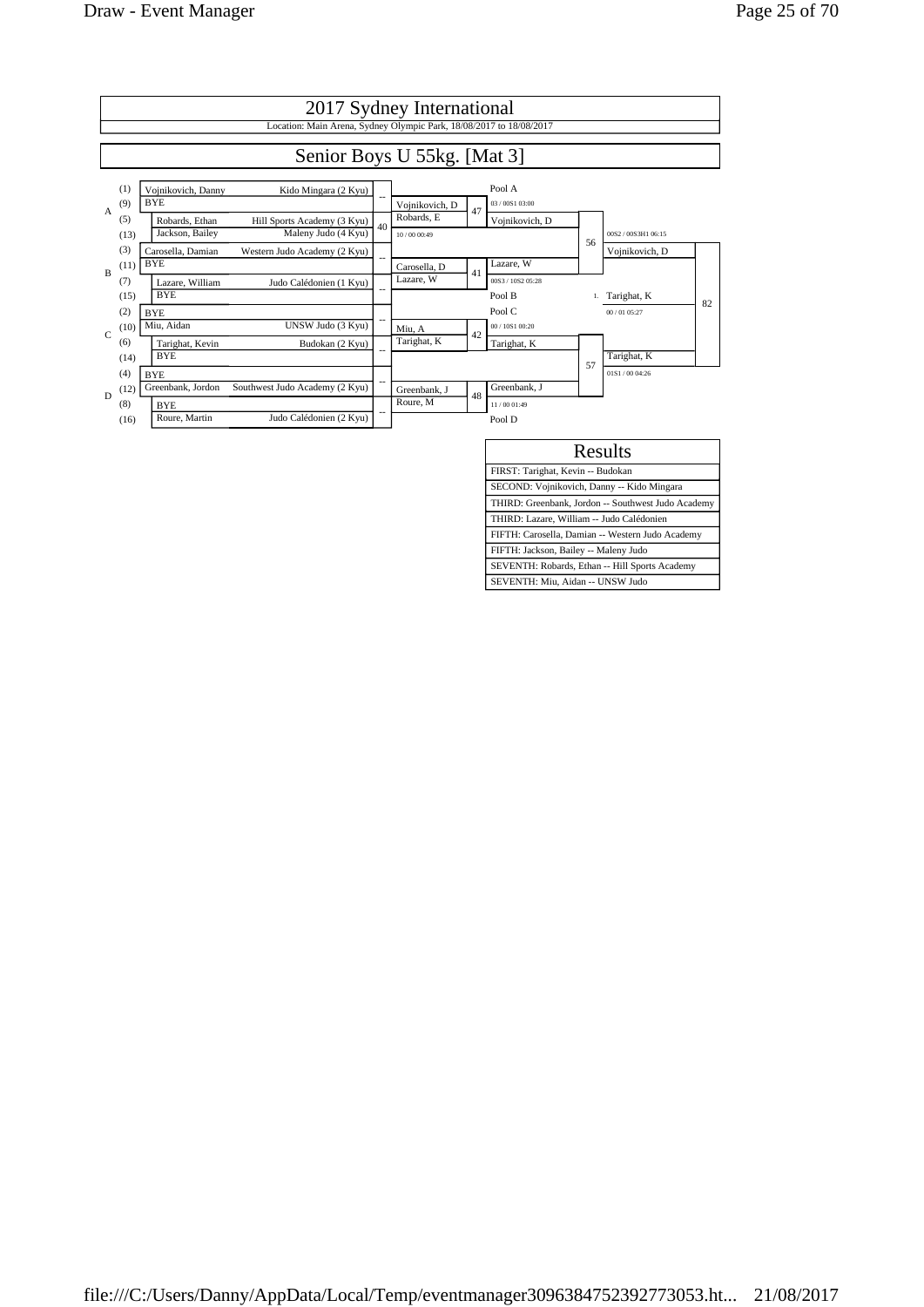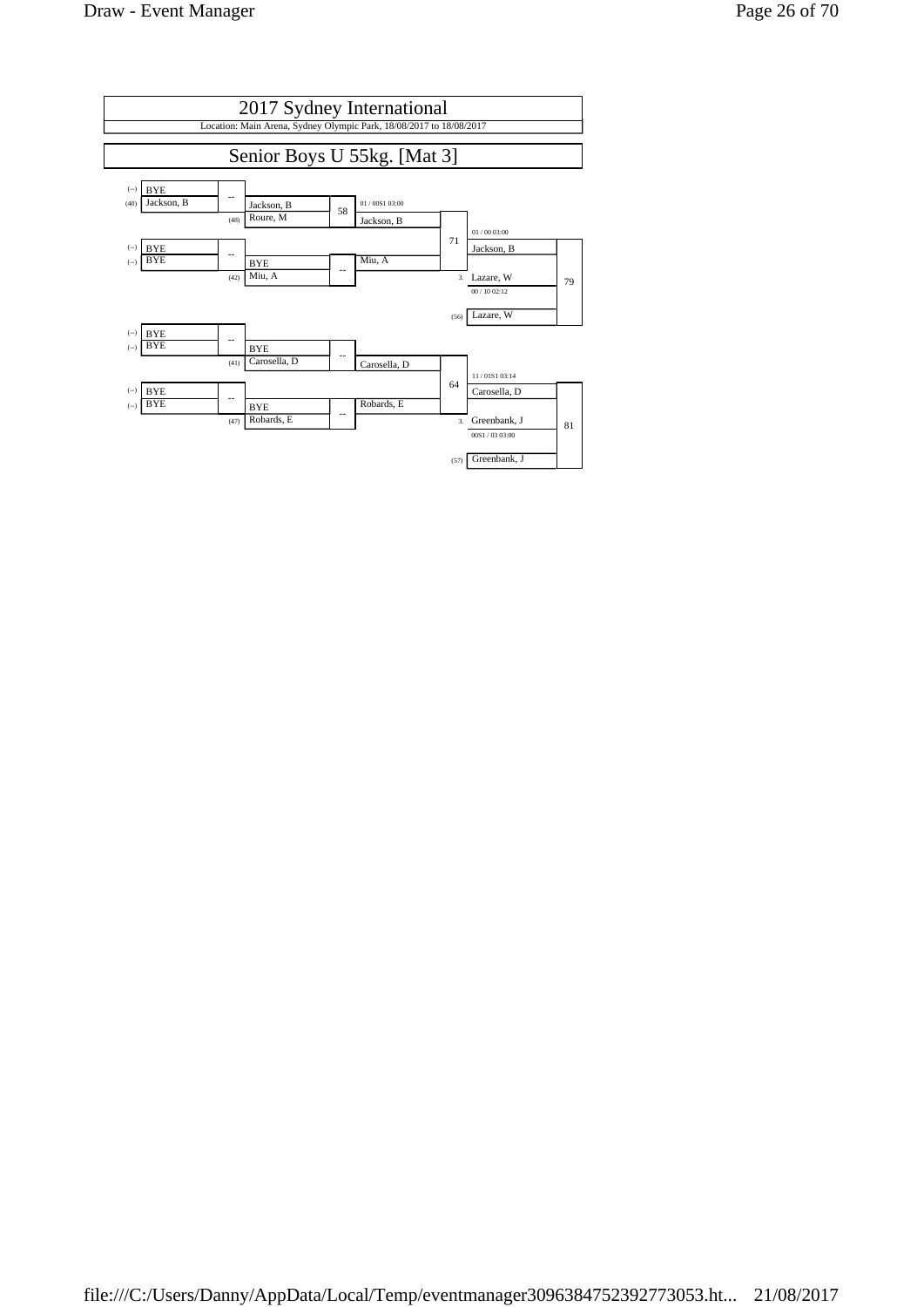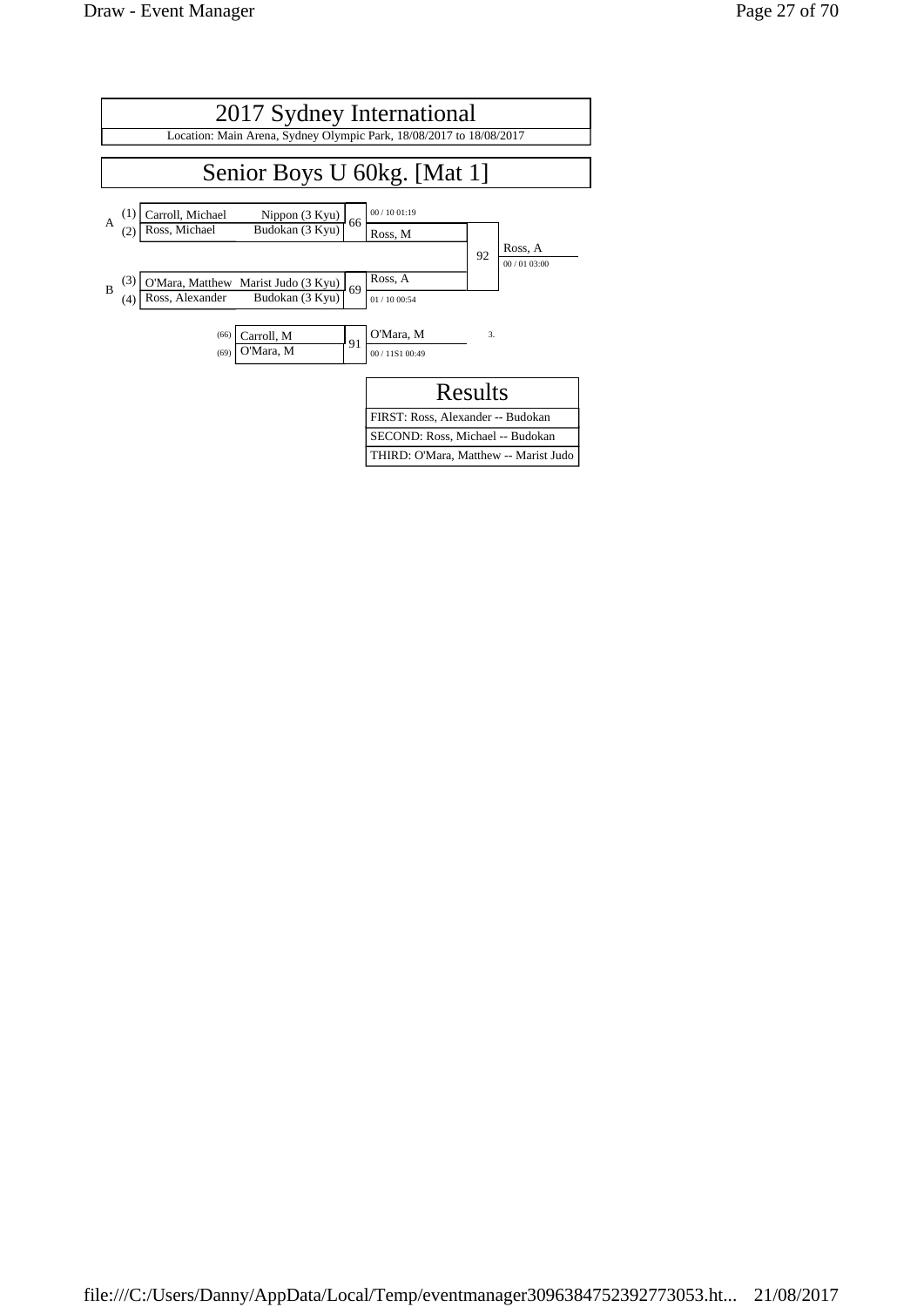| 2017 Sydney International                                                                                            |                                        |  |  |  |
|----------------------------------------------------------------------------------------------------------------------|----------------------------------------|--|--|--|
| Location: Main Arena, Sydney Olympic Park, 18/08/2017 to 18/08/2017                                                  |                                        |  |  |  |
| Senior Boys U 66kg. [Mat 4]                                                                                          |                                        |  |  |  |
| Nguyen, D<br>Nguyen, Dong Duong UNSW Judo (2 Kyu)<br>Mcintosh, Byron Kokoro (2 Kyu)<br>62<br>10/00 00:26<br>(2)      | Results                                |  |  |  |
|                                                                                                                      | FIRST: Nguyen, Dong Duong -- UNSW Judo |  |  |  |
| Nguyen, D<br>Nguyen, Dong Duong UNSW Judo (2 Kyu)<br>.69<br>Kokoro (2 Kyu)<br>Mcintosh, Byron<br>(2)<br>02/00S103:00 | SECOND:                                |  |  |  |

| $(1)$ Nguyen, Dong Duong | $\Omega$ |  |
|--------------------------|----------|--|
| (2) Mcintosh, Byron      |          |  |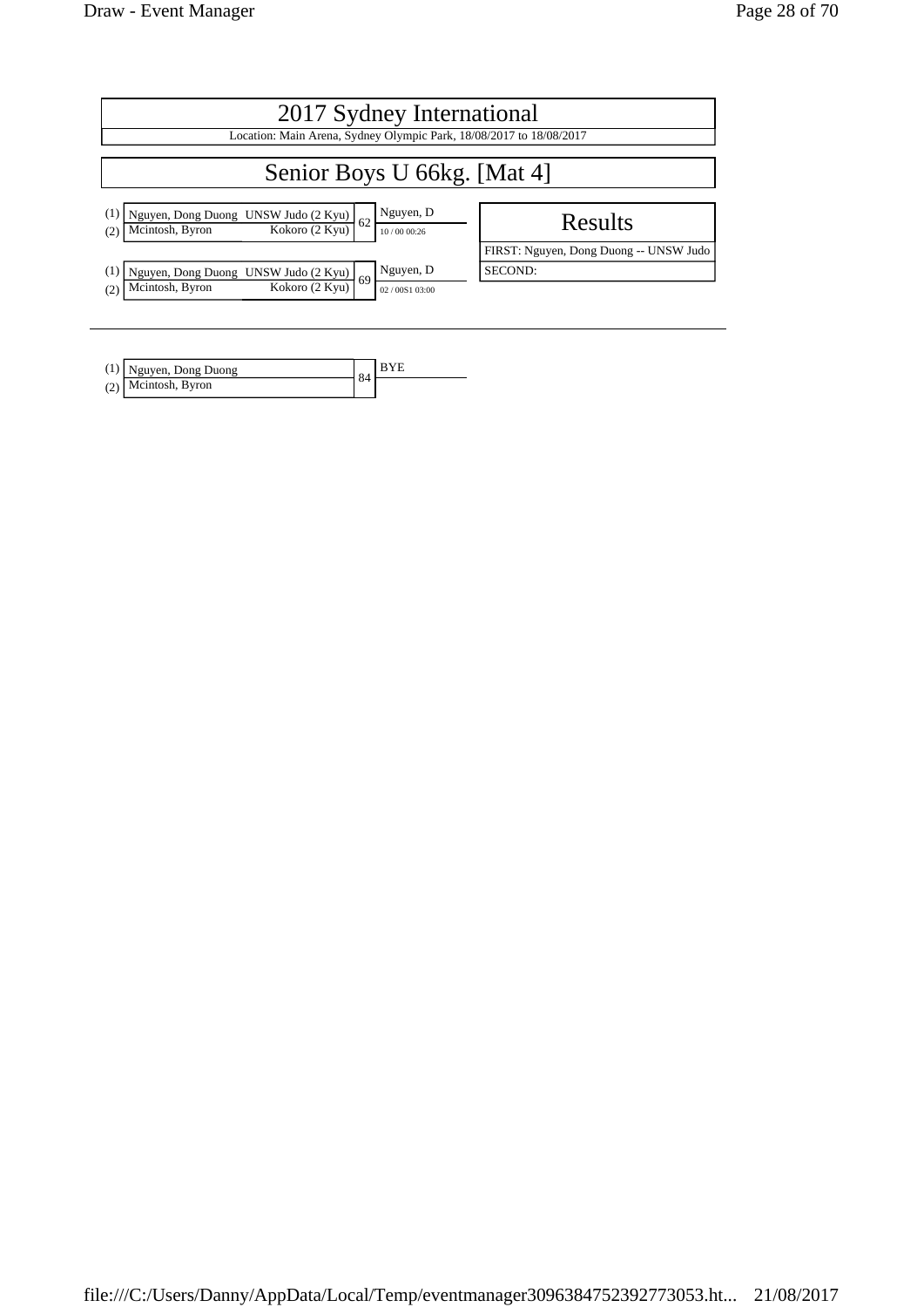|                               | 2017 Sydney International                                           |       |              |       |                |       |
|-------------------------------|---------------------------------------------------------------------|-------|--------------|-------|----------------|-------|
|                               | Location: Main Arena, Sydney Olympic Park, 18/08/2017 to 18/08/2017 |       |              |       |                |       |
| Senior Boys $+$ 66kg. [Mat 2] |                                                                     |       |              |       |                |       |
|                               |                                                                     | 1     | $\mathbf{2}$ | 3     | Wins           | Pts   |
| 1                             | Watson, Callaghan Wanganui City College Judo (3 Kyu)                | X     | 0.0          | 0.0   | $\Omega$       | 0.0   |
| $\mathbf{2}$                  | Illawarra International (2 Kyu)<br>Spillane, Liam                   | 100.0 | $\bar{X}$    | 100.0 | $\overline{c}$ | 200.0 |
| 3                             | Platinum (4 Kyu)<br>Shoumack, Noah                                  | 100.0 | 0.0          | X     |                | 100.0 |



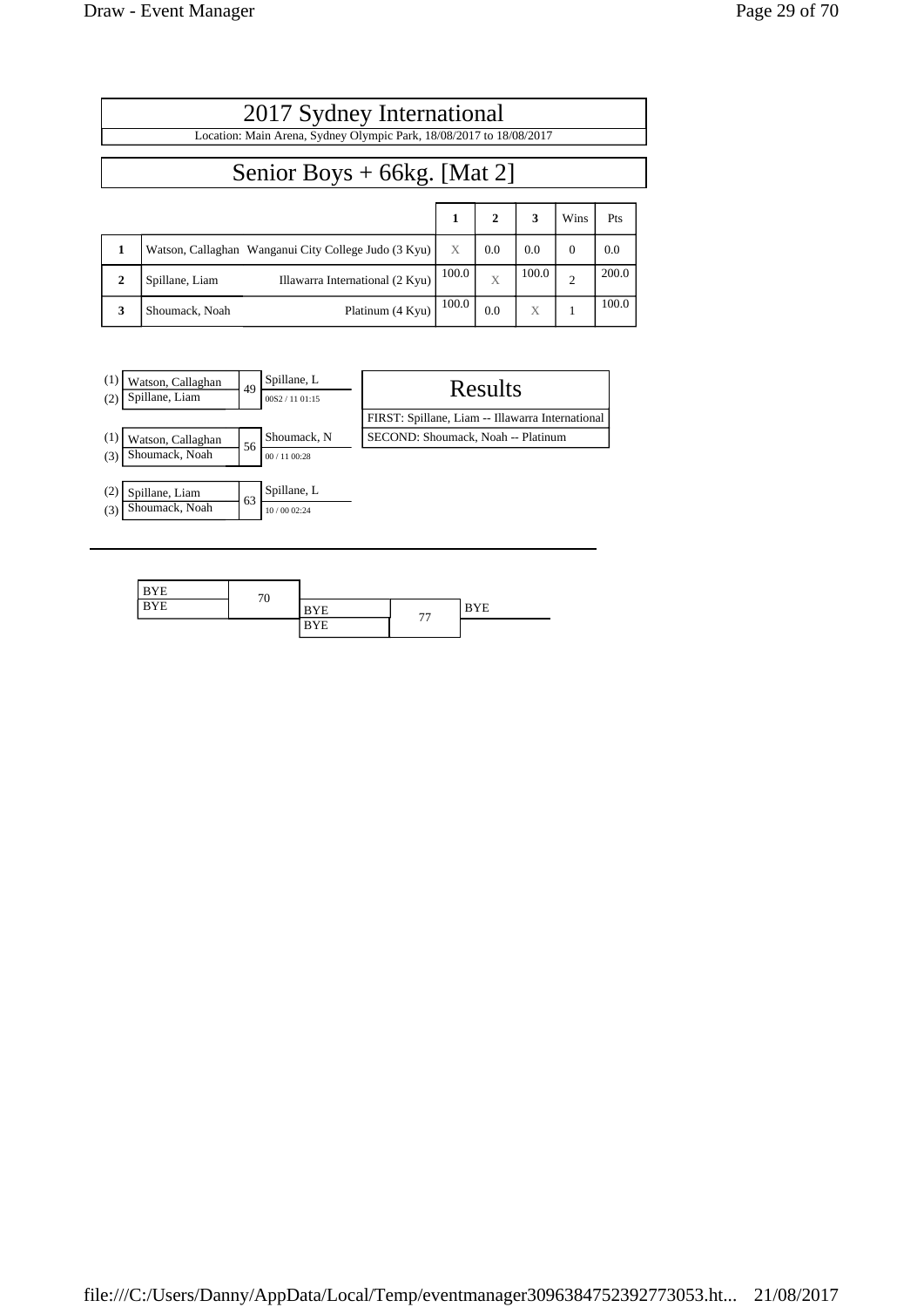| 2017 Sydney International                                           |                                                 |              |              |     |                |       |  |
|---------------------------------------------------------------------|-------------------------------------------------|--------------|--------------|-----|----------------|-------|--|
| Location: Main Arena, Sydney Olympic Park, 18/08/2017 to 18/08/2017 |                                                 |              |              |     |                |       |  |
| Cadet Women U $52kg + 48$ . [Mat 2]                                 |                                                 |              |              |     |                |       |  |
|                                                                     |                                                 | $\mathbf{1}$ | $\mathbf{2}$ | 3   | Wins           | Pts   |  |
| $\mathbf{1}$                                                        | Seven Hills RSL (3 Kyu)<br>Waye, Kaitlyn        | X            | 0.0          | 0.0 | $\Omega$       | 0.0   |  |
| $\mathbf{2}$                                                        | Kano Judo Schools (1 Kyu)<br>Robins, Sophie     | 100.0        | X            | 0.0 |                | 100.0 |  |
| 3                                                                   | Lindsay, Alexandra Wellington PCYC Judo (1 Kyu) | 100.0        | 100.0        | X   | $\overline{2}$ | 200.0 |  |



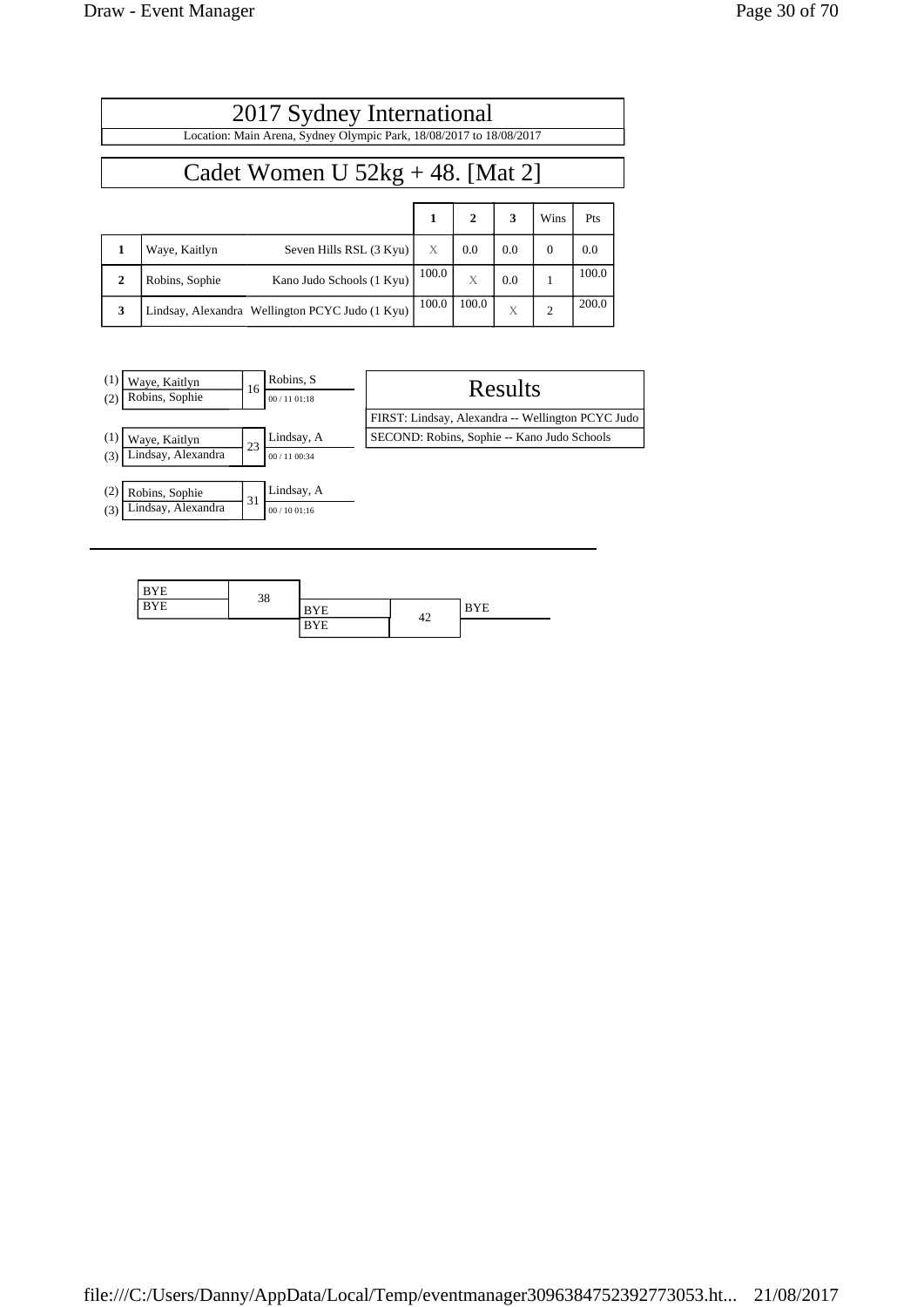

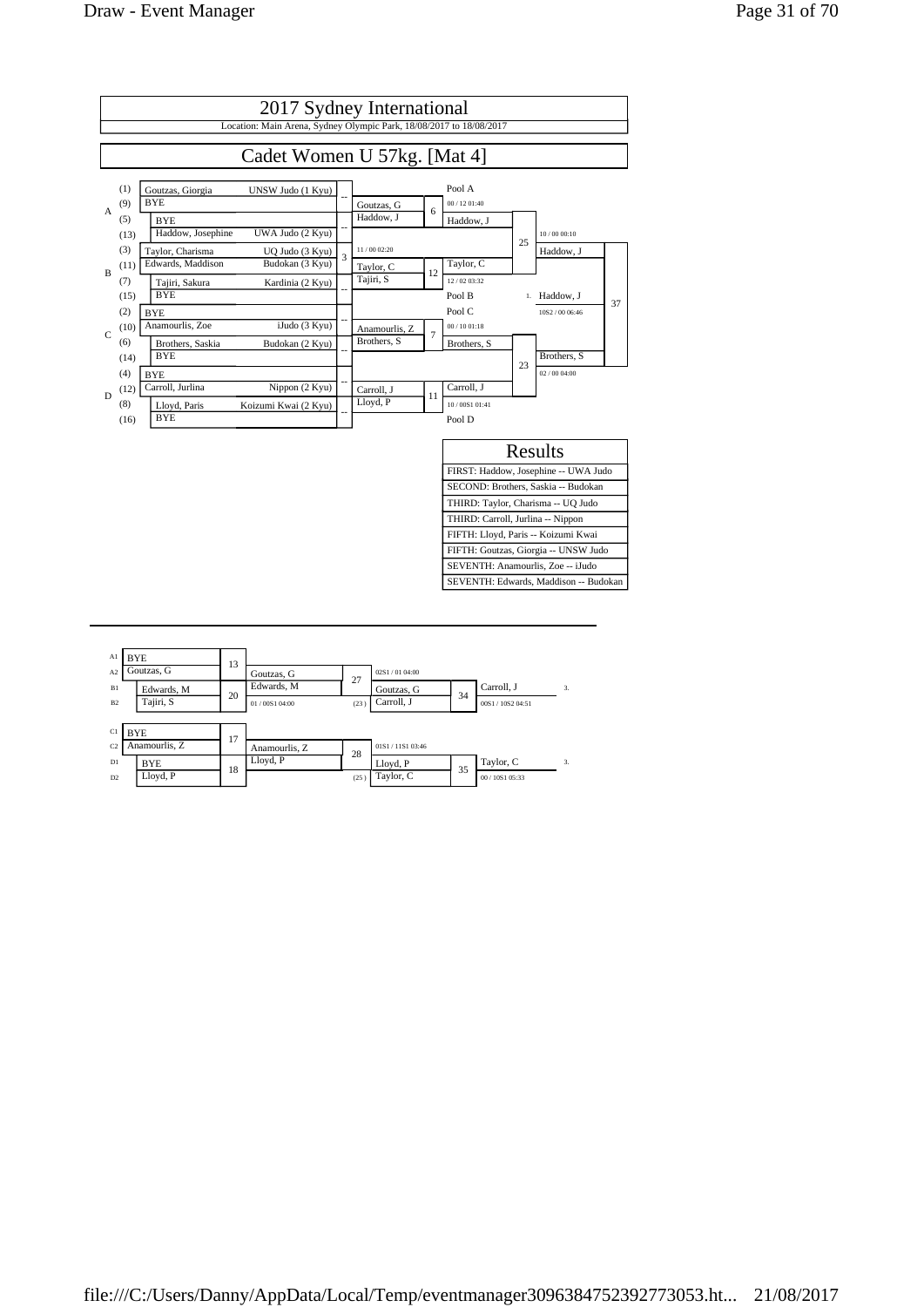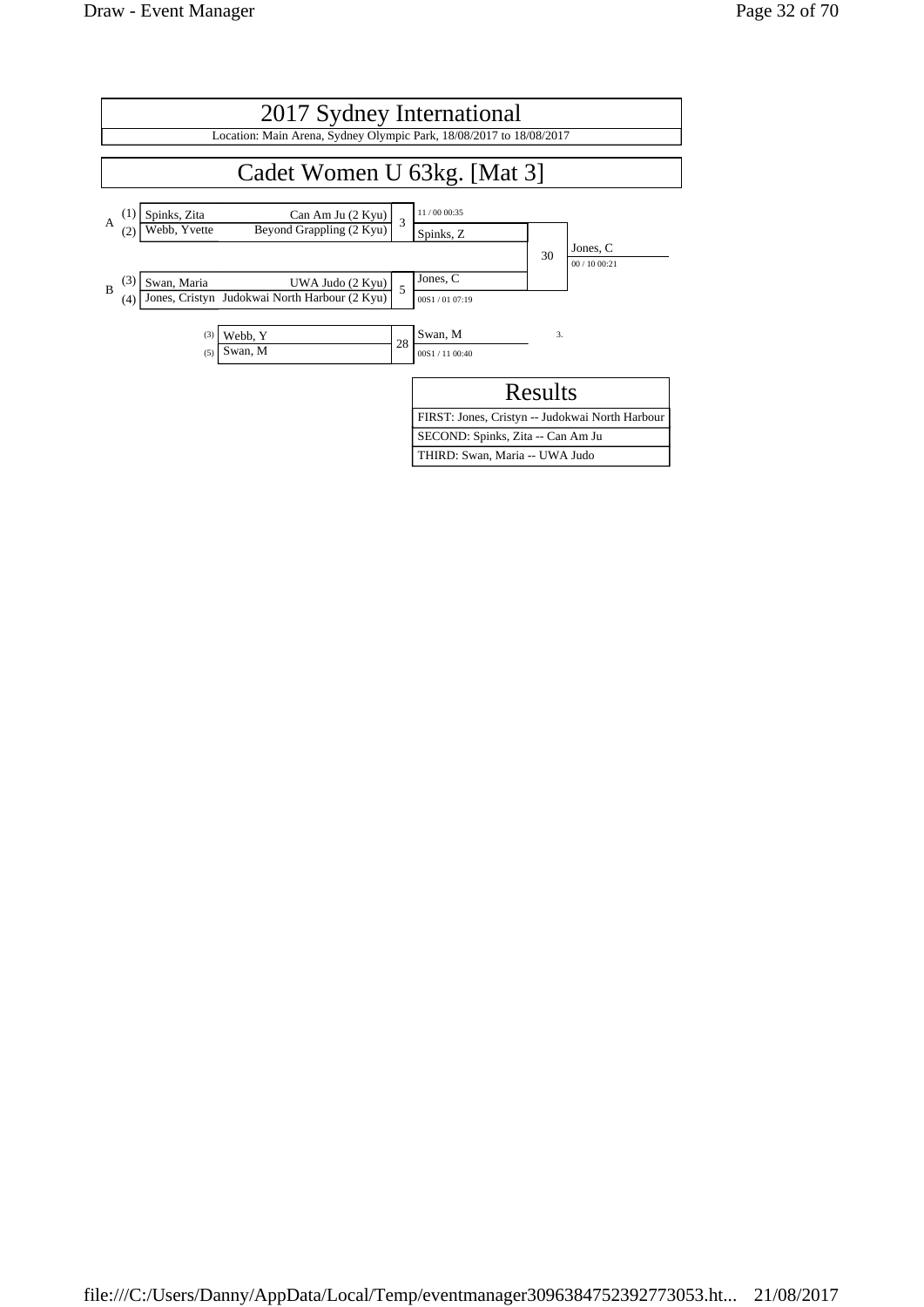Г

|              | 2017 Sydney International                                           |     |              |       |                |       |  |  |
|--------------|---------------------------------------------------------------------|-----|--------------|-------|----------------|-------|--|--|
|              | Location: Main Arena, Sydney Olympic Park, 18/08/2017 to 18/08/2017 |     |              |       |                |       |  |  |
|              | Cadet Women U 70kg. [Mat 4]                                         |     |              |       |                |       |  |  |
|              |                                                                     | 1   | $\mathbf{2}$ | 3     | Wins           | Pts   |  |  |
| 1            | Budokan (2 Kyu)<br>Leishman, Emma                                   | X   | 100.0        | 100.0 | $\overline{2}$ | 200.0 |  |  |
| $\mathbf{2}$ | Baker, Alaina<br>Renshuden Judo (1 Kyu)                             | 0.0 | X            | 0.0   | $\Omega$       | 0.0   |  |  |
| 3            | UNSW Judo (2 Kyu)<br>Goutzas, Tiana                                 | 0.0 | 100.0        | X     |                | 100.0 |  |  |



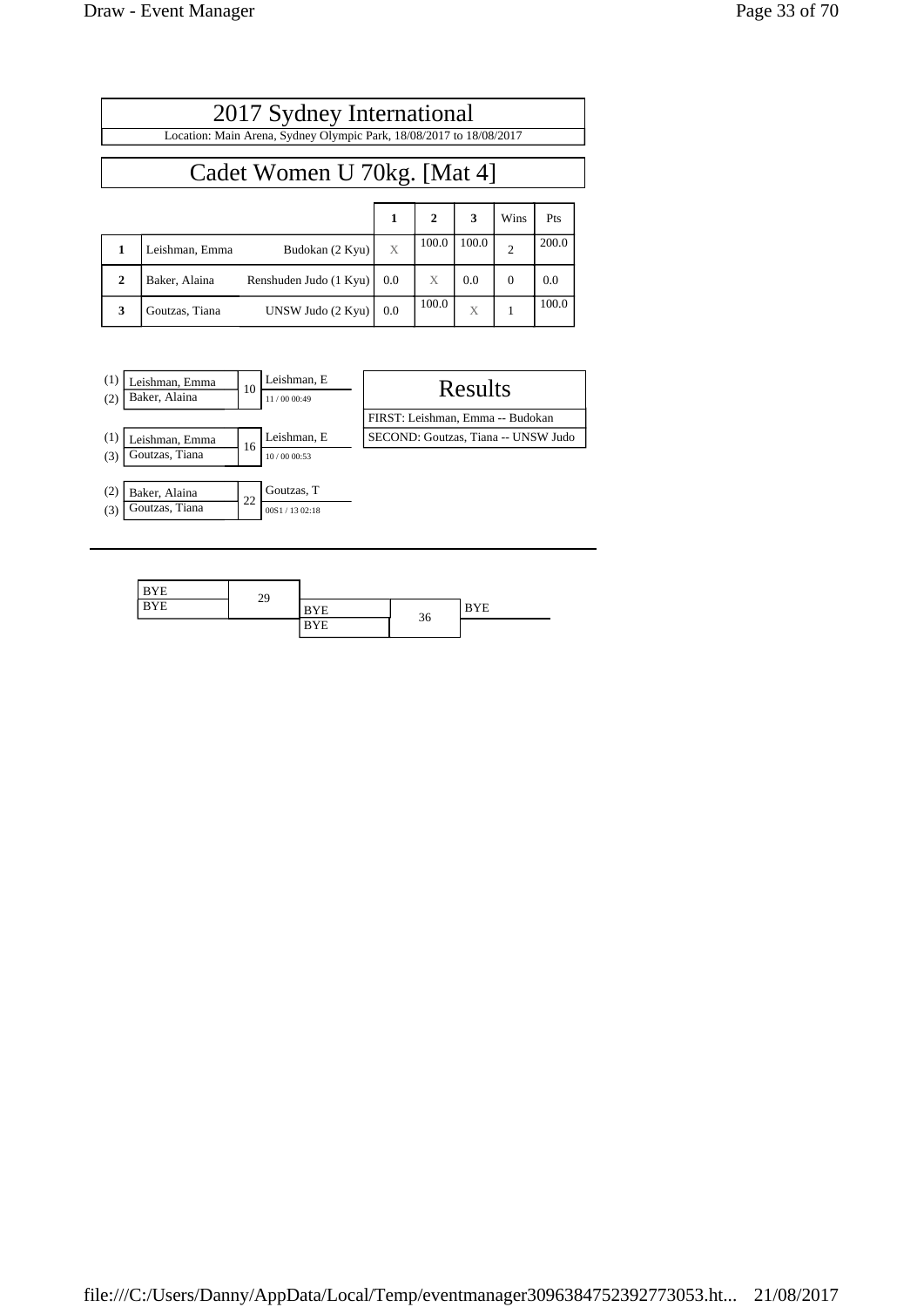| 2017 Sydney International                                                                                                       |                   |  |  |  |
|---------------------------------------------------------------------------------------------------------------------------------|-------------------|--|--|--|
| Location: Main Arena, Sydney Olympic Park, 18/08/2017 to 18/08/2017                                                             |                   |  |  |  |
| Cadet Women Open. [Mat 3]                                                                                                       |                   |  |  |  |
| <b>BYE</b><br>(1)<br>Baker, Alaina (FG)<br>Renshuden Judo (1 Kyu)<br>89<br>Gisborne Judo (3 Kyu)<br>Andrews, Sydnee (FG)<br>(2) | <b>Results</b>    |  |  |  |
| <b>BYE</b><br>(1)<br>Baker, Alaina (FG)<br>Renshuden Judo (1 Kyu)<br>93<br>Gisborne Judo (3 Kyu)<br>Andrews, Sydnee (FG)<br>(2) | FIRST:<br>SECOND: |  |  |  |

| $(1)$ Baker, Alaina (FG)   |     |  |
|----------------------------|-----|--|
| $(2)$ Andrews, Sydnee (FG) | 101 |  |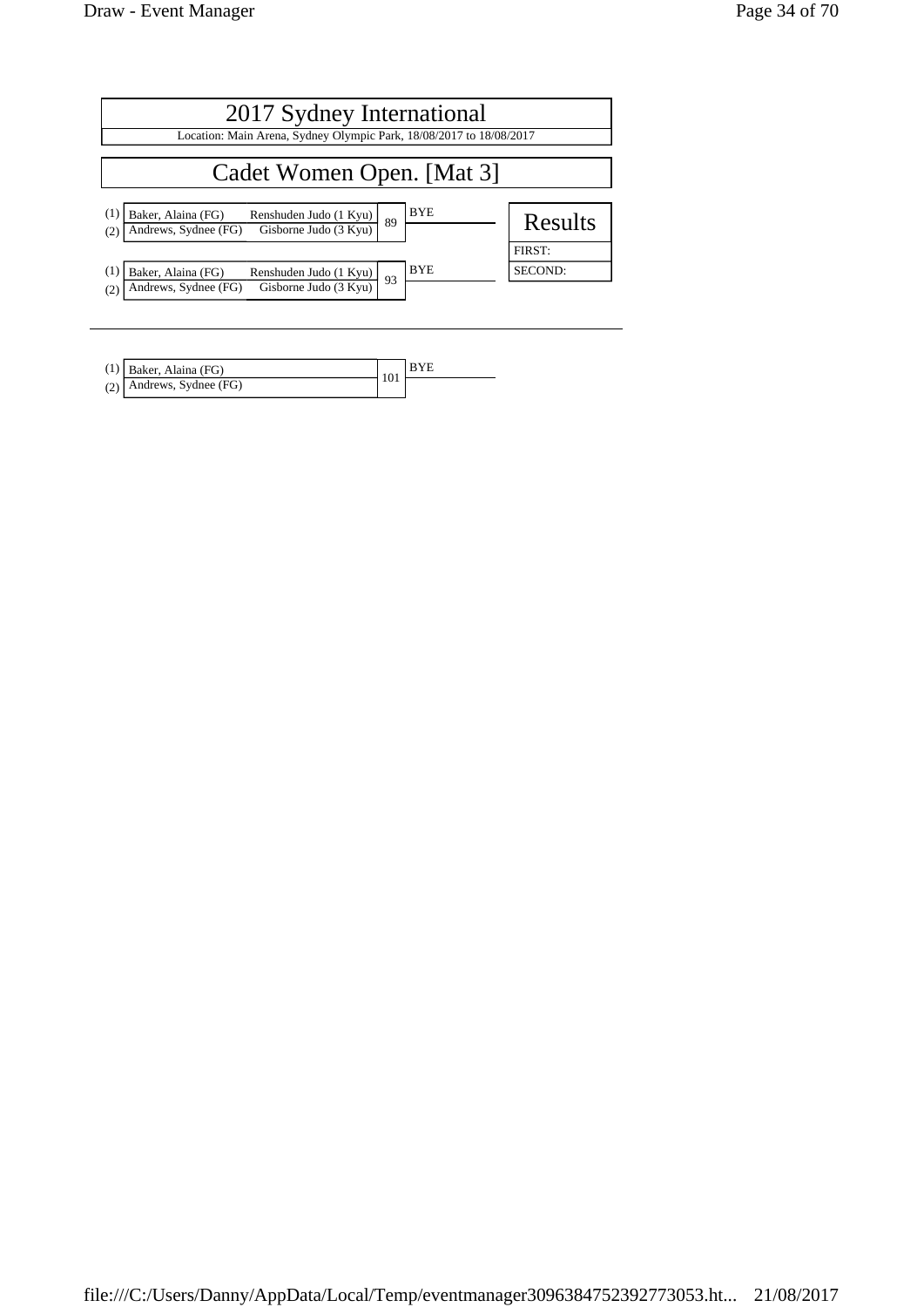| 2017 Sydney International                                                                                                             |                                                                                          |  |  |  |
|---------------------------------------------------------------------------------------------------------------------------------------|------------------------------------------------------------------------------------------|--|--|--|
| Location: Main Arena, Sydney Olympic Park, 18/08/2017 to 18/08/2017                                                                   |                                                                                          |  |  |  |
| Cadet Men U 55kg. [Mat 1]                                                                                                             |                                                                                          |  |  |  |
| Walker, C<br>(1<br>Walker, Clayton Illawarra International (1 Kyu)<br>Can Am Ju (2 Kyu)<br>Sullivan, Luke<br>(2)<br>10/0101:43        | Results                                                                                  |  |  |  |
| Sullivan, L<br>(1<br>Walker, Clayton Illawarra International (1 Kyu)<br>26<br>Sullivan, Luke<br>Can Am Ju (2 Kyu)<br>(2<br>00/0104:00 | FIRST: Walker, Clayton -- Illawarra International<br>SECOND: Sullivan, Luke -- Can Am Ju |  |  |  |

| (1) Walker, Clayton | Walker, C  |
|---------------------|------------|
| (2) Sullivan, Luke  | 01/1001:31 |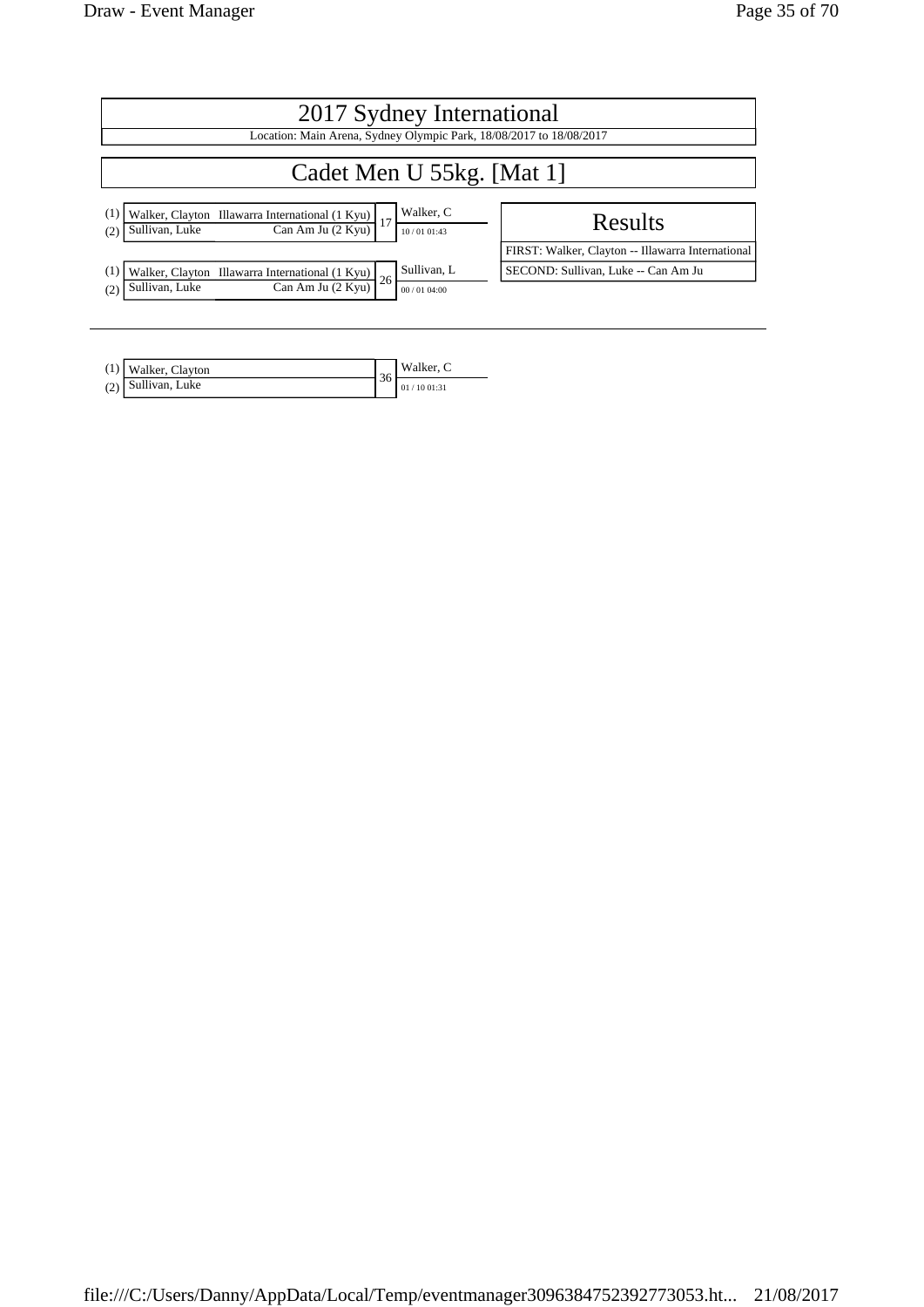

| Al<br>A <sub>2</sub> | <b>BYE</b><br>Lloyd, D     | 15 | Lloyd, D     | 25         | 11/00 01:04               |    |                                |    |
|----------------------|----------------------------|----|--------------|------------|---------------------------|----|--------------------------------|----|
| B1<br>B2             | <b>BYE</b><br>Phabmixay, K | 16 | Phabmixay, K | (23)       | Lloyd, D<br>Colman, Z     | 32 | Colman, Z<br>00S3 / 10S1 05:12 | 3. |
| C1<br>C <sub>2</sub> | Hole, J<br>De Ridder, M    | 18 | De Ridder, M |            | 11/00 01:06               |    |                                |    |
| D1<br>D2             | <b>BYE</b><br>Maynard, I   | 17 | Maynard, I   | 26<br>(22) | De Ridder, M<br>Devine, J | 33 | Devine, J<br>00S2/00S105:50    | 3. |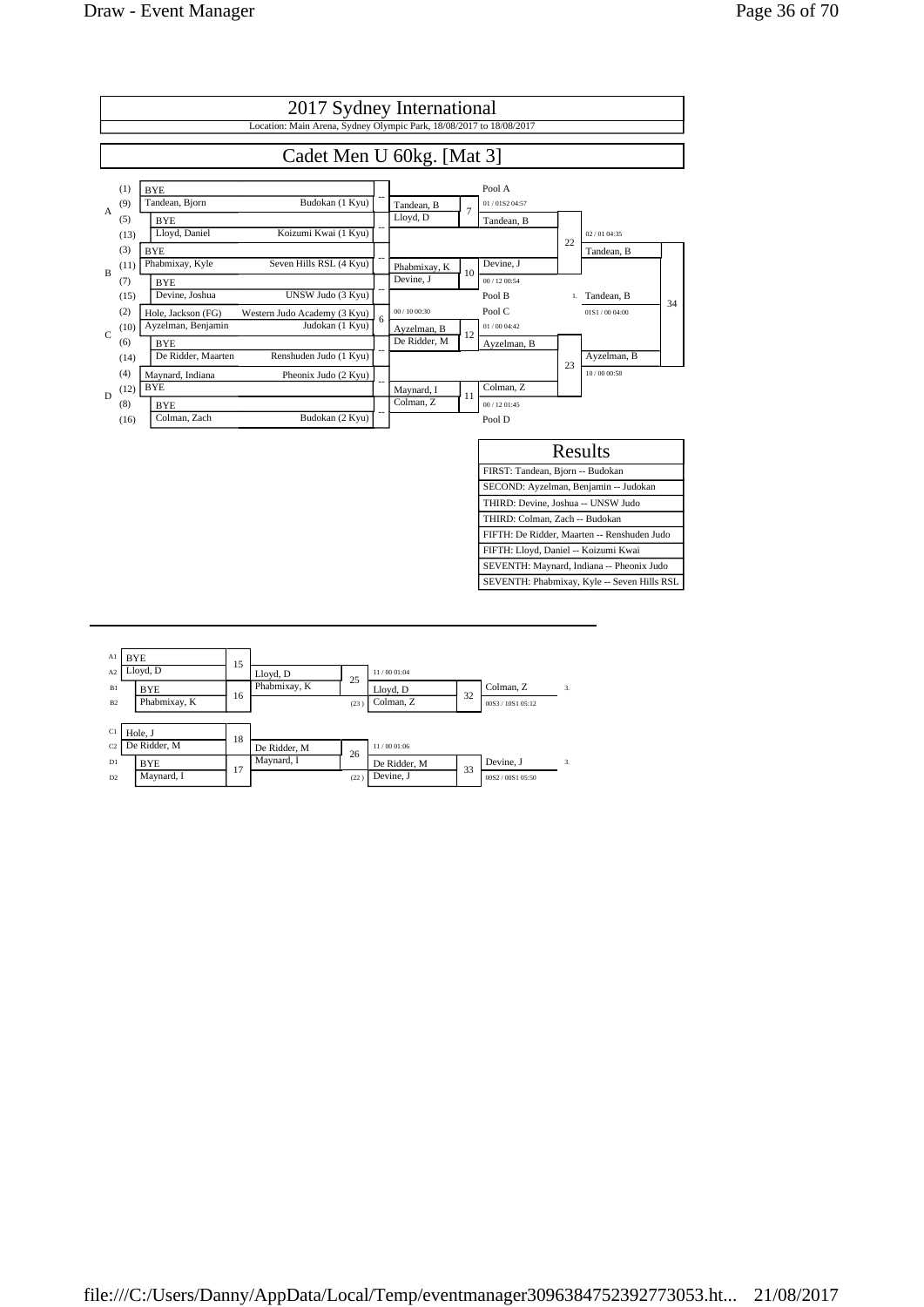| 2017 Sydney International                                           |
|---------------------------------------------------------------------|
| Location: Main Arena, Sydney Olympic Park, 18/08/2017 to 18/08/2017 |
|                                                                     |
| Cadet Men U 66kg. [Mat 3]                                           |

|              |                 |                         |       | $\mathbf{2}$ | 3     | Wins           | Pts   |
|--------------|-----------------|-------------------------|-------|--------------|-------|----------------|-------|
|              | Joy, Connor     | Can Am Ju $(2$ Kyu)     | X     | 0.0          | 100.0 |                | 100.0 |
| $\mathbf{2}$ | Villani, Daniel | Kido Mingara (1 Kyu)    | 100.0 | X            | 100.0 | $\overline{c}$ | 200.0 |
| 3            | LeRouge, Kilian | Judo Calédonien (1 Kyu) | 0.0   | 0.0          | X     | $\theta$       | 0.0   |

|                  |                      |                         |     |       | Wins | Pts   |
|------------------|----------------------|-------------------------|-----|-------|------|-------|
| $\boldsymbol{4}$ | LeCorvaisier, Jeremy | Judo Calédonien (1 Kyu) |     | 100.0 |      | 100.0 |
| 5                | Miu, Brendan         | UNSW Judo (2 Kyu)       | 0.0 | X     |      | 0.0   |



| <b>BYE</b> | 19 |            |    |            |
|------------|----|------------|----|------------|
| <b>BYE</b> |    | <b>BYE</b> |    | <b>BYE</b> |
|            |    | <b>BYE</b> | 24 |            |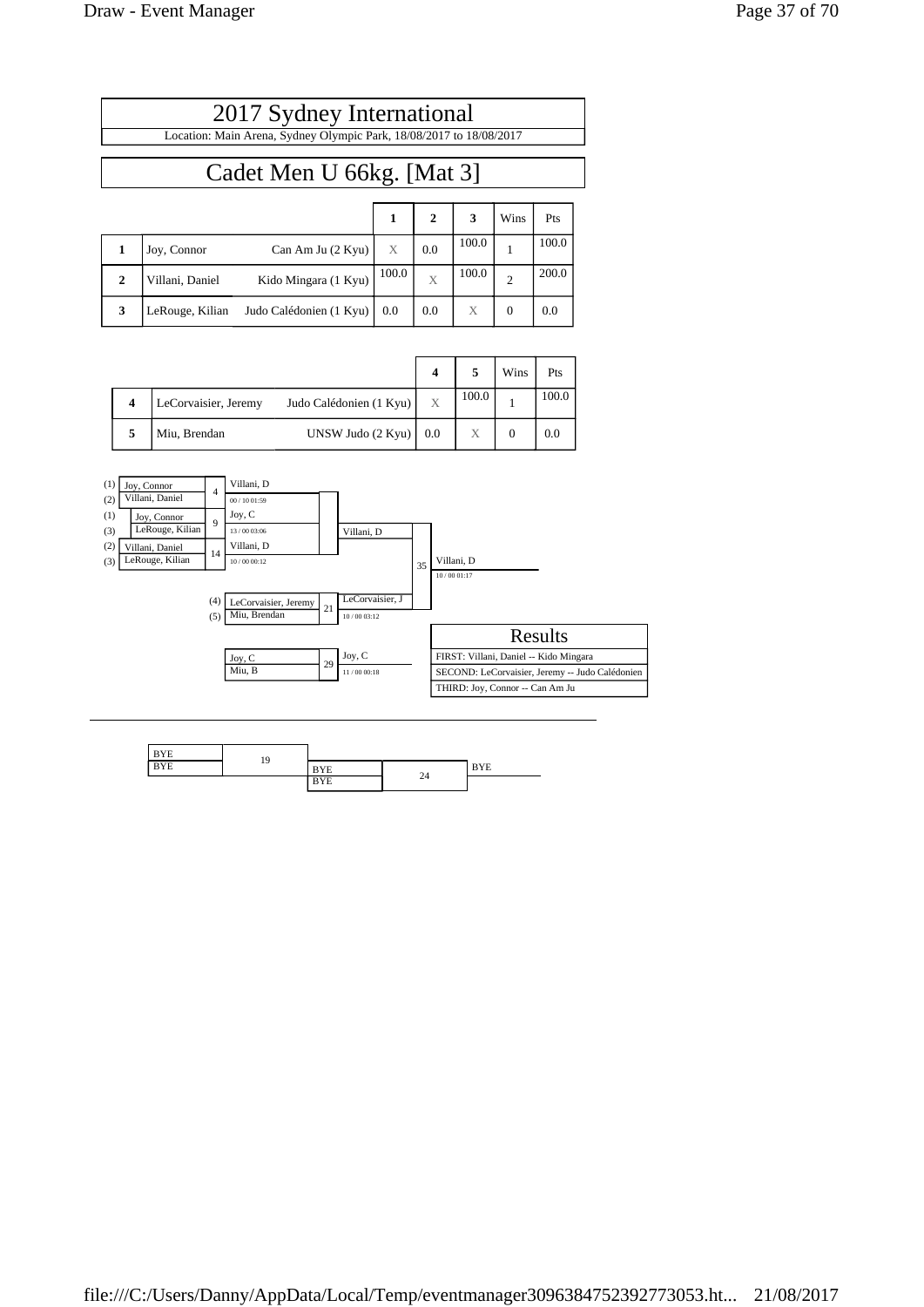

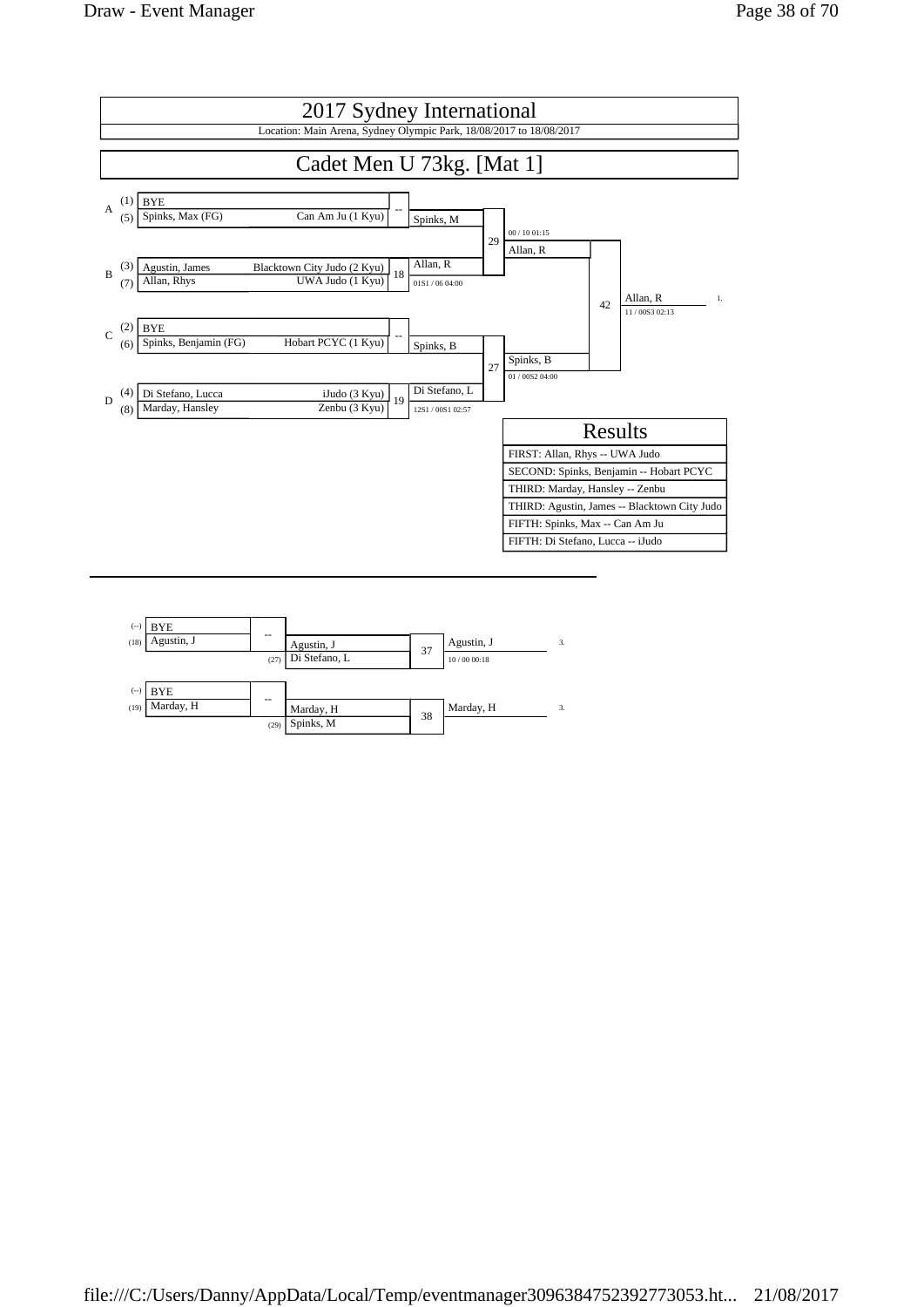

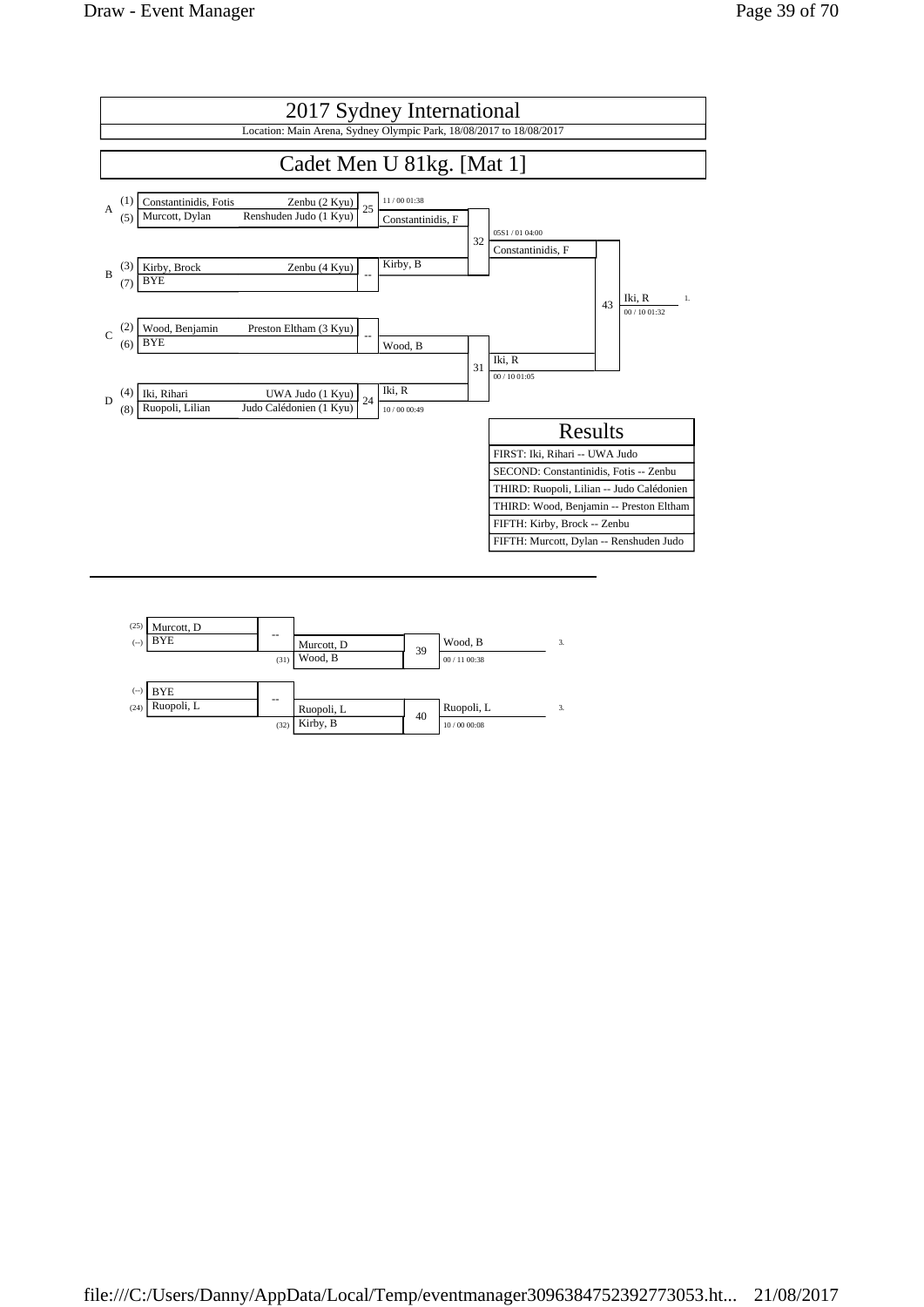## Cadet Men U 90kg. [Mat 4]

|              |                |                         |       | $\mathbf{2}$ | 3     | Wins           | Pts   |
|--------------|----------------|-------------------------|-------|--------------|-------|----------------|-------|
|              | Depre, Romain  | Judo Calédonien (3 Kyu) | X     | 0.0          | 100.0 |                | 100.0 |
| $\mathbf{2}$ | Rozic, Antonio | zenbu (1 Kyu)           | 100.0 | X            | 100.0 | $\overline{2}$ | 200.0 |
| 3            | Fong, Joshua   | Marrara Judo (2 Kyu)    | 0.0   | 0.0          | X     | $\Omega$       | 0.0   |

|   |                |                    | 4   |      | Wins | Pts  |
|---|----------------|--------------------|-----|------|------|------|
| 4 | Oasa, Tiberius | Zenbu $(2$ Kyu $)$ | X   | 10.0 |      | 10.0 |
| 5 | Lee, Branden   | Shinsei (2 Kyu)    | 0.0 | Х    |      | 0.0  |



| <b>BYE</b> | 19 |            |    |            |
|------------|----|------------|----|------------|
| <b>BYE</b> |    | <b>BYE</b> |    | <b>BYE</b> |
|            |    | <b>BYE</b> | 24 |            |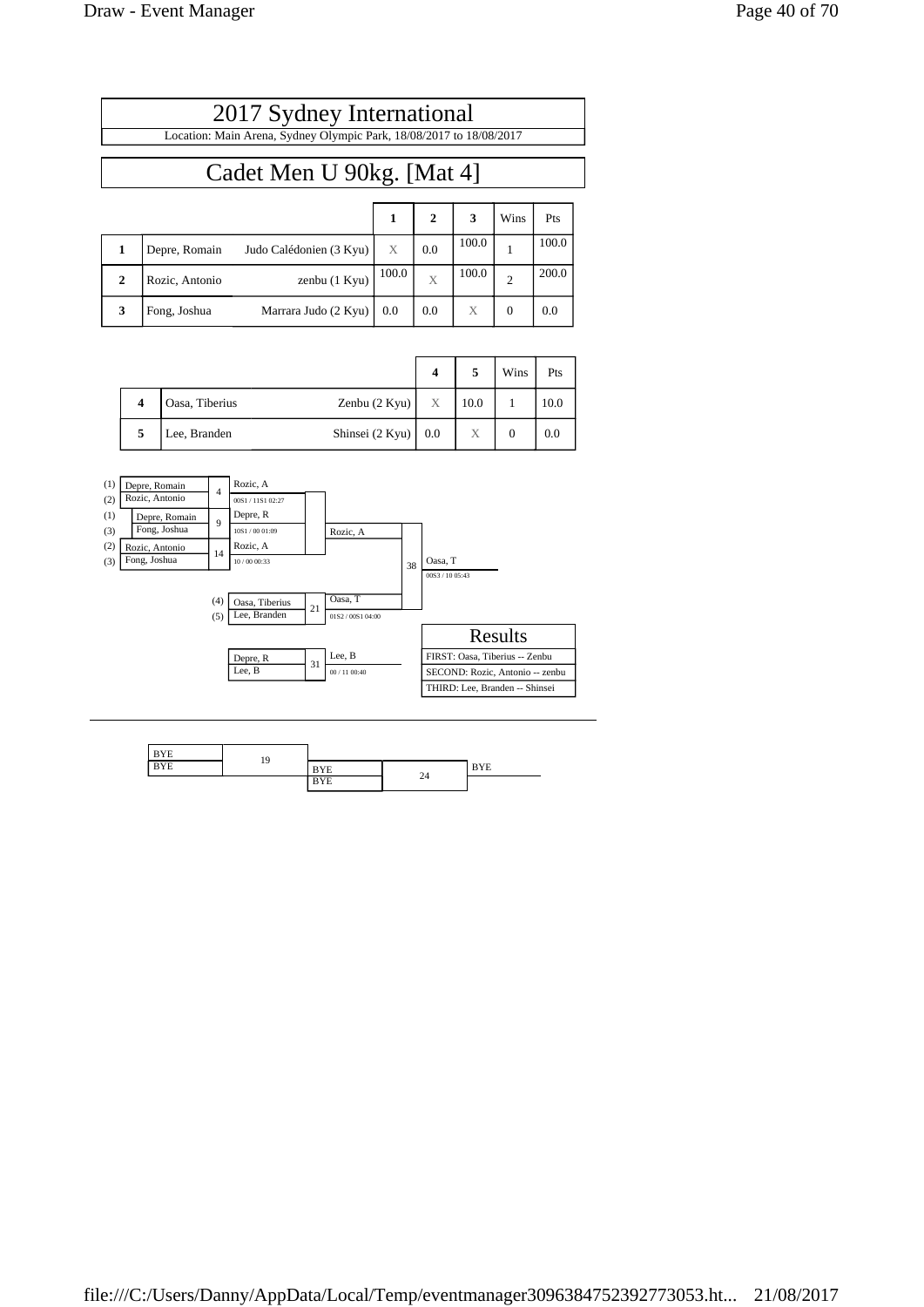$\overline{1}$ 

|              | 2017 Sydney International                                           |     |              |       |                |       |  |  |  |
|--------------|---------------------------------------------------------------------|-----|--------------|-------|----------------|-------|--|--|--|
|              | Location: Main Arena, Sydney Olympic Park, 18/08/2017 to 18/08/2017 |     |              |       |                |       |  |  |  |
|              | Cadet Men + $90kg$ . [Mat 2]                                        |     |              |       |                |       |  |  |  |
|              |                                                                     | 1   | $\mathbf{2}$ | 3     | Wins           | Pts   |  |  |  |
| 1            | Wanganui City College Judo (1 Kyu)<br>Watson, Keightley             | X   | 100.0        | 100.0 | $\overline{c}$ | 200.0 |  |  |  |
| $\mathbf{2}$ | Zenbu (3 Kyu)<br>Hollingbery, Timothy                               | 0.0 | X            | 100.0 |                | 100.0 |  |  |  |
| 3            | Blacktown City Judo (2 Kyu)<br>Allatt, Christopher                  | 0.0 | 0.0          | X     | $\overline{0}$ | 0.0   |  |  |  |

|                         |                  |                                    |   |     | Wins | Pts  |
|-------------------------|------------------|------------------------------------|---|-----|------|------|
| $\overline{\mathbf{4}}$ | Lee, Sung Min    | Zenbu $(2$ Kyu $)$                 | X | 0.0 |      | 0.0  |
| 5                       | Allatt, Benjamin | Blacktown City Judo (2 Kyu)   10.0 |   | Х   |      | 10.0 |



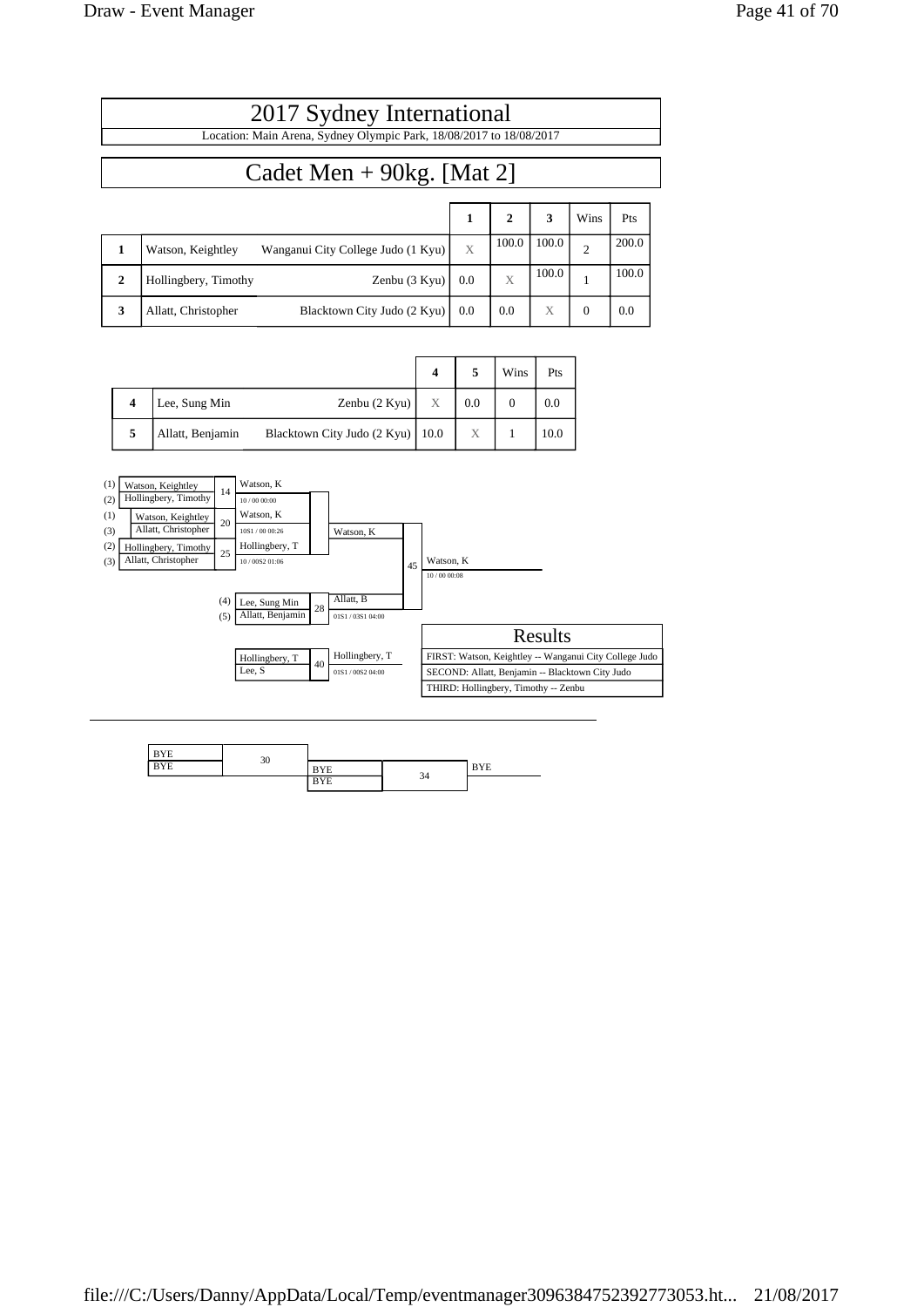|              | 2017 Sydney International                                           |                           |     |              |       |                |       |  |  |
|--------------|---------------------------------------------------------------------|---------------------------|-----|--------------|-------|----------------|-------|--|--|
|              | Location: Main Arena, Sydney Olympic Park, 18/08/2017 to 18/08/2017 |                           |     |              |       |                |       |  |  |
|              | Junior Women $U$ 48kg + U44. [Mat 3]                                |                           |     |              |       |                |       |  |  |
|              |                                                                     |                           | 1   | $\mathbf{2}$ | 3     | Wins           | Pts   |  |  |
|              | Conran, Emily                                                       | Shogun Hills Judo (1 Kyu) | X   | 100.0        | 100.0 | $\overline{c}$ | 200.0 |  |  |
| $\mathbf{2}$ | Robins, Sophie                                                      | Kano Judo Schools (1 Kyu) | 0.0 | X            | 100.0 |                | 100.0 |  |  |

**3**  $\begin{bmatrix} \text{Czarnetzki, Mira (FG)} \\ \text{D} \end{bmatrix}$  Budokan (1 Kyu) 0.0 0.0 X 0.0 0.0



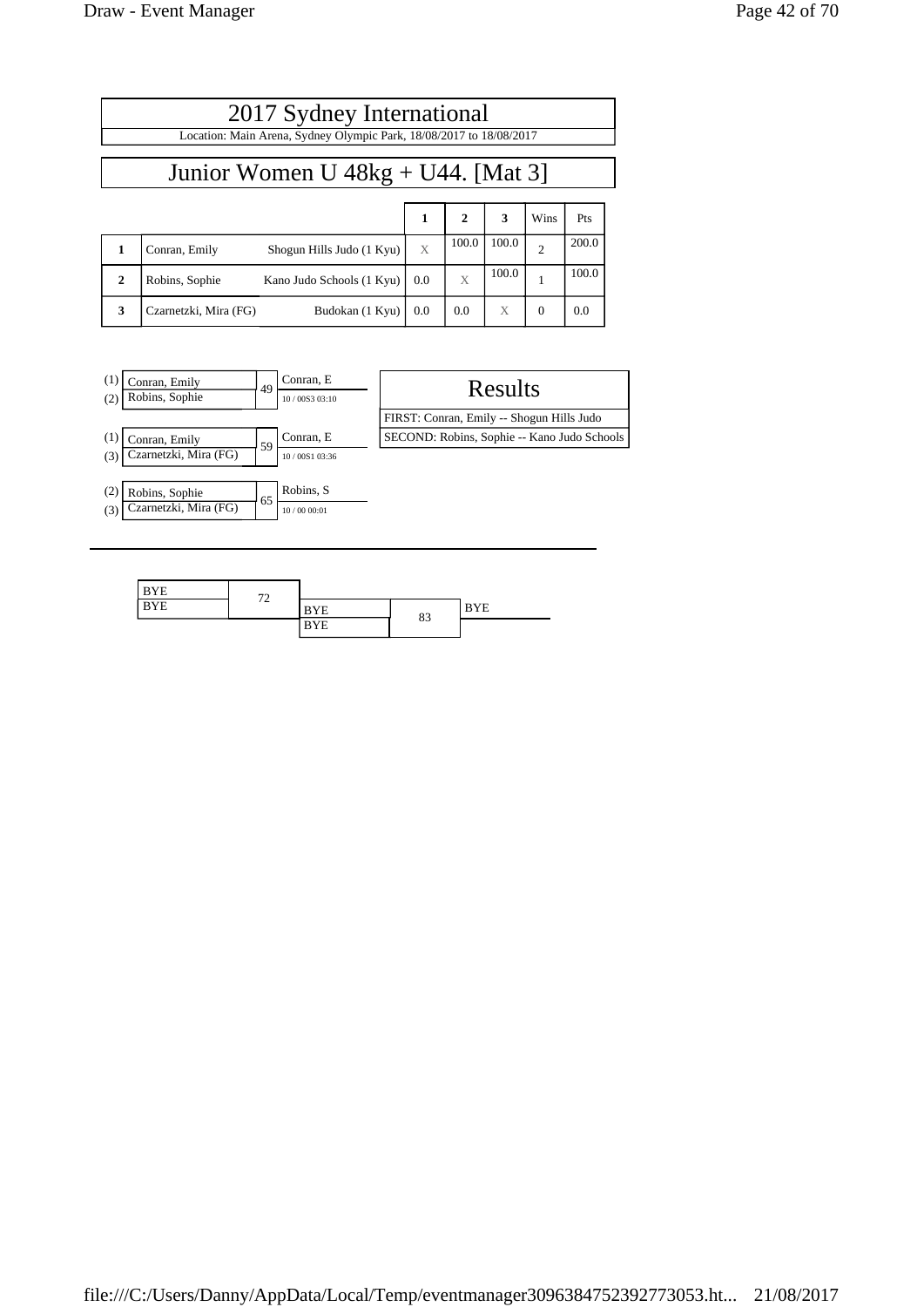|              | 2017 Sydney International                                           |              |     |       |                |       |  |  |  |
|--------------|---------------------------------------------------------------------|--------------|-----|-------|----------------|-------|--|--|--|
|              | Location: Main Arena, Sydney Olympic Park, 18/08/2017 to 18/08/2017 |              |     |       |                |       |  |  |  |
|              | Junior Women U 52kg. [Mat 1]                                        |              |     |       |                |       |  |  |  |
|              |                                                                     | $\mathbf{1}$ | 2   | 3     | Wins           | Pts   |  |  |  |
|              | Seven Hills RSL (3 Kyu)<br>Waye, Kaitlyn                            | X            | 0.0 | 0.0   | $\Omega$       | 0.0   |  |  |  |
| $\mathbf{2}$ | Lindsay, Alexandra Wellington PCYC Judo (1 Kyu)                     | 100.0        | X   | 100.0 | $\overline{2}$ | 200.0 |  |  |  |
| 3            | Kardinia (1 Kyu)<br>Tajiri, Airi                                    | 100.0        | 0.0 | X     |                | 100.0 |  |  |  |



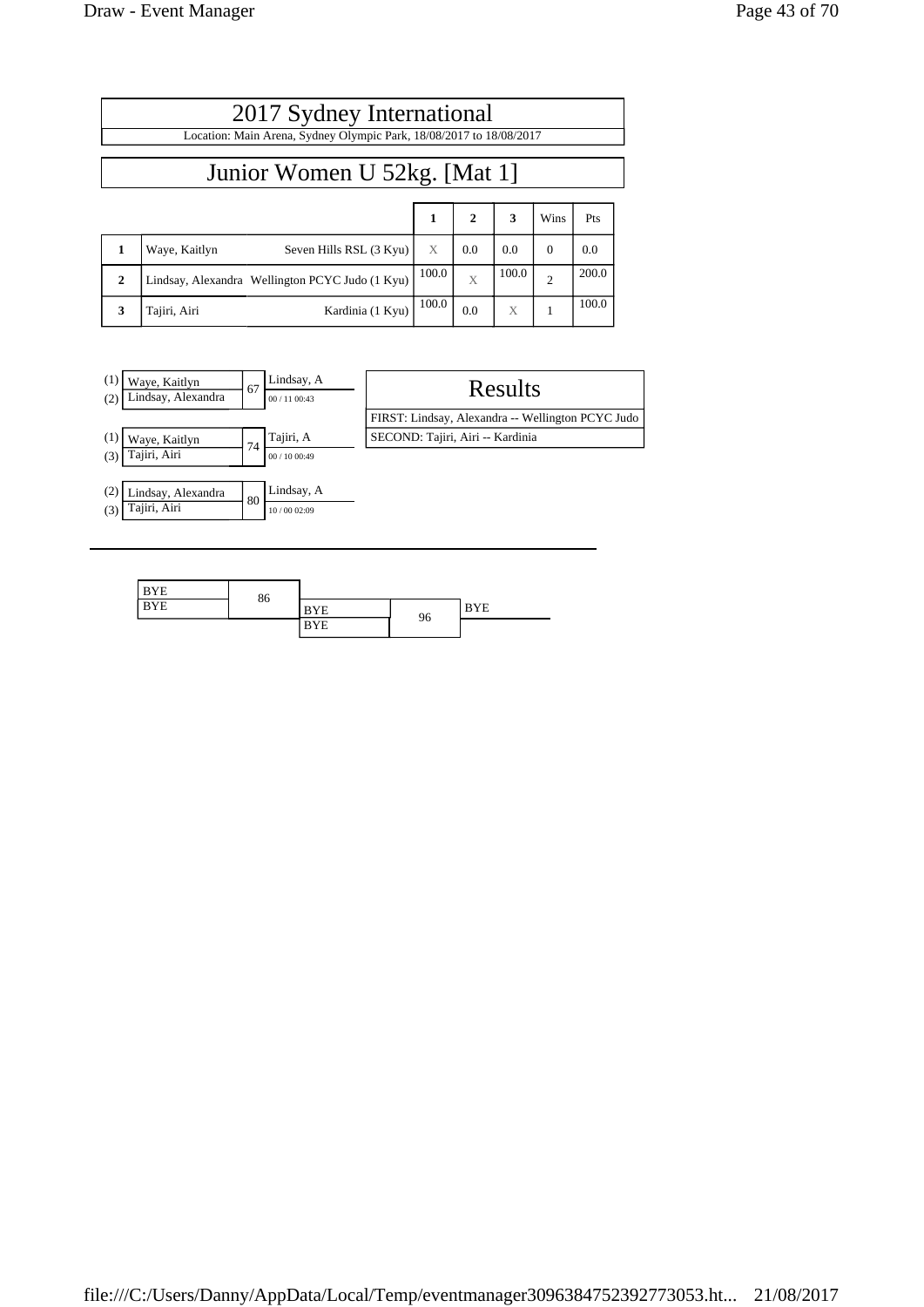

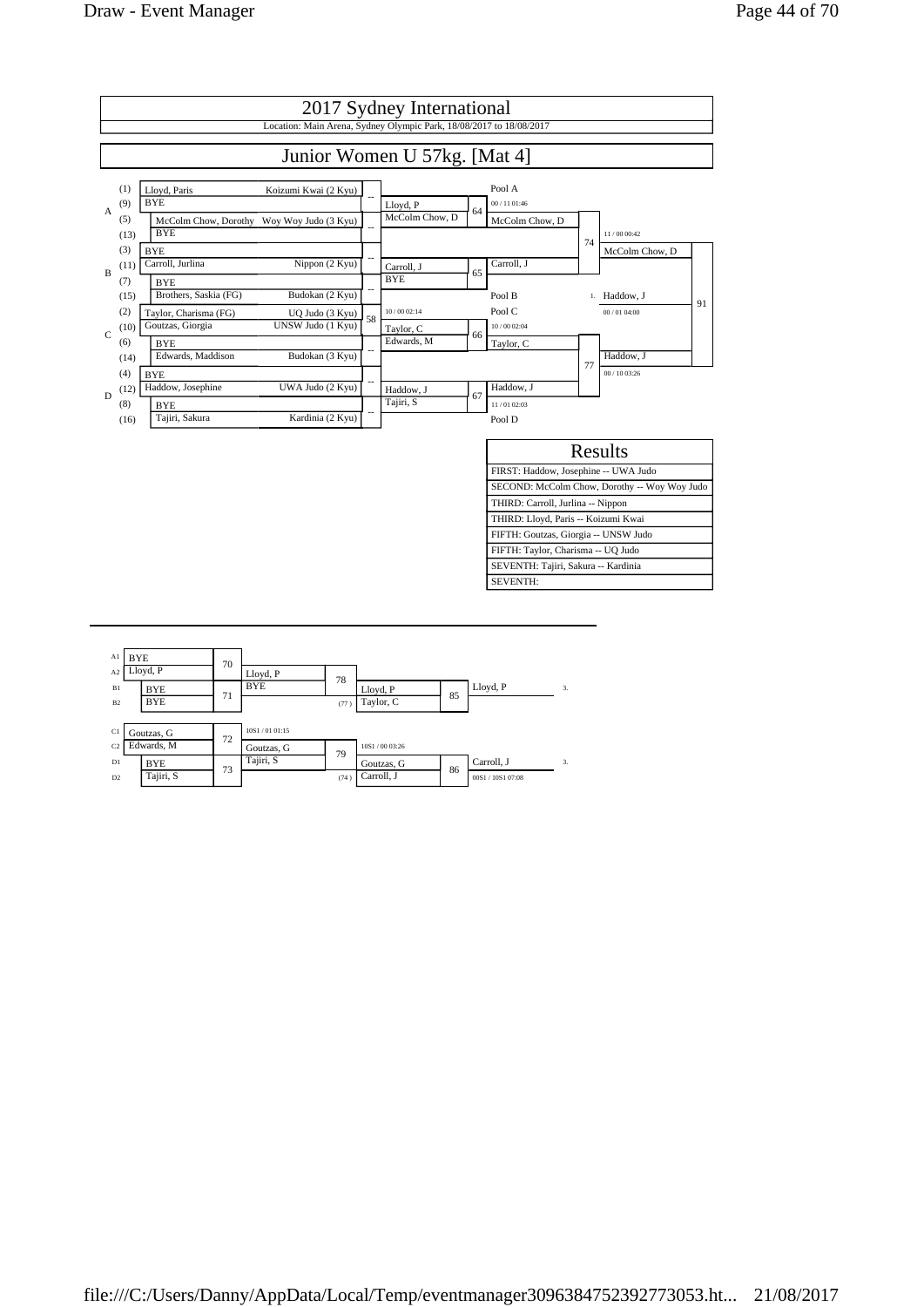

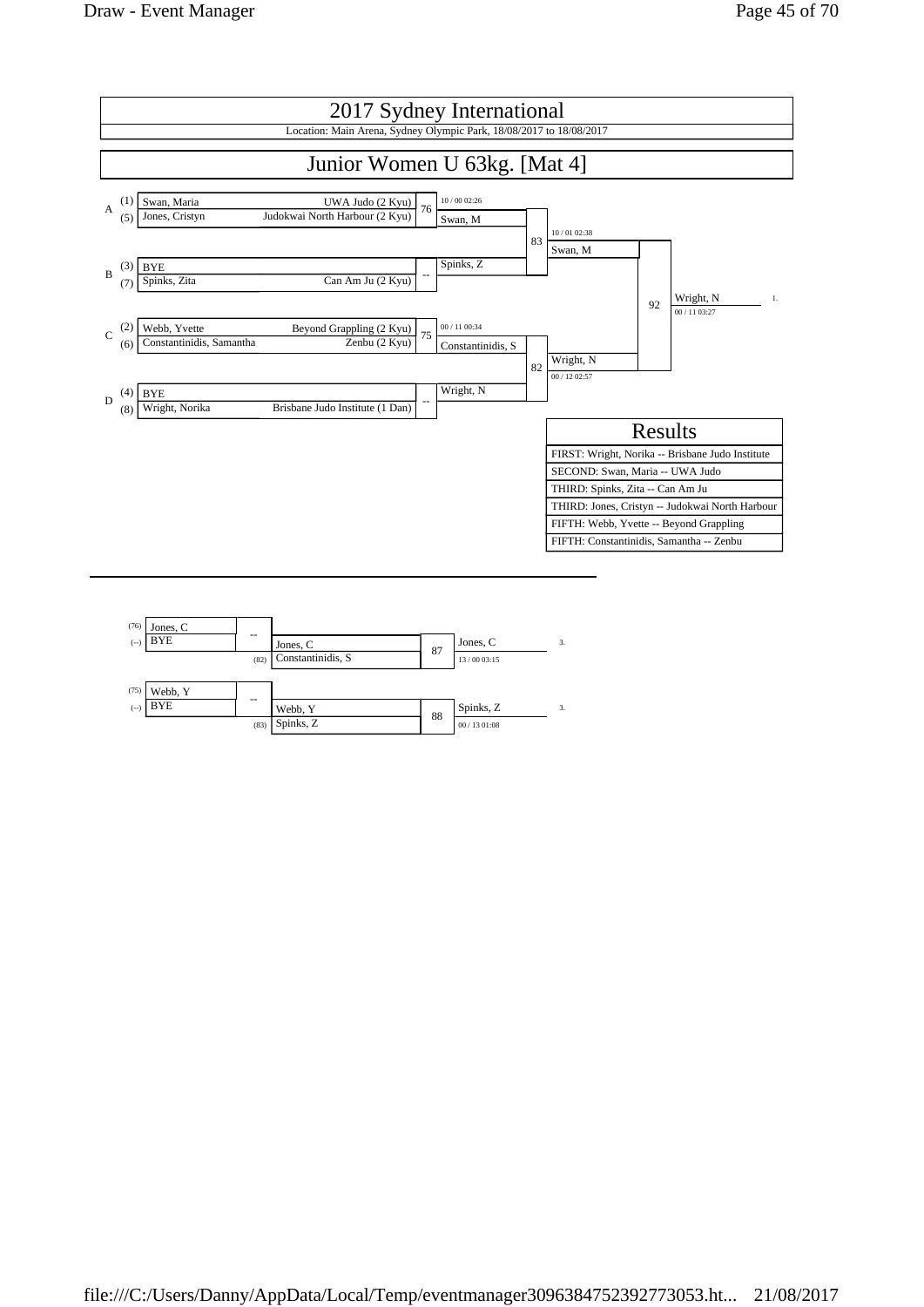| 2017 Sydney International<br>Location: Main Arena, Sydney Olympic Park, 18/08/2017 to 18/08/2017                                |                                             |  |  |  |  |  |
|---------------------------------------------------------------------------------------------------------------------------------|---------------------------------------------|--|--|--|--|--|
| Junior Women U 70kg. [Mat 1]                                                                                                    |                                             |  |  |  |  |  |
| Leishman, E<br>(1)<br>Leishman, Emma<br>Budokan $(2$ Kyu)<br>Renshuden Judo $(1$ Kyu)<br>Baker, Alaina<br>11/0001:52<br>(2)     | Results                                     |  |  |  |  |  |
| Leishman, E<br>(1)<br>Leishman, Emma<br>Budokan $(2$ Kyu) $83$<br>Renshuden Judo (1 Kyu)<br>Baker, Alaina<br>(2)<br>12/00 01:37 | FIRST: Leishman, Emma -- Budokan<br>SECOND: |  |  |  |  |  |

| $(1)$ Leishman, Emma | Q <sub>c</sub> |  |
|----------------------|----------------|--|
| (2) Baker, Alaina    | ۔ '            |  |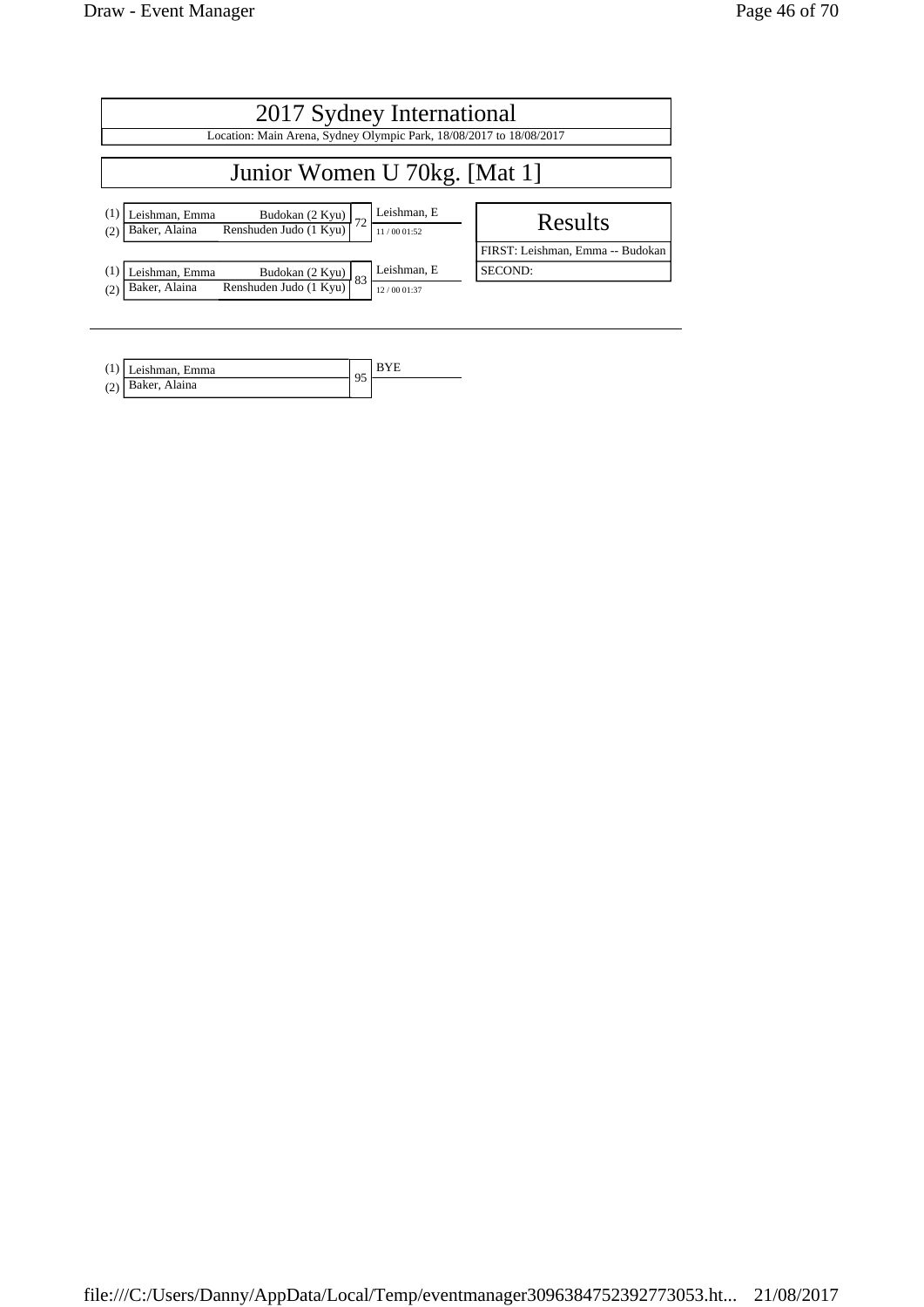$\mathbf{r}$ 

|              | 2017 Sydney International                                           |       |              |     |                |       |  |  |  |  |  |
|--------------|---------------------------------------------------------------------|-------|--------------|-----|----------------|-------|--|--|--|--|--|
|              | Location: Main Arena, Sydney Olympic Park, 18/08/2017 to 18/08/2017 |       |              |     |                |       |  |  |  |  |  |
|              | Junior Men U 55kg. [Mat 1]                                          |       |              |     |                |       |  |  |  |  |  |
|              |                                                                     | 1     | $\mathbf{2}$ | 3   | Wins           | Pts   |  |  |  |  |  |
| 1            | Sullivan, Luke<br>Can Am Ju (2 Kyu)                                 | X     | 0.0          | 0.0 | $\Omega$       | 0.0   |  |  |  |  |  |
| $\mathbf{2}$ | Walker, Clayton Illawarra International (1 Kyu)                     | 100.0 | X            | 0.0 | 1              | 100.0 |  |  |  |  |  |
| 3            | Illawarra International (1 Dan)<br>Zahra, James                     | 100.0 | 100.0        | X   | $\overline{2}$ | 200.0 |  |  |  |  |  |



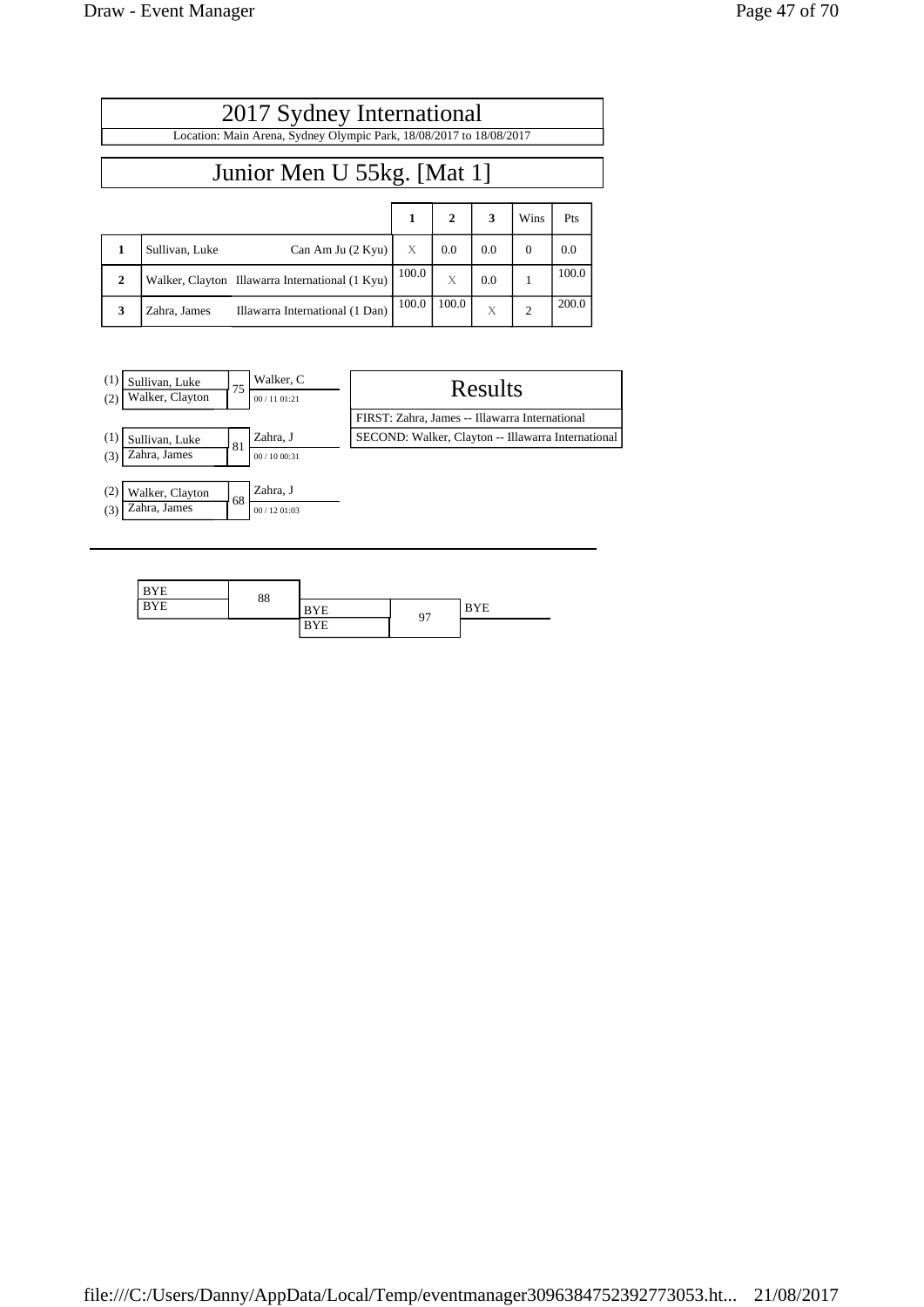

| Al<br>A2             | <b>BYE</b><br>Devine, J    | 66 | Devine, J                  |            | 00S1/0204:00              |    |                               |    |
|----------------------|----------------------------|----|----------------------------|------------|---------------------------|----|-------------------------------|----|
| B1<br>B <sub>2</sub> | De Ridder, M<br>Stewart, L | 67 | Stewart, L<br>00S1/0104:00 | 75<br>(74) | Stewart, L<br>Webb. C     | 83 | Stewart, L<br>11S1/00S1 02:47 | 3. |
| C1                   | Tandean, B                 | 69 | 11/00 01:25                |            |                           |    |                               |    |
| C <sub>2</sub><br>D1 | Lloyd, D<br><b>BYE</b>     | 73 | Tandean, B<br>Colman, Z    | 82         | 11/00 00:47<br>Tandean, B | 89 | Brain, M                      | 3. |
| D2                   | Colman, Z                  |    |                            | (71)       | Brain, M                  |    | 00/01S105:09                  |    |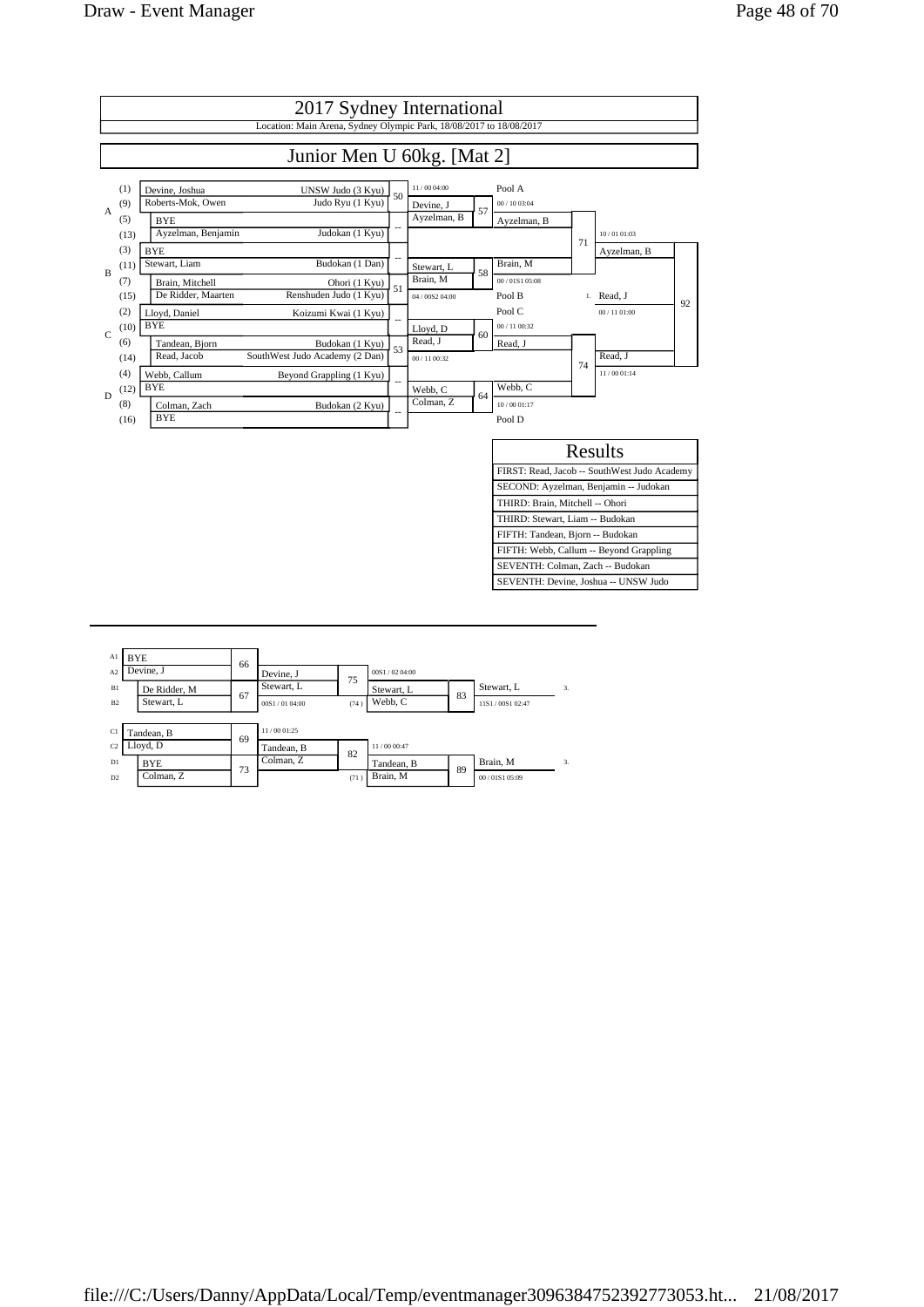|              | 2017 Sydney International<br>Location: Main Arena, Sydney Olympic Park, 18/08/2017 to 18/08/2017 |       |       |     |                |       |  |  |  |  |
|--------------|--------------------------------------------------------------------------------------------------|-------|-------|-----|----------------|-------|--|--|--|--|
|              | Junior Men U 66kg. [Mat 2]                                                                       |       |       |     |                |       |  |  |  |  |
|              | $\mathbf{2}$<br>$\mathbf{1}$<br>3<br>Wins<br>Pts                                                 |       |       |     |                |       |  |  |  |  |
| $\mathbf{1}$ | Simmons. Nicholas<br>Blacktown City Judo (1 Kyu)                                                 | X     | 0.0   | 0.0 | $\Omega$       | 0.0   |  |  |  |  |
| $\mathbf{2}$ | SouthWest Judo Academy (1 Kyu)<br>Rodger, Ashley                                                 | 100.0 | X     | 0.0 |                | 100.0 |  |  |  |  |
| 3            | Budokan (1 Dan)<br>Mcindoe, Kyle                                                                 | 100.0 | 100.0 | X   | $\overline{c}$ | 200.0 |  |  |  |  |

|   |                 |                            | 4 |       | Wins | Pts   |
|---|-----------------|----------------------------|---|-------|------|-------|
|   | Tajiri, Taira   | Kardinia (1 Kyu)           | X | 100.0 |      | 100.0 |
| 5 | Villani, Daniel | Kido Mingara (1 Kyu)   0.0 |   | Х     |      | 0.0   |



| <b>BYE</b> | 79 |            |    |            |
|------------|----|------------|----|------------|
| <b>BYE</b> |    | <b>BYE</b> |    | <b>BYE</b> |
|            |    | <b>BYE</b> | 85 |            |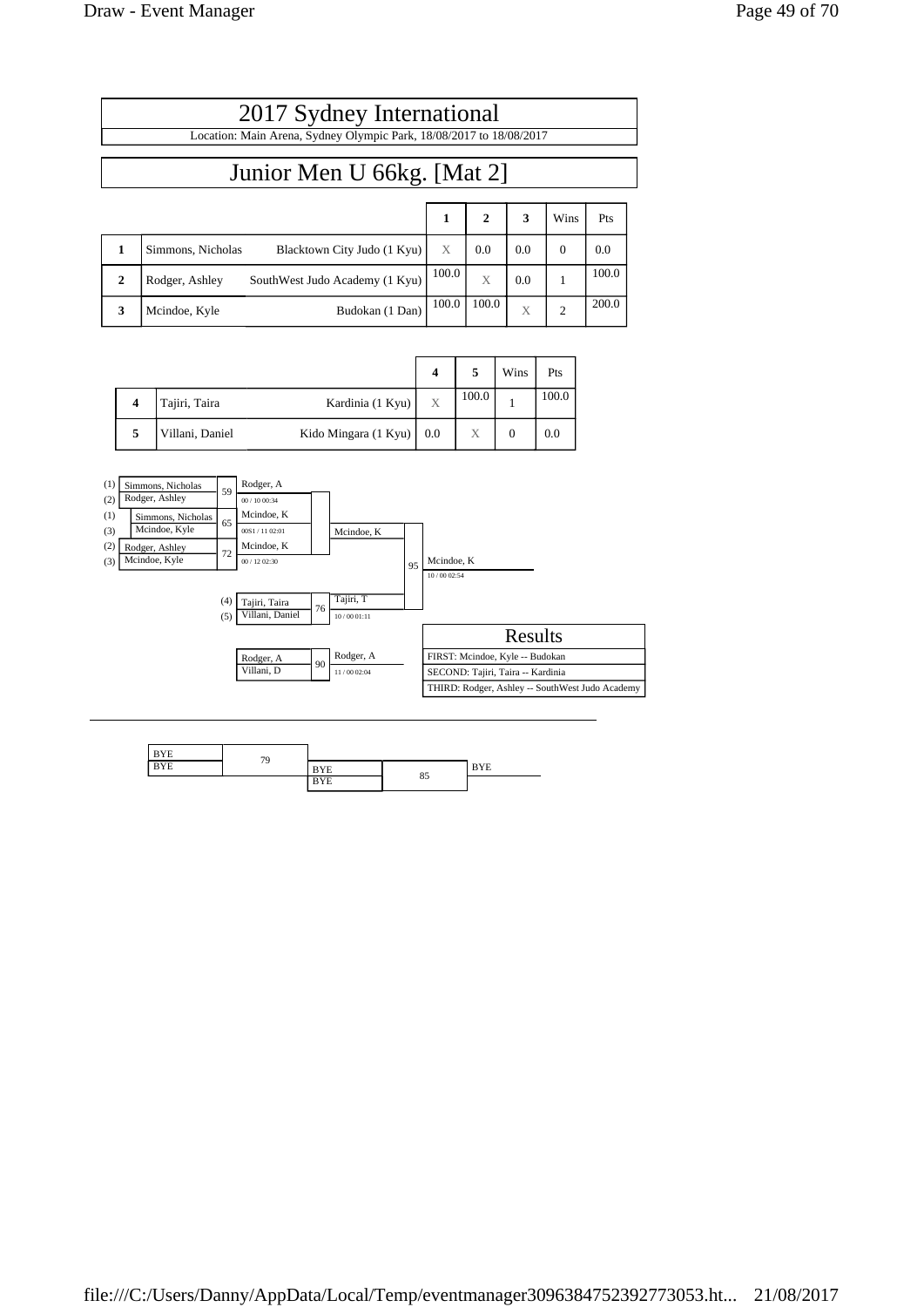

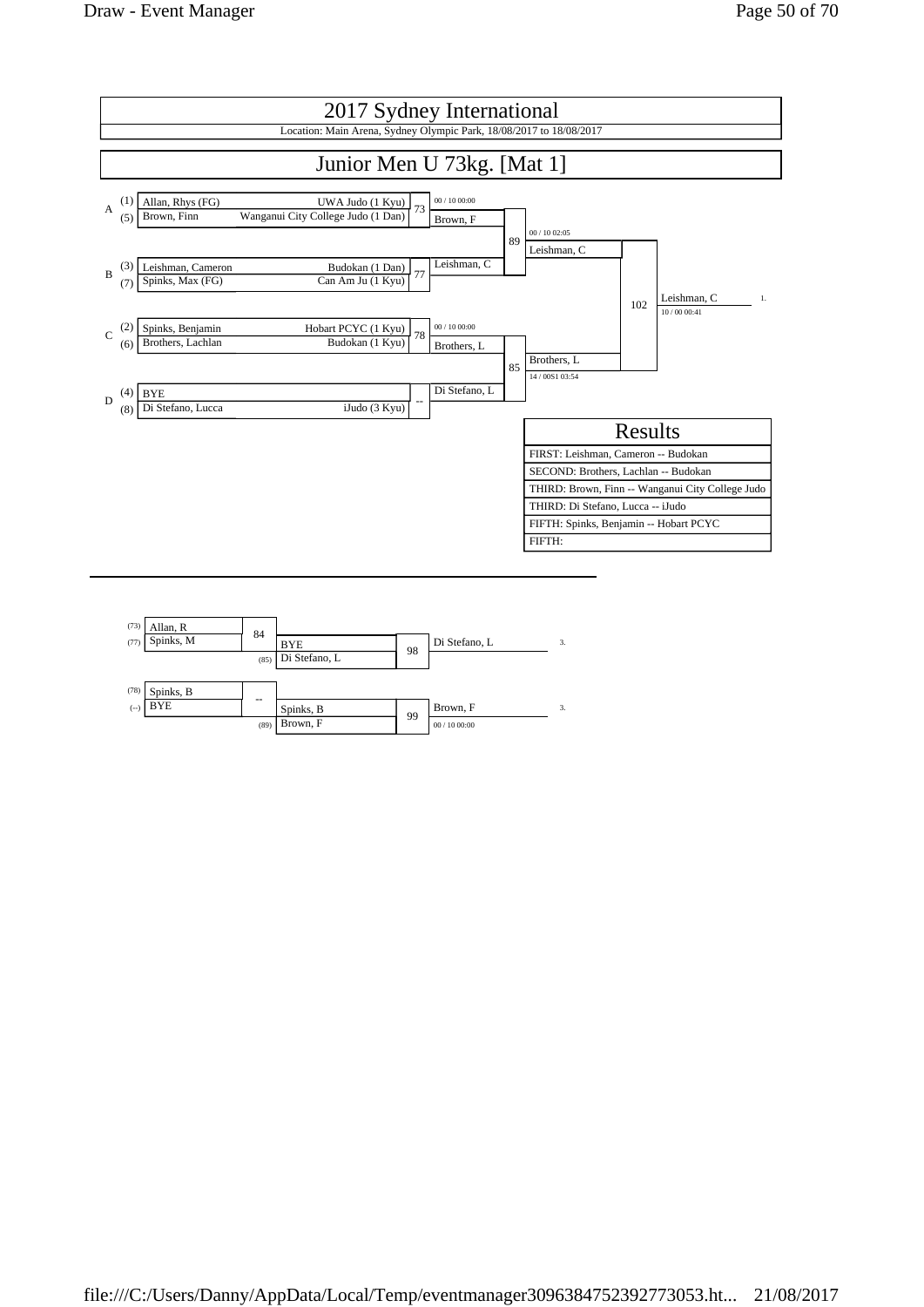

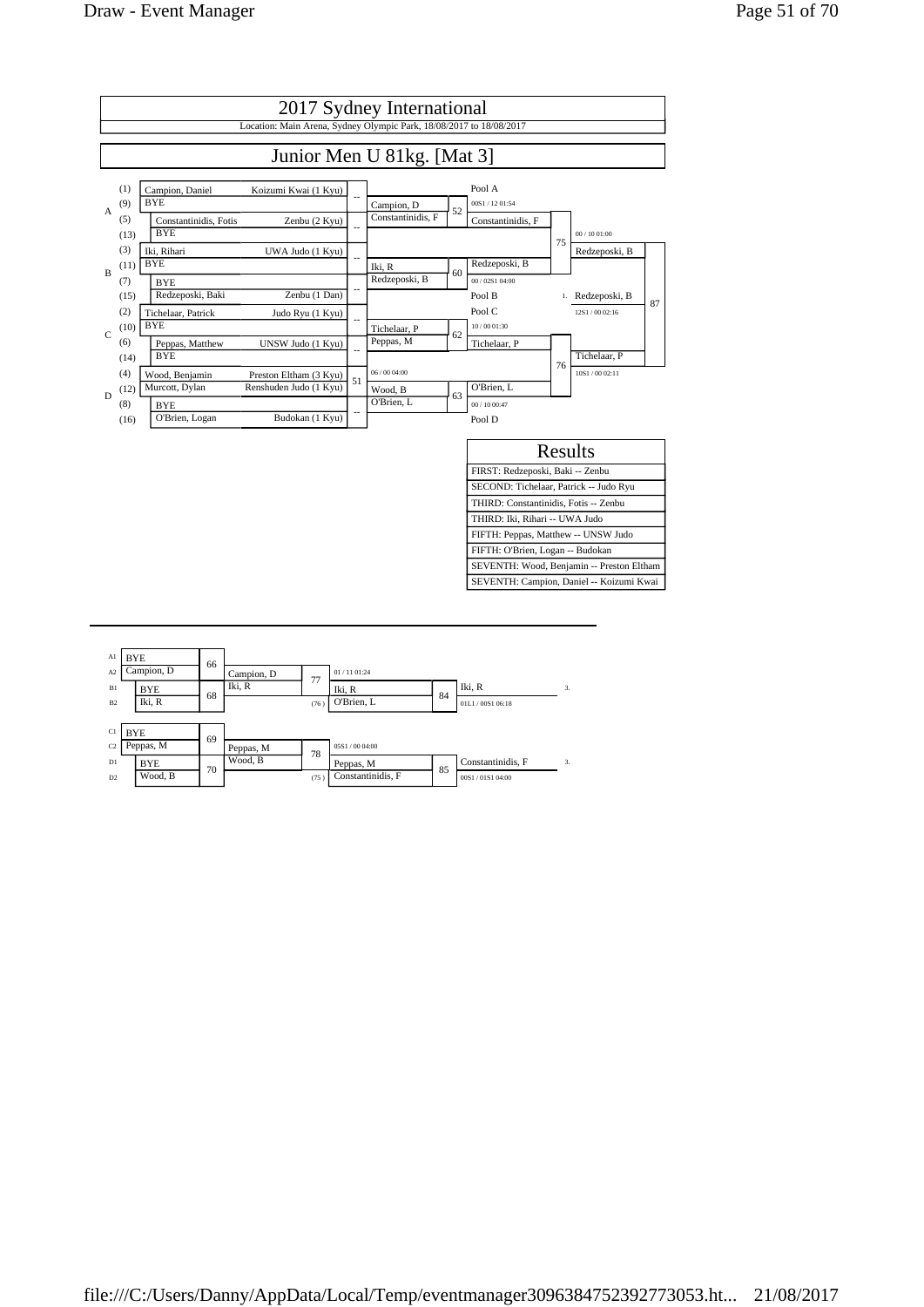| 2017 Sydney International                                           |  |                                        |  |
|---------------------------------------------------------------------|--|----------------------------------------|--|
| Location: Main Arena, Sydney Olympic Park, 18/08/2017 to 18/08/2017 |  |                                        |  |
|                                                                     |  |                                        |  |
| Junior Men U 90kg. [Mat 3]                                          |  |                                        |  |
|                                                                     |  |                                        |  |
|                                                                     |  | $1 \mid 2 \mid 3 \mid \text{Wins}$ Pts |  |

|   | Rozic, Antonio   | zenbu $(1$ Kyu $)$      | X     | 0.0   | 0.0 | 0.0   |
|---|------------------|-------------------------|-------|-------|-----|-------|
|   | Fong, Joshua     | Marrara Judo (2 Kyu)    | 100.0 |       | 0.0 | 100.0 |
| 3 | Cassar, Harrison | Mornington Judo (1 Dan) | 100.0 | 100.0 | X   | 200.0 |

|   |                    |                    | $\boldsymbol{4}$ |                 | Wins | Pts   |
|---|--------------------|--------------------|------------------|-----------------|------|-------|
| 4 | Karjalainen, Jesse | Ohori $(1$ Kyu $)$ | X                | 100.0           |      | 100.0 |
| 5 | Oasa, Tiberius     | Zenbu $(2$ Kyu $)$ | 0.0              | $\triangledown$ |      | 0.0   |



| <b>BYE</b> | 67 |            |    |            |
|------------|----|------------|----|------------|
| <b>BYE</b> |    | <b>BYE</b> |    | <b>BYE</b> |
|            |    | <b>BYE</b> | 74 |            |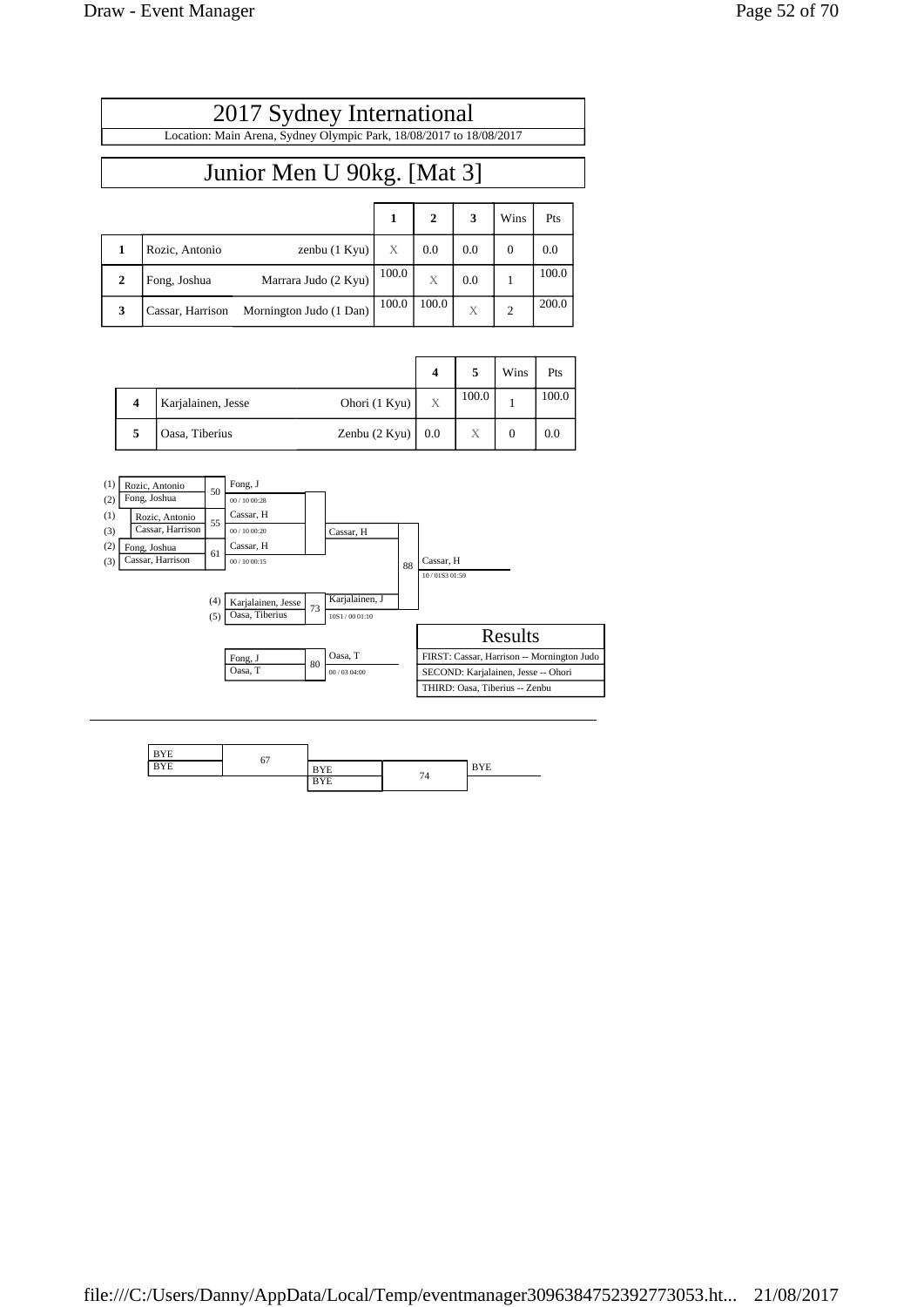

| (80)  | Hollingbery, T | 87   | 11/01S2 03:35  |    |                   |    |
|-------|----------------|------|----------------|----|-------------------|----|
| (81)  | Allatt, B      |      | Hollingbery, T | 93 | Lee, S            | 3. |
|       |                | (86) | Lee, S         |    | 00S3 / 10S2 06:54 |    |
|       |                |      |                |    |                   |    |
| (78)  | Allatt, C      | --   |                |    |                   |    |
| $(-)$ | <b>BYE</b>     |      | Allatt, C      | 94 | Allatt, C         | 3. |
|       |                | (88) | Dobb, S        |    | 10/00 00:00       |    |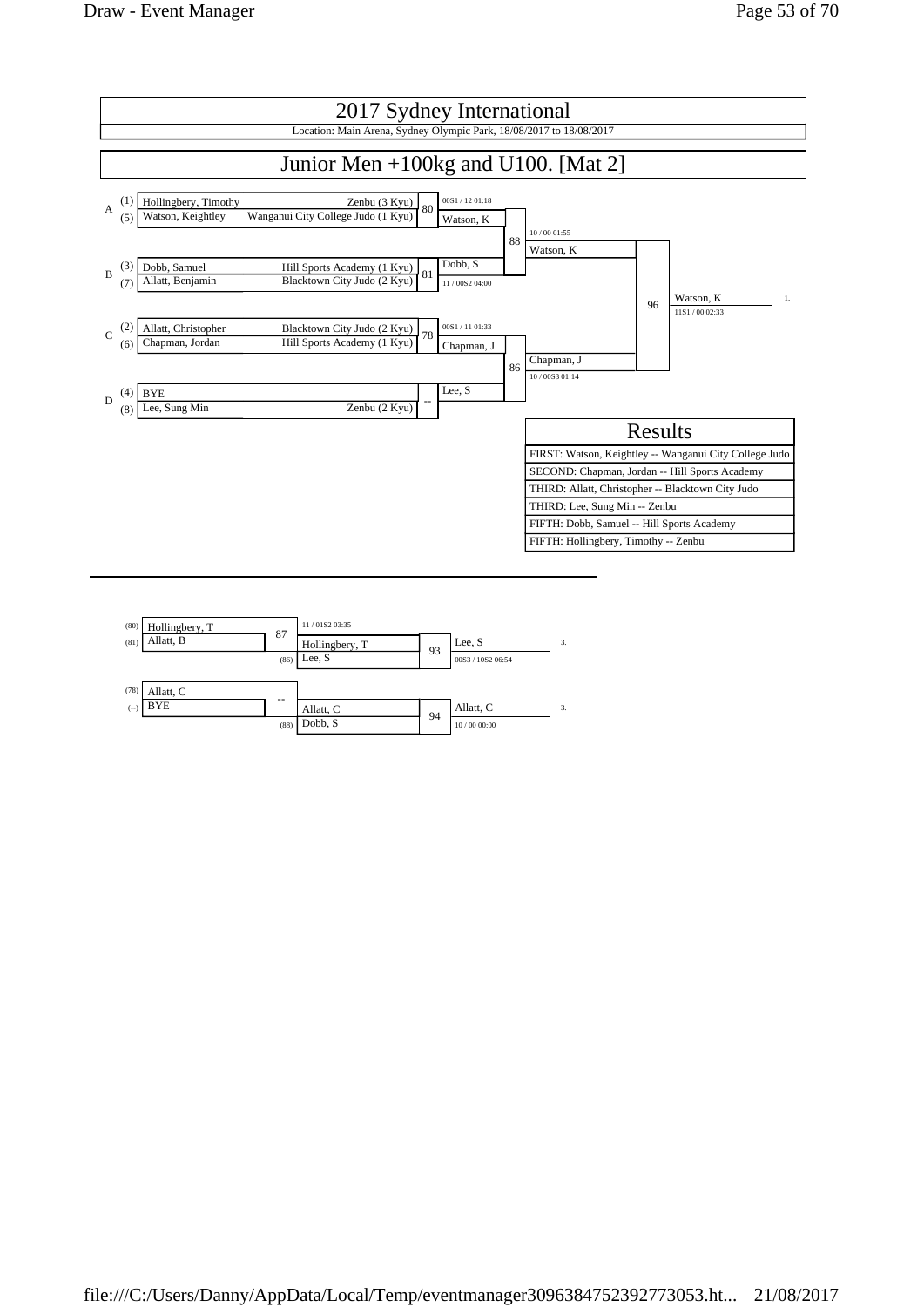| 2017 Sydney International                                                                              |                                                                     |  |  |  |  |  |
|--------------------------------------------------------------------------------------------------------|---------------------------------------------------------------------|--|--|--|--|--|
|                                                                                                        | Location: Main Arena, Sydney Olympic Park, 18/08/2017 to 18/08/2017 |  |  |  |  |  |
| Senior Women U 48kg. [Mat 2]                                                                           |                                                                     |  |  |  |  |  |
| Conran, Emily<br>Shogun Hills Judo (1 Kyu)<br>99<br>Kano Judo Schools (1 Kyu)<br>Robins, Sophie<br>(2) | Conran, E<br>Results<br>10/00S1 01:27                               |  |  |  |  |  |
|                                                                                                        | FIRST: Conran, Emily -- Shogun Hills Judo                           |  |  |  |  |  |
| Conran, Emily<br>Shogun Hills Judo (1 Kyu)<br>105                                                      | Conran, E<br>SECOND:                                                |  |  |  |  |  |
| Kano Judo Schools (1 Kyu)<br>Robins, Sophie<br>(2)                                                     | 10/00 00:00                                                         |  |  |  |  |  |

| Conran, Emily      |  |
|--------------------|--|
| (2) Robins, Sophie |  |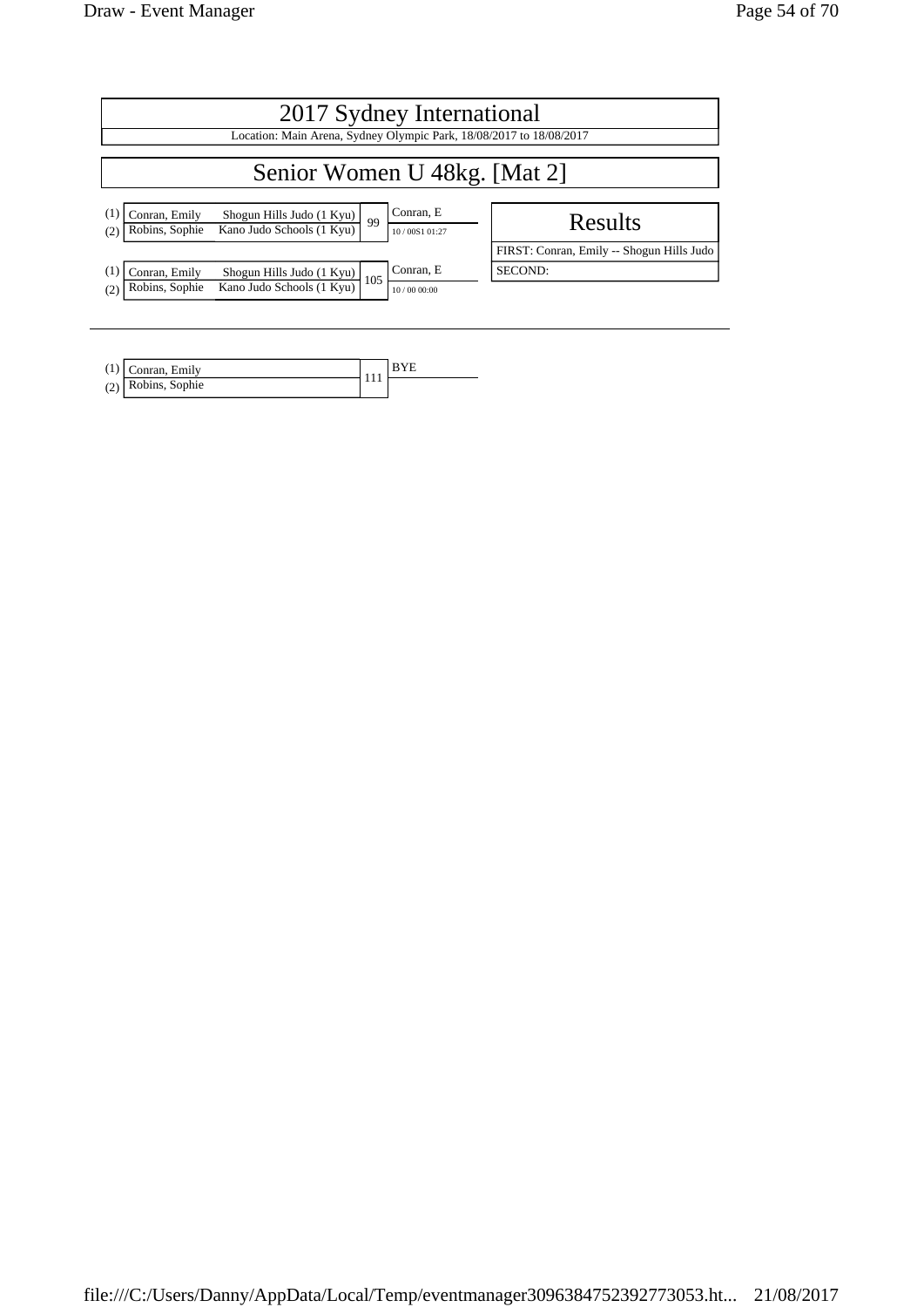|              | 2017 Sydney International<br>Location: Main Arena, Sydney Olympic Park, 18/08/2017 to 18/08/2017 |        |                       |            |                        |              |  |  |
|--------------|--------------------------------------------------------------------------------------------------|--------|-----------------------|------------|------------------------|--------------|--|--|
|              | Senior Women U 52kg. [Mat 2]                                                                     |        |                       |            |                        |              |  |  |
|              |                                                                                                  |        |                       |            |                        |              |  |  |
| 1            | UNSW Judo (1 Dan)<br>Takenaka. Nina                                                              | 1<br>X | $\mathbf{2}$<br>100.0 | 3<br>100.0 | Wins<br>$\overline{2}$ | Pts<br>200.0 |  |  |
| $\mathbf{2}$ | Tajiri, Airi<br>Kardinia (1 Kyu)                                                                 | 0.0    | X                     | 0.0        | $\Omega$               | 0.0          |  |  |
| 3            | Lindsay, Alexandra Wellington PCYC Judo (1 Kyu)                                                  | 0.0    | 100.0                 | X          |                        | 100.0        |  |  |

|   |                     |                            |   |      | Wins | Pts  |
|---|---------------------|----------------------------|---|------|------|------|
| 4 | Leon, Joana         | Sakura $(2$ Dan $)$        | X | 10.0 |      | 10.0 |
| 5 | Chalmers, Kimberley | Senshi Academy (1 Dan) 0.0 |   | Χ    |      | 0.0  |



| <b>BYE</b> |     |            |     |            |
|------------|-----|------------|-----|------------|
| <b>BYE</b> | 117 | <b>BYE</b> |     | <b>BYE</b> |
|            |     | <b>BYE</b> | 123 |            |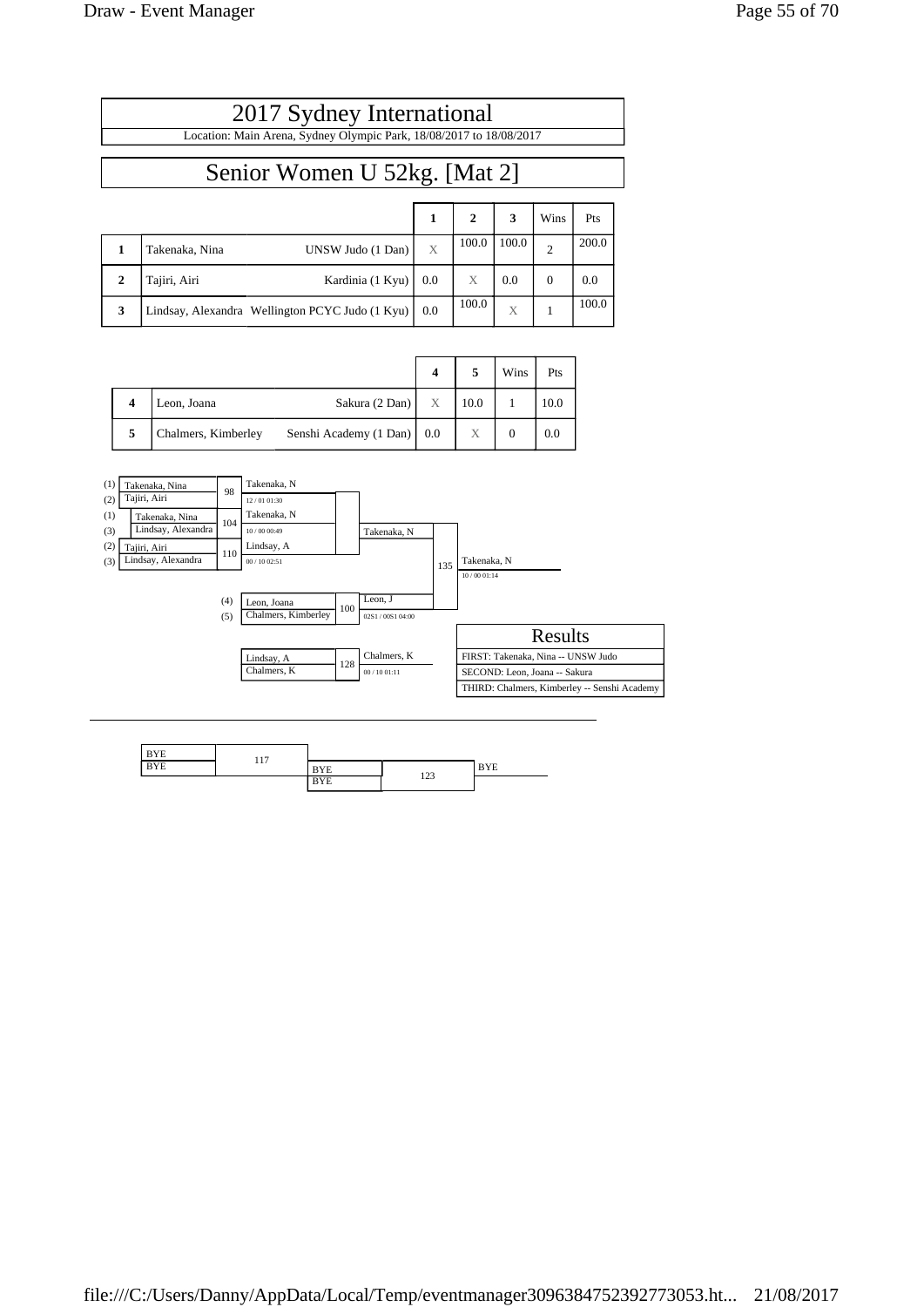

| Al<br>A <sub>2</sub> | <b>BYE</b><br>Hamashima, M | 113 | Hamashima, M               |              | 11/00S1 01:59                  |     |                             |    |
|----------------------|----------------------------|-----|----------------------------|--------------|--------------------------------|-----|-----------------------------|----|
| B1<br>B2             | <b>BYE</b><br>Karpour, A   | 114 | Karpour, A                 | 124<br>(119) | Hamashima, M<br>McColm Chow, D | 130 | Hamashima, M<br>12/00 02:05 | 3. |
| C1                   | Bromley, S                 |     | 11/00 00:49                |              |                                |     |                             |    |
| C <sub>2</sub>       | Edwards, M                 | 115 | Bromley, S                 | 125          | 12/01 03:19                    |     |                             |    |
| D1<br>D2             | Tajiri, S<br>Lloyd, P      | 116 | Tajiri, S<br>11/00S2 02:41 | (118)        | Bromley, S<br>Haddow, J        | 132 | Bromley, S<br>11/00 01:59   | 3. |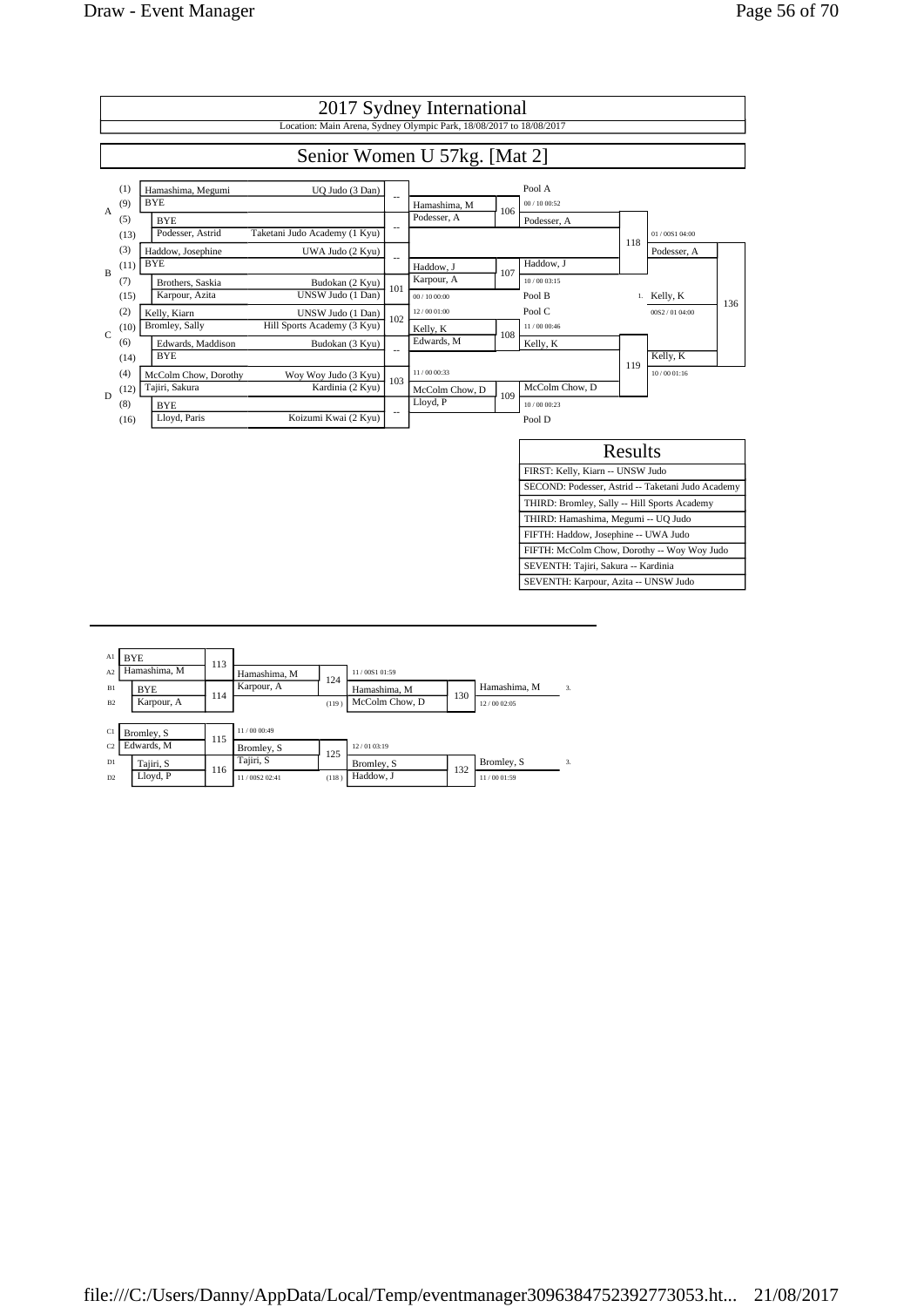Г

|              | 2017 Sydney International                                           |                        |     |              |       |                |       |  |
|--------------|---------------------------------------------------------------------|------------------------|-----|--------------|-------|----------------|-------|--|
|              | Location: Main Arena, Sydney Olympic Park, 18/08/2017 to 18/08/2017 |                        |     |              |       |                |       |  |
|              | Senior Women U 63kg. [Mat 3]                                        |                        |     |              |       |                |       |  |
|              |                                                                     |                        | 1   | $\mathbf{2}$ | 3     | Wins           | Pts   |  |
| $\mathbf{1}$ | Rositano, Luisa                                                     | SAJA (3 Kyu)           | X   | 10.0         | 100.0 | $\overline{c}$ | 110.0 |  |
| $\mathbf{2}$ | Swan, Maria                                                         | UWA Judo (2 Kyu)       | 0.0 | X            | 100.0 |                | 100.0 |  |
| 3            | Abouzeid, Maysa                                                     | Martial Spirit (3 Kyu) | 0.0 | 0.0          | Χ     | $\Omega$       | 0.0   |  |



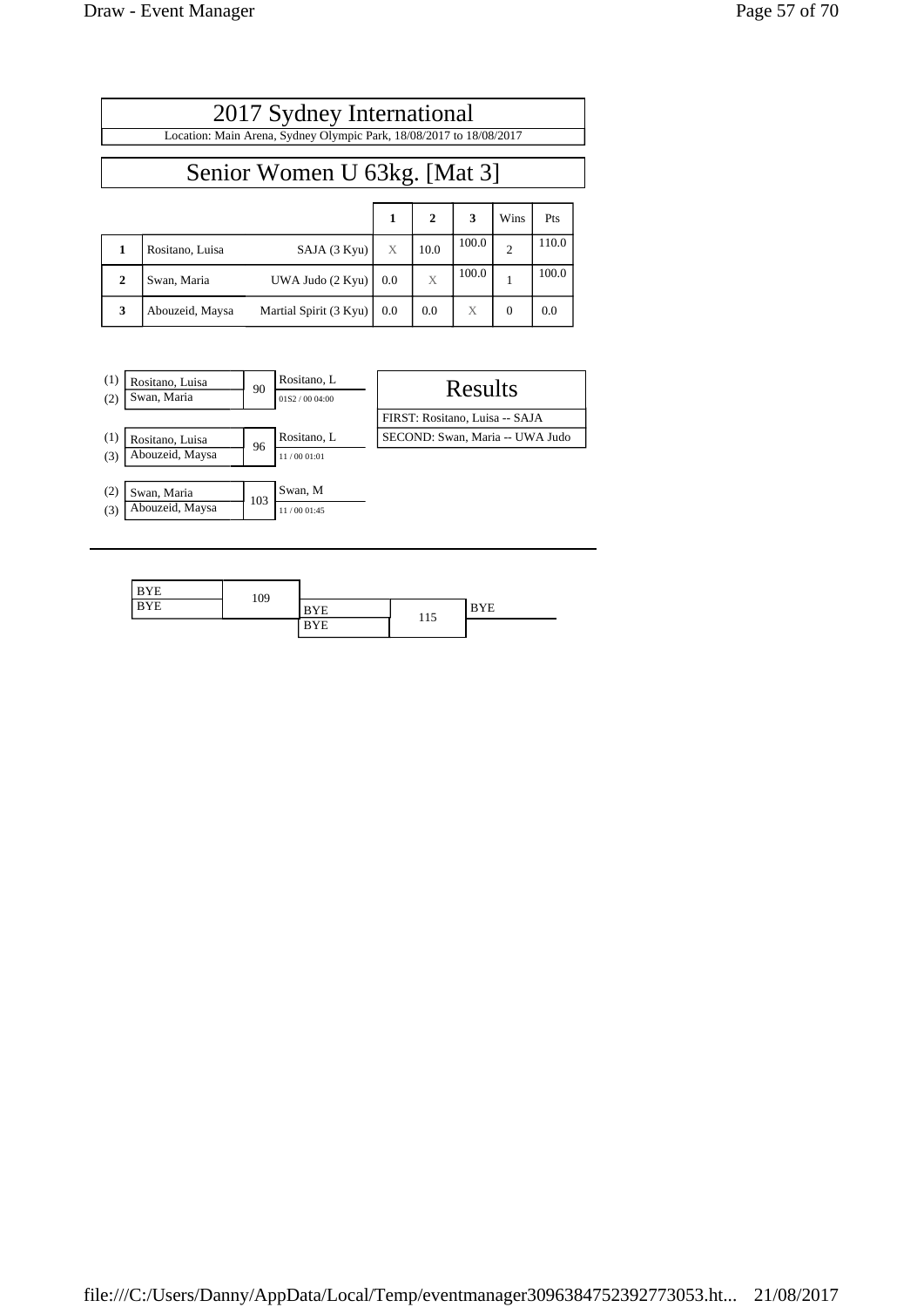| 2017 Sydney International                                           |                              |  |  |  |        |     |  |
|---------------------------------------------------------------------|------------------------------|--|--|--|--------|-----|--|
| Location: Main Arena, Sydney Olympic Park, 18/08/2017 to 18/08/2017 |                              |  |  |  |        |     |  |
|                                                                     | Senior Women U 70kg. [Mat 3] |  |  |  |        |     |  |
|                                                                     |                              |  |  |  | l Wins | Pts |  |
|                                                                     |                              |  |  |  |        |     |  |

|   | Baker, Alaina (FG) Renshuden Judo (1 Kyu) | X     | 0.0 | 0.0   | 0.0   |
|---|-------------------------------------------|-------|-----|-------|-------|
|   | Budokan (2 Kyu)<br>Leishman, Emma         | 100.0 |     | 100.0 | 200.0 |
| 3 | Zenbu $(3$ Kyu $)$<br>Sayed-Rich, Ekbal   | 100.0 | 0.0 |       | 100.0 |

|                    |                                | 4     |     | Wins | Pts   |
|--------------------|--------------------------------|-------|-----|------|-------|
| Marosz, Gabrielle  | Sydney University Judo (1 Kyu) | X     | 0.0 |      | 0.0   |
| Wacher, Maricarmen | UNSW Judo (3 Kyu)              | 100.0 | X   |      | 100.0 |



| <b>BYE</b> | 117 |            |     |            |
|------------|-----|------------|-----|------------|
| <b>BYE</b> |     | <b>BYE</b> | 121 | <b>BYE</b> |
|            |     | <b>BYE</b> | 1/4 |            |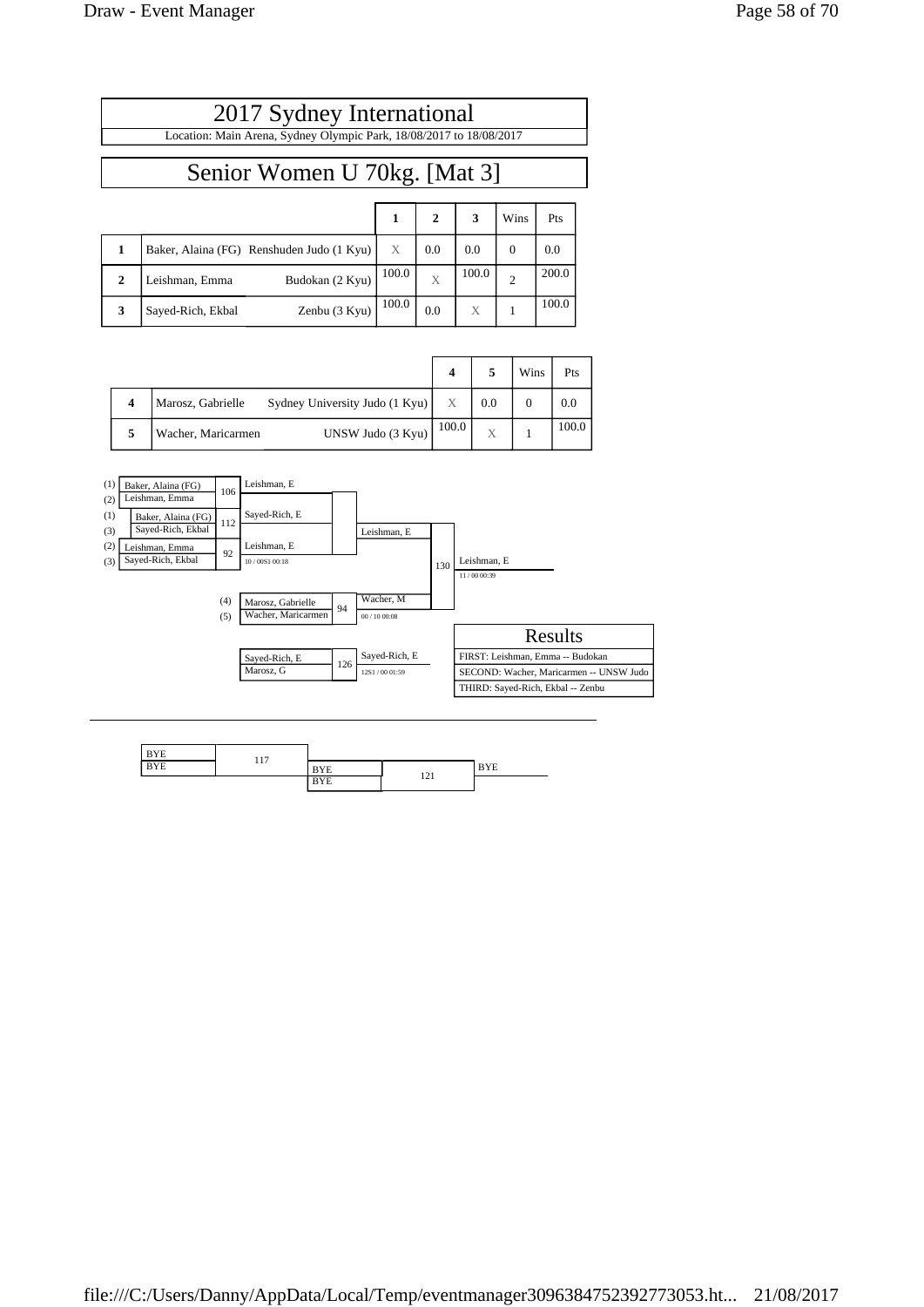| 2017 Sydney International<br>Location: Main Arena, Sydney Olympic Park, 18/08/2017 to 18/08/2017                                           |                                                     |  |  |  |  |  |  |
|--------------------------------------------------------------------------------------------------------------------------------------------|-----------------------------------------------------|--|--|--|--|--|--|
| SN Senior Women U $70kg + 63$ . [Mat 3]                                                                                                    |                                                     |  |  |  |  |  |  |
| Abouzeid, M<br>(1)<br>Foote, Sally Ann (FG) Maitland PCYC (4 Kyu)<br>Abouzeid, Maysa Martial Spirit (3 Kyu)<br>122<br>00 / 11 01:04<br>(2) | Results                                             |  |  |  |  |  |  |
| Abouzeid, M<br>Foote, Sally Ann (FG) Maitland PCYC (4 Kyu)<br>(1)<br>127<br>Martial Spirit (3 Kyu)<br>Abouzeid, Maysa<br>(2)               | FIRST: Abouzeid, Maysa -- Martial Spirit<br>SECOND: |  |  |  |  |  |  |

| $(1)$ Foote, Sally Ann (FG) |  |
|-----------------------------|--|
| (2) Abouzeid, Maysa         |  |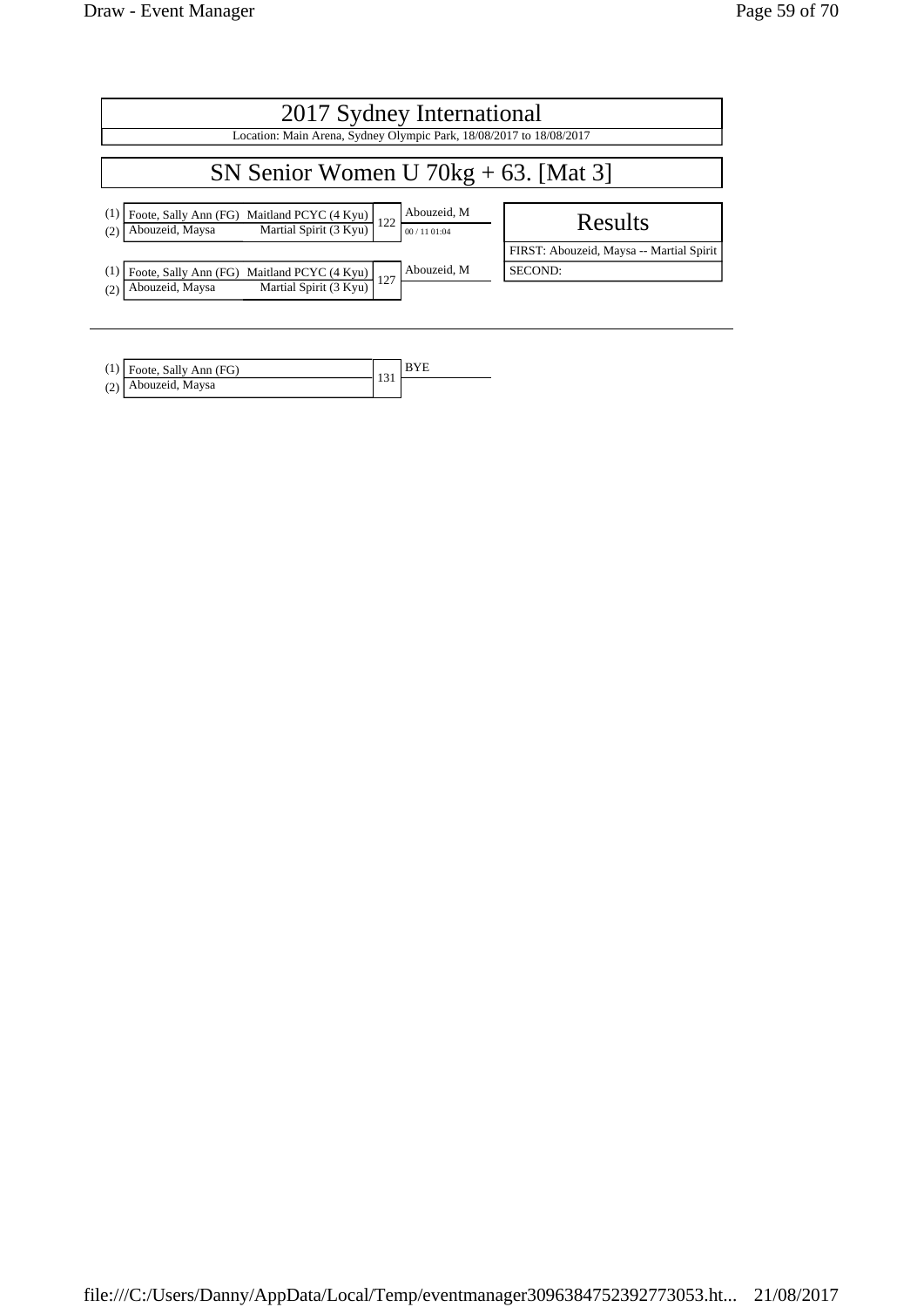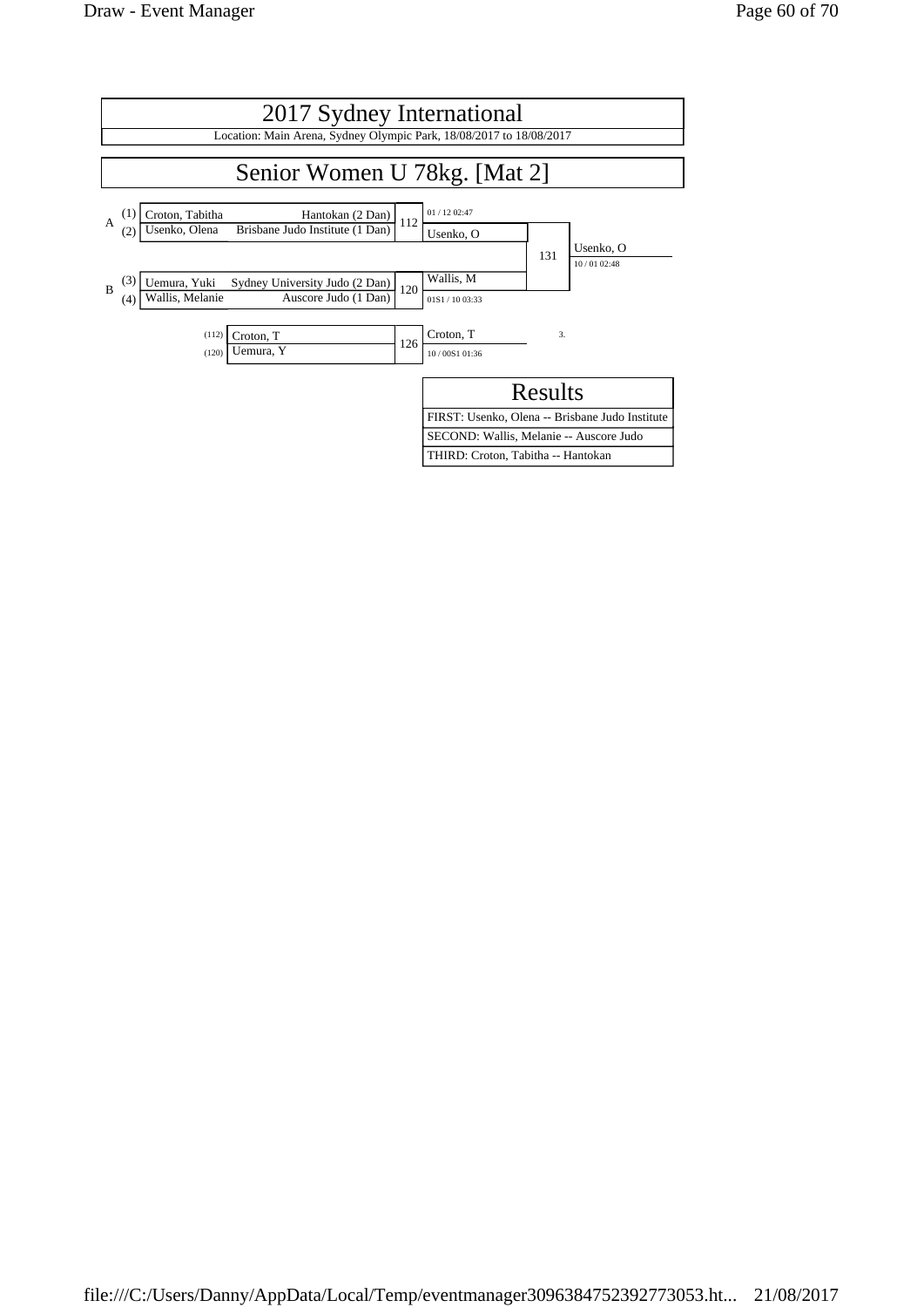| 2017 Sydney International                                                                                                                          |                                         |  |  |  |  |  |
|----------------------------------------------------------------------------------------------------------------------------------------------------|-----------------------------------------|--|--|--|--|--|
| Location: Main Arena, Sydney Olympic Park, 18/08/2017 to 18/08/2017                                                                                |                                         |  |  |  |  |  |
| Senior Women $+ 78$ kg. [Mat 2]                                                                                                                    |                                         |  |  |  |  |  |
| Andrews, S<br>(1)<br>Andrews, Sydnee<br>$\frac{1}{2}$ Example 1986 Gisborne Judo (3 Kyu)<br>121<br>Seikot, Melissa<br>11/00S1 00:29<br>(2)         | Results                                 |  |  |  |  |  |
|                                                                                                                                                    | FIRST: Andrews, Sydnee -- Gisborne Judo |  |  |  |  |  |
| Andrews, S<br>$\left(1\right)$<br>Andrews, Sydnee<br>Gisborne Judo (3 Kyu)<br>127<br>Lismore PCYC (1 Kyu)<br>Seikot, Melissa<br>(2)<br>10/00 00:29 | SECOND:                                 |  |  |  |  |  |

| (1) Andrews, Sydnee |     |  |
|---------------------|-----|--|
| (2) Seikot, Melissa | ر ر |  |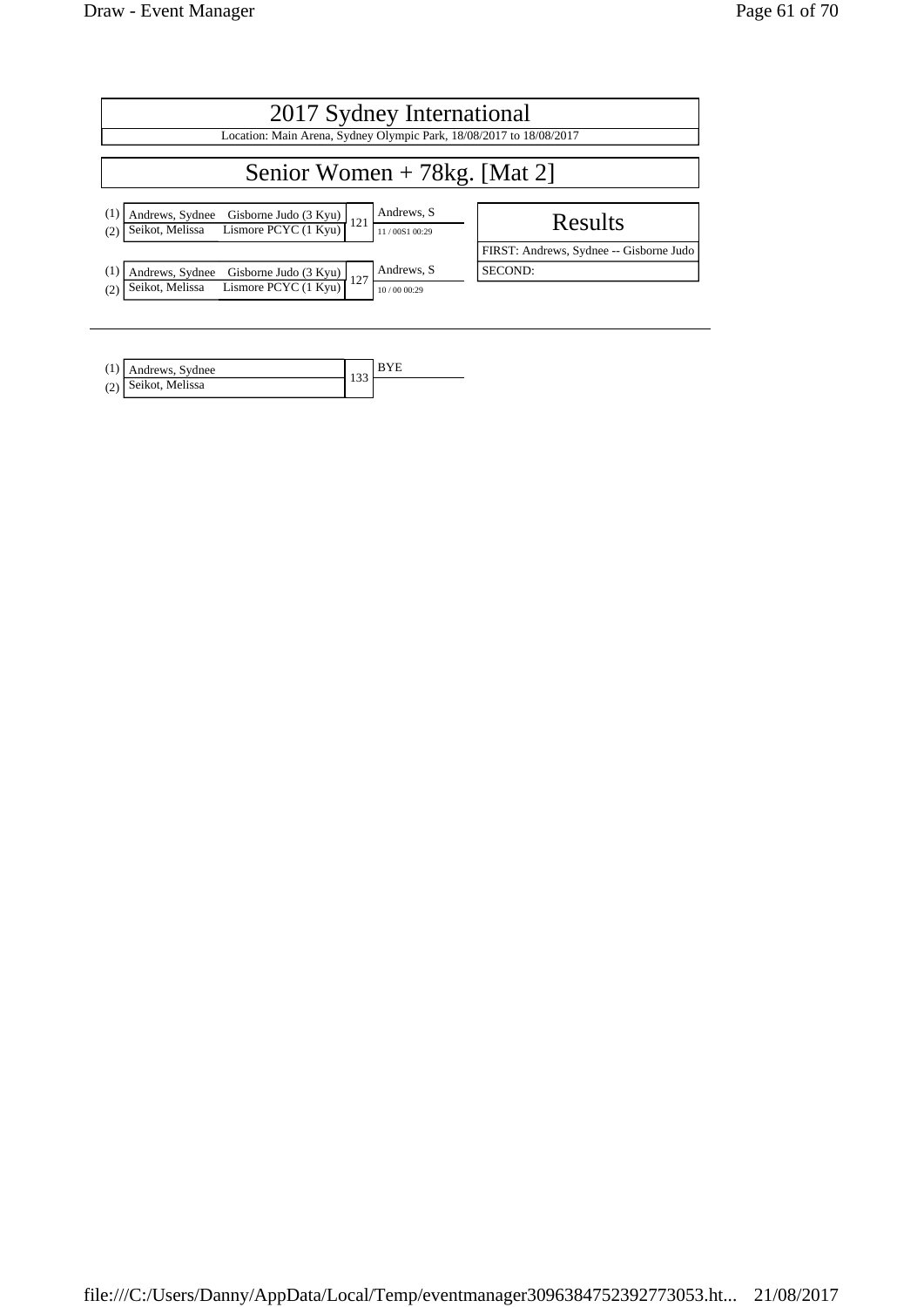| 2017 Sydney International<br>Location: Main Arena, Sydney Olympic Park, 18/08/2017 to 18/08/2017                                  |                                            |  |  |  |  |  |  |
|-----------------------------------------------------------------------------------------------------------------------------------|--------------------------------------------|--|--|--|--|--|--|
| <b>Demonstration Match.</b> [Mat 2]                                                                                               |                                            |  |  |  |  |  |  |
| Flyger, H<br>Flyger, Holly<br>Gisborne Judo (3 Kyu)<br>Isshindokan Judo (4 Kyu)<br>84<br>Charles, Ashlee<br>11/00S1 03:00<br>(2)  | Results                                    |  |  |  |  |  |  |
|                                                                                                                                   | FIRST: Charles, Ashlee -- Isshindokan Judo |  |  |  |  |  |  |
| Charles, A<br>Flyger, Holly<br>Gisborne Judo (3 Kyu)<br>91<br>Isshindokan Judo (4 Kyu)<br>Charles, Ashlee<br>(2)<br>00/01S1 03:00 | SECOND: Flyger, Holly -- Gisborne Judo     |  |  |  |  |  |  |

| $(1)$ Flyger, Holly   | $\sim$ | Charles, A |
|-----------------------|--------|------------|
| $(2)$ Charles, Ashlee |        | 00/0103:00 |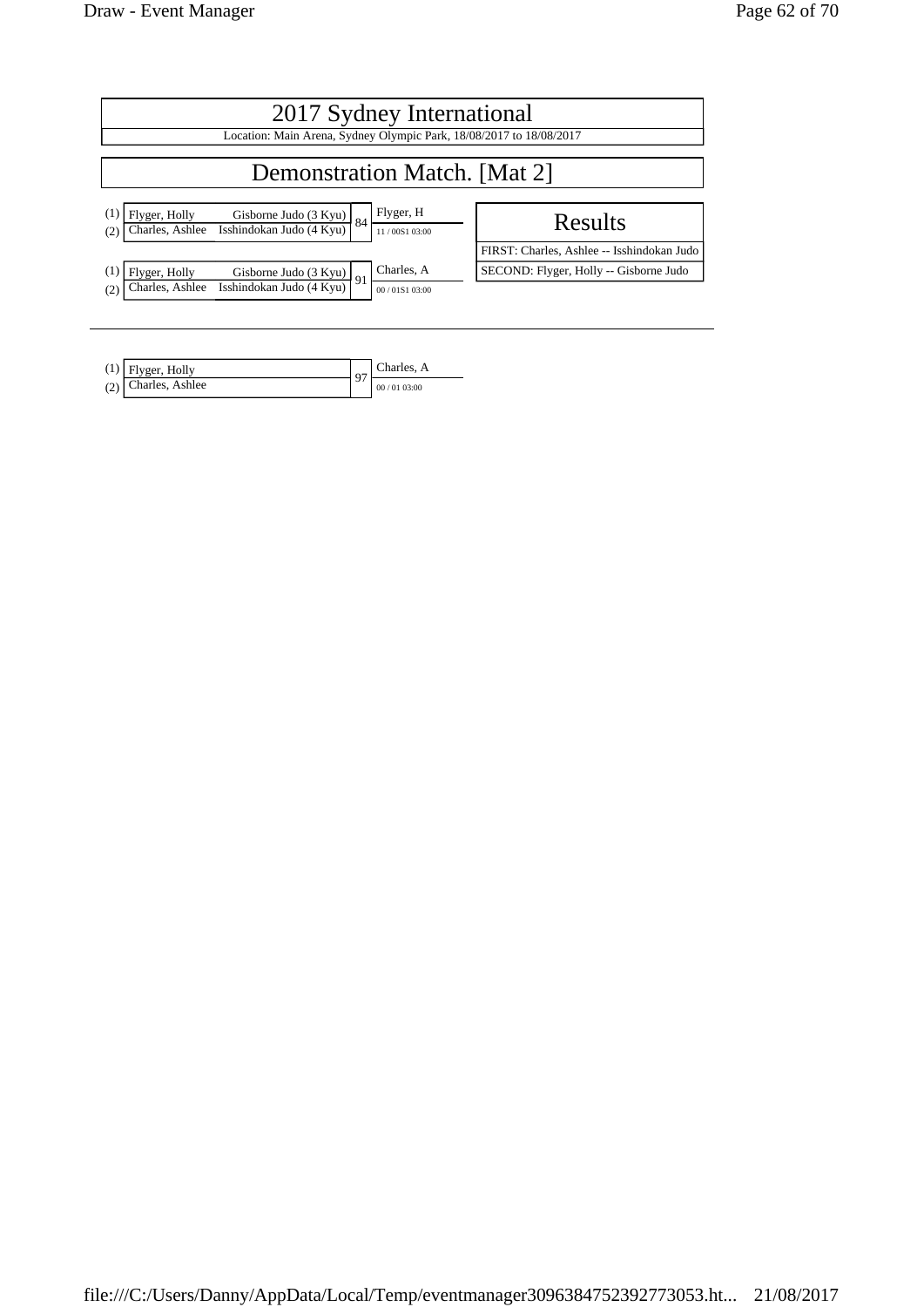| 2017 Sydney International                                                                                                                   |                                               |  |  |  |  |  |
|---------------------------------------------------------------------------------------------------------------------------------------------|-----------------------------------------------|--|--|--|--|--|
| Location: Main Arena, Sydney Olympic Park, 18/08/2017 to 18/08/2017                                                                         |                                               |  |  |  |  |  |
| SN Senior Women Open. [Mat 2]                                                                                                               |                                               |  |  |  |  |  |
| Seikot-Avgoulas, Z<br>Eamer, Casey<br>Eamer, Casey<br>Seikot-Avgoulas, Zosia<br>Lismore PCYC (2 Kyu)<br>122<br>(2)<br>00 / 11 00:40         | Results                                       |  |  |  |  |  |
|                                                                                                                                             | FIRST: Seikot-Avgoulas, Zosia -- Lismore PCYC |  |  |  |  |  |
| Seikot-Avgoulas, Z<br>Eamer, Casey<br>Eamer, Casey<br>Seikot-Avgoulas, Zosia Lismore PCYC (2 Kyu)<br><sup>129</sup><br>(2)<br>01/12S1 02:32 | SECOND:                                       |  |  |  |  |  |

| $(1)$ Eamer, Casev         | 34 |  |
|----------------------------|----|--|
| (2) Seikot-Avgoulas, Zosia |    |  |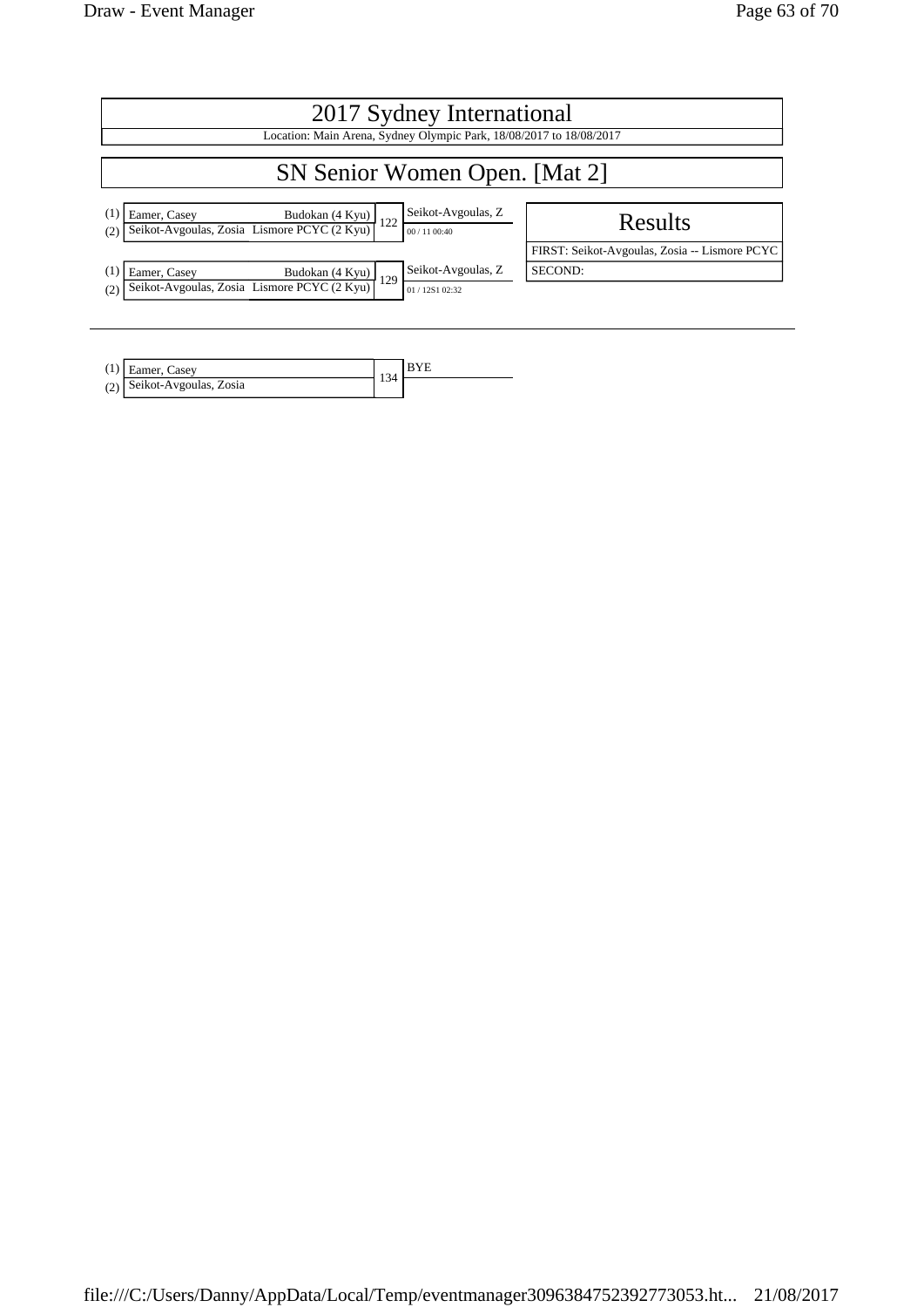

| Al             | <b>BYE</b>     |     |                |       |                   |     |               |    |
|----------------|----------------|-----|----------------|-------|-------------------|-----|---------------|----|
| A <sub>2</sub> | Lloyd, D       | 113 | Lloyd, D       |       | 12S1 / 00S2 04:00 |     |               |    |
| B1             | <b>BYE</b>     | 115 | Lum, W         | 121   | Lloyd, D          | 127 | Brain, M      | 3. |
| B <sub>2</sub> | Lum, W         |     |                | (119) | Brain, M          |     | 00 / 10 00:35 |    |
|                |                |     |                |       |                   |     |               |    |
| C1             | Lee, K         | 117 | 00 / 11 00:57  |       |                   |     |               |    |
| C <sub>2</sub> | Zahra, S       |     | Zahra, S       | 125   | 10/00 00:59       |     |               |    |
| D1             | <b>BYE</b>     | 118 | Roberts-Mok, O |       | Zahra, S          | 132 | Zahra, S      | 3. |
| D2             | Roberts-Mok, O |     |                | (124) | Zahra, J          |     | 10/00 00:00   |    |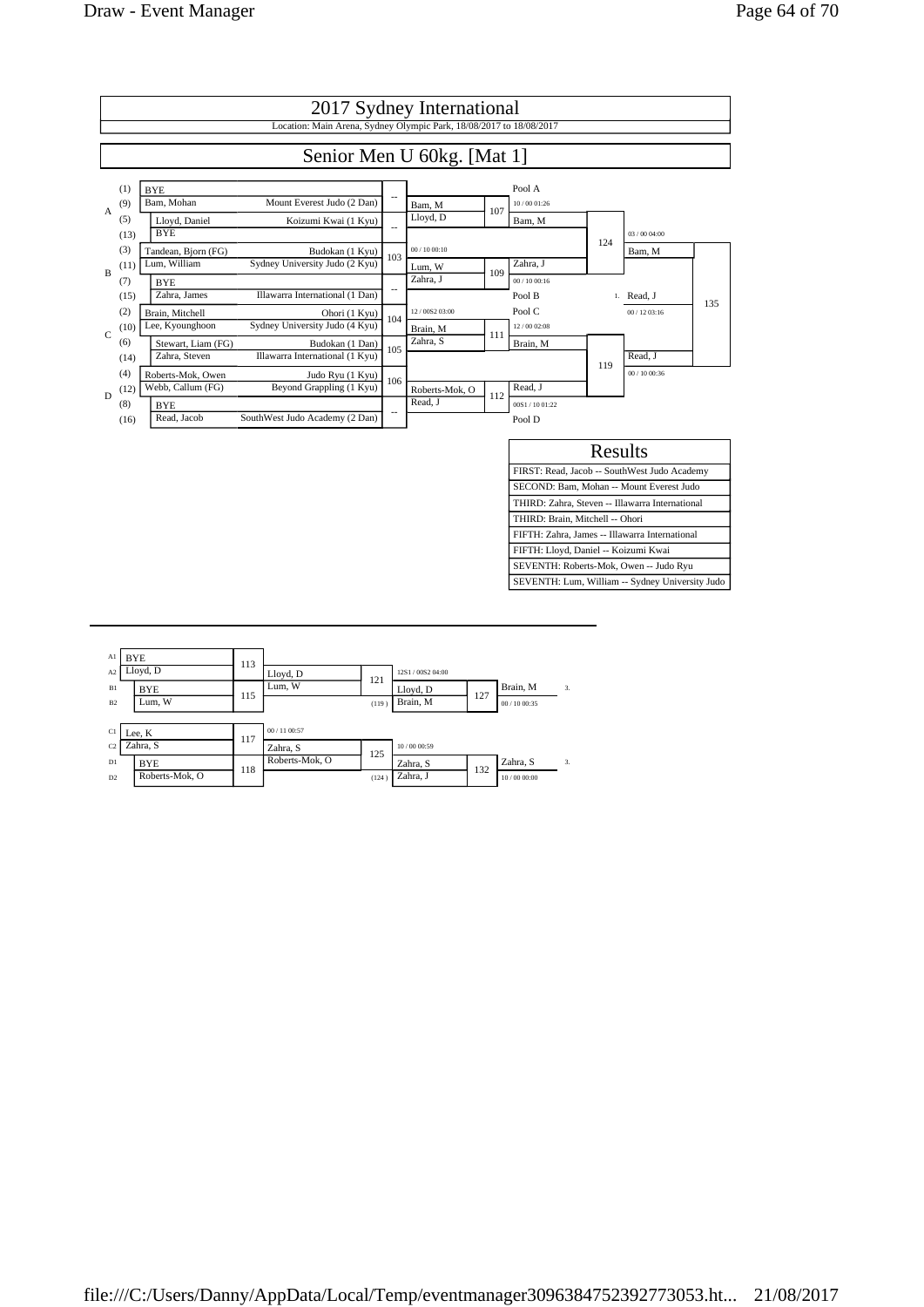

| A1<br>A <sub>2</sub> | <b>BYE</b><br>Rodger, A | 100 | Rodger, A                   | 116          | 00/1001:49                |     |                              |                  |
|----------------------|-------------------------|-----|-----------------------------|--------------|---------------------------|-----|------------------------------|------------------|
| B1<br>B2             | Cher, G<br>Mcindoe, K   | 110 | Mcindoe, K<br>00 / 11 00:37 | (105)        | Mcindoe, K<br>Costanzo, V | 122 | Mcindoe, K<br>02S1/01S108:30 | $\overline{3}$ . |
| C1<br>C <sub>2</sub> | <b>BYE</b><br>Tobin, M  | 101 | Tobin, M                    |              | 00S1/02S104:00            |     |                              |                  |
| D1<br>D2             | <b>BYE</b><br>Tajiri, T | 104 | Tajiri, T                   | 117<br>(111) | Tajiri, T<br>Pappas, T    | 123 | Pappas, T<br>00/0104:00      | 3.               |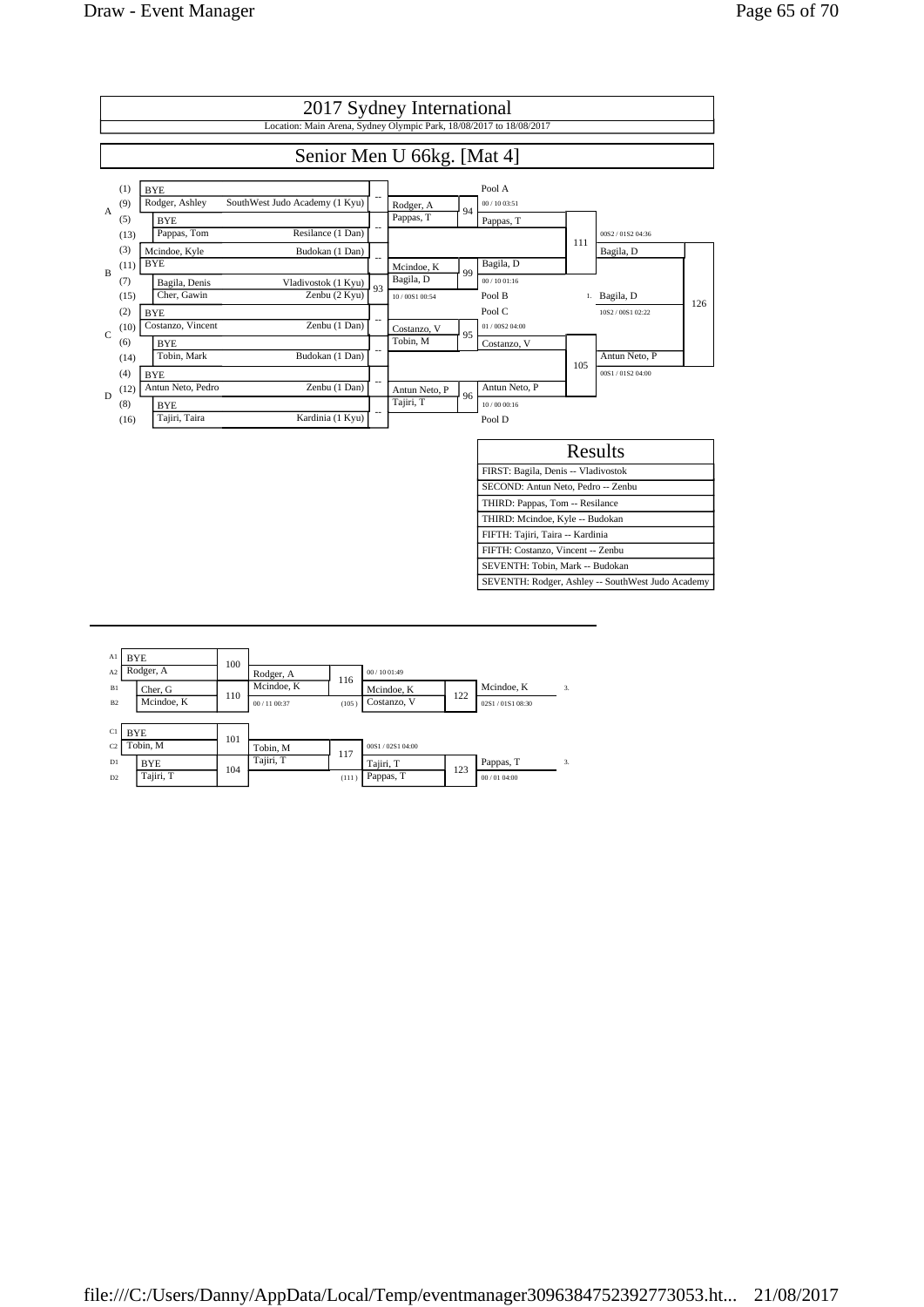

| Al             | Vidal, L    | 110 | 00S3 / 10 01:54 |       |                      |     |             |    |
|----------------|-------------|-----|-----------------|-------|----------------------|-----|-------------|----|
| A <sub>2</sub> | Azoury, T   |     | Azoury, T       | 119   | 00S3 / 11 02:47      |     |             |    |
| B1             | Knoester, C | 111 | Knoester, C     |       | Knoester, C          | 125 | Knoester, C | 3. |
| B <sub>2</sub> | Cook. J     |     | 11S1/00 02:43   | (118) | Papadimitropoulos, P |     | 12/00 03:53 |    |
|                |             |     |                 |       |                      |     |             |    |
| C1             | Spinks, B   | 114 | 00/1000:00      |       |                      |     |             |    |
| C2             | Brothers, L |     | Brothers, L     | 123   | 00/1000:00           |     |             |    |
| D1             | <b>BYE</b>  |     | Lin. Y          |       | Lin, Y               |     | Lin, Y      | 3. |
| D2             | Lin. Y      | 113 |                 | (120) | Brown, F             | 128 |             |    |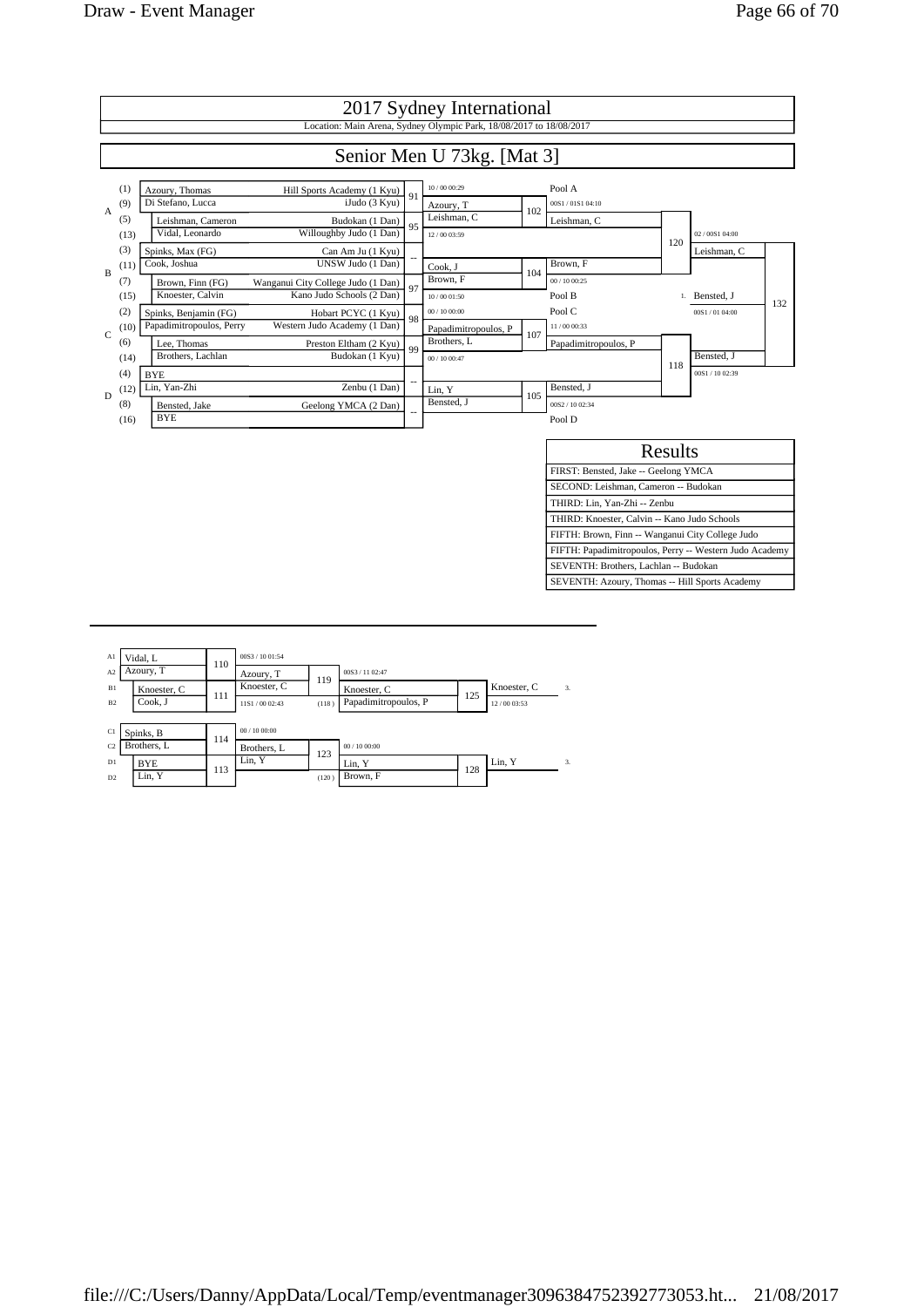

| Al             | <b>BYE</b><br>Tichelaar, P | 112 |                 |       |               |     |                 |    |
|----------------|----------------------------|-----|-----------------|-------|---------------|-----|-----------------|----|
| A2             |                            |     | Tichelaar, P    | 119   | 10/0001:26    |     |                 |    |
| B1             | Campion, D                 | 113 | Rigby, S        |       | Tichelaar, P  | 124 | Connolly, E     | 3. |
| B <sub>2</sub> | Rigby, S                   |     | 00/1000:17      | (118) | Connolly, E   |     | 00S1/1104:00    |    |
|                |                            |     |                 |       |               |     |                 |    |
| C1             | Reynolds-Smith, C          | 114 | 00 / 11S1 02:00 |       |               |     |                 |    |
| C <sub>2</sub> | Lipman, M                  |     | Lipman, M       | 121   | 12S1/00 03:45 |     |                 |    |
| D1             | O'Brien. L                 | 115 | O'Brien, L      |       | Lipman, M     | 125 | Lipman, M       | 3. |
| D2             | Roberts, A                 |     | 10/00S101:45    | (120) | Edwards, J    |     | 13S2 / 00 04:00 |    |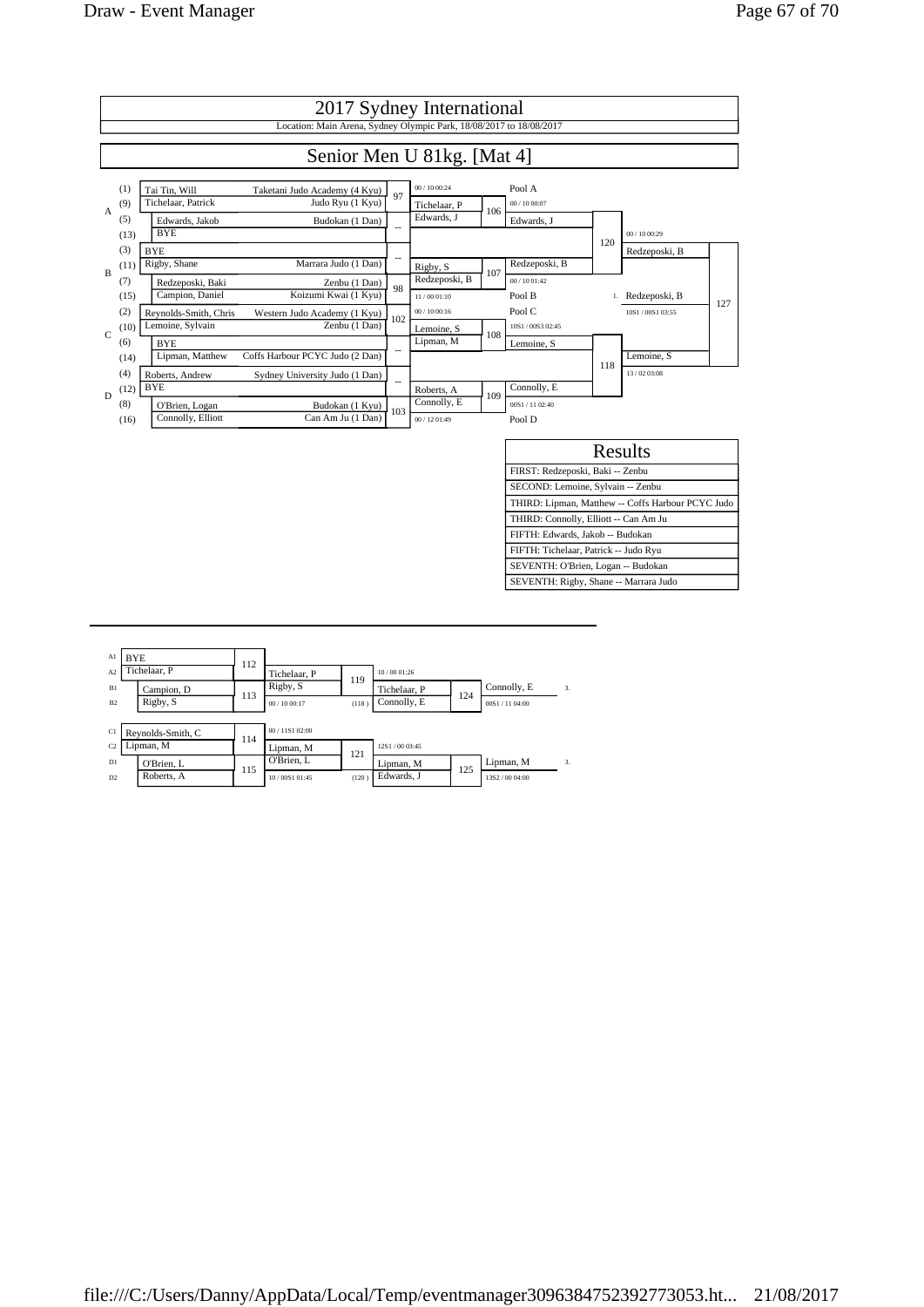

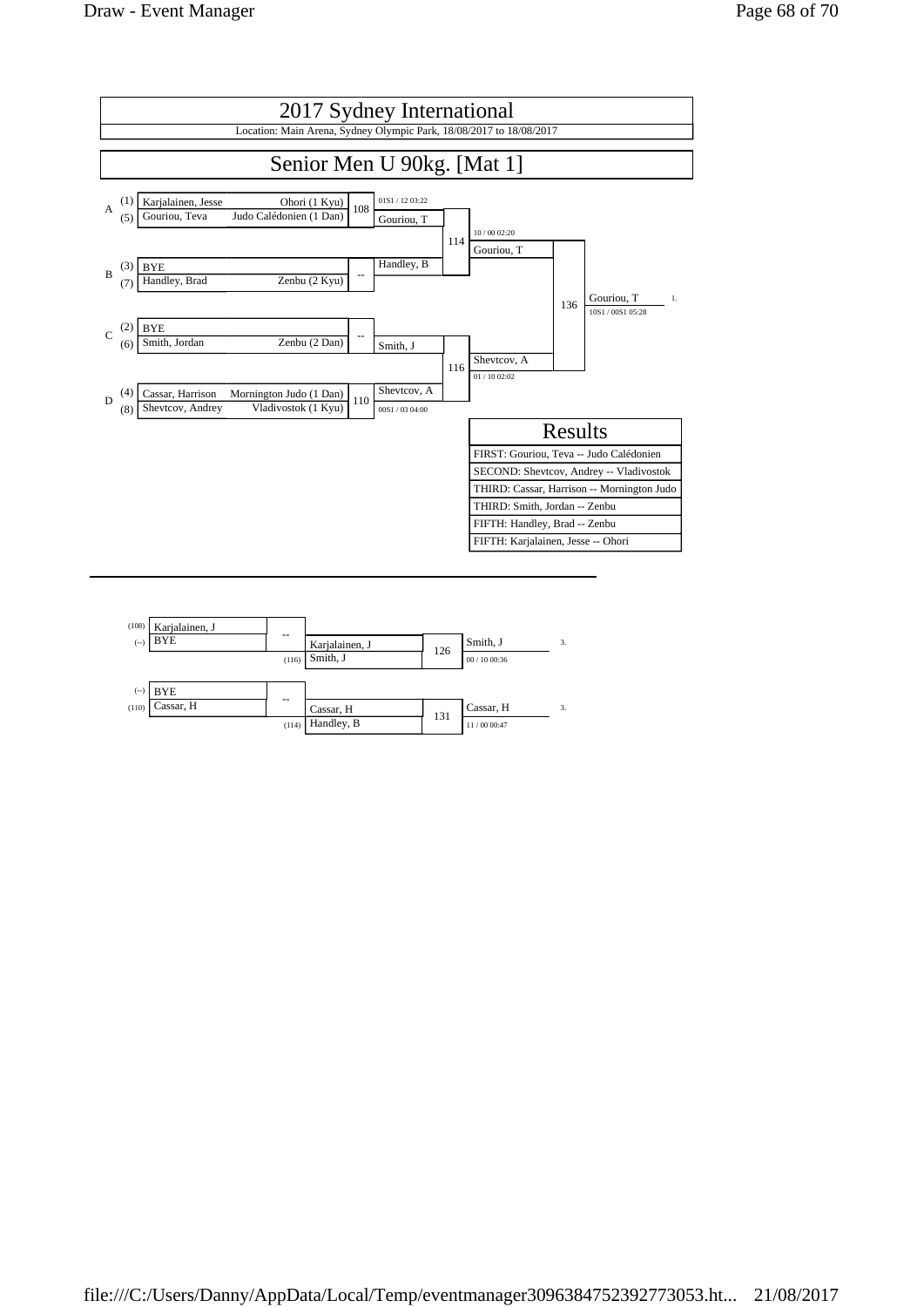

| (120)<br>$(-)$ | Khokhlov, G<br>BYE      | --    | Khokhlov, G  | 133 | Ivers, H        | 3. |
|----------------|-------------------------|-------|--------------|-----|-----------------|----|
|                |                         | (129) | Ivers, H     |     | 00S1/01S1 04:00 |    |
| (122)<br>(123) | Dobb, S<br>Womersley, A | 130   | Womersley, A | 134 | Womersley, A    | 3. |
|                |                         | (128) | Rozic, A     |     | 11/01 01:07     |    |